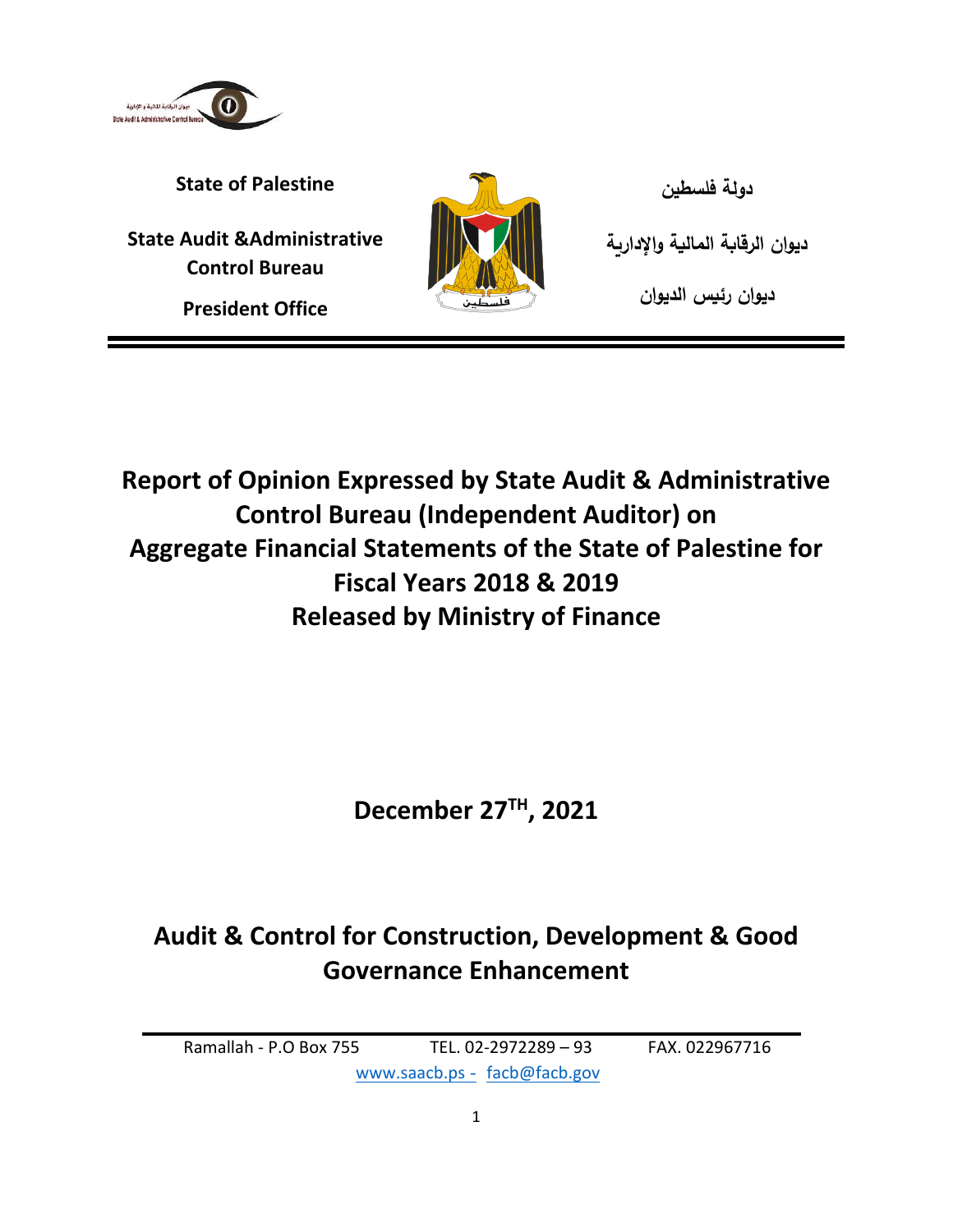

## **Abbreviations & Acronyms**

**ACC**: Anti Corruption Commission **AFSED**: Arab Fund for Social & Economic Development **AQF**: al-Aqsa & al-Quds Fund **AU**: al-Aqsa University **CEC**: Central Elections Commission **CMA**: Capital Market Authority **CWA**: Cooperation Work Agency **CWRC**: Colonization & Wall Resistance Commission **EIB**: European Investment Bank **EMDOF**: Establishment of Manage & Development of Orphans Funds **EUR**: Euro **GBCD**: General Border Crossings Department **GCP**: General Commission of Petroleum **HEC**: Hebron Electricity Company **ICHR**: Independent Commission for Human Rights **IDB**: Islamic Development Bank **IEC**: Israeli Electric Corporation **IFMIS**: Integrated Financial Management Systems **INTOSAI**: International Organization of Supreme Audit Institutions **IPSAS**: International Public Sector Accounting Standards **ISA**: International Standard on Auditing **JD**: Jordan Dinar **JDECO**: Jerusalem District Electricity Company **JWU**: Jerusalem Water Undertaking **KD**: Kuwaiti Dinar **KfW**: German Development Bank **LA**: Land Authority **LC**: Legislative Council **MoA**: Ministry of Agriculture **MoE**: Ministry of Education **MoF**: Ministry of Finance **MoH**: Ministry of Health **MoHE**: Ministry of High Education **MoHEAR**: Ministry of High Education & Academic Research **MoI**: Ministry of Information **MoI**: Ministry of Interior **MoL**: Ministry of Labor **MoLG**: Ministry of Local Government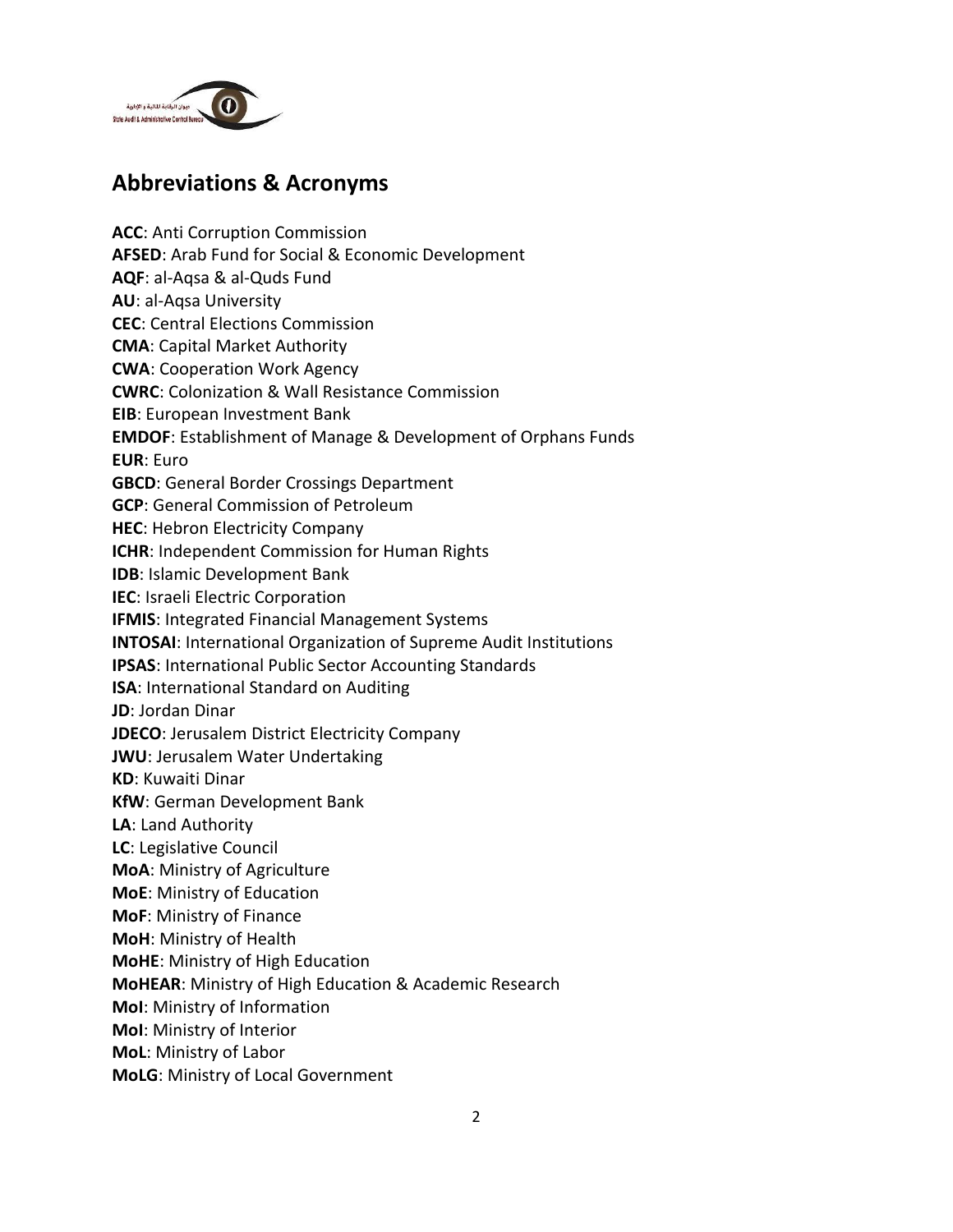

**MoNE**: Ministry of National Economy **MoPW**: Ministry of Public Works **MoPW&H**: Ministry of Public Works & Housing **MoSD**: Ministry of Social Development **MoTA**: Ministry of Tourism & Antiquities **MoWA**: Ministry of Women Affairs **MTIT**: Ministry of Telecommunications & Information Technology **NIS**: New Israeli Shekel **NQB**: National Qatar Bank **NWU**: National Water Undertaking **PADRRIF**: Palestinian Agricultural Disaster Risk Reduction & Insurance Fund **PBC**: Palestine Broadcast Corporation **PCMC**: Palestine Capital Market Commission **PDF**: Palestinian Development Fund **PDIC**: Palestinian Deposit Insurance Corporation **PENRA**: Palestinian Energy & Natural Resources Authority **PIEFZA**: Palestinian Industrial Estates & Free Zones Authority **PIF**: Palestine Investment Fund **PLA**: Palestine Land Authority **PMA**: Palestine Monetary Authority **PMF**: Palestinian Maintenance Fund **PMHCO**: Palestine Mortgage & Housing Co. **PNA**: Palestine National Authority **PNF**: Palestinian National Fund **PPA**: Palestinian Pensions Authority **PSI**: Palestine Standards Institution **PWA**: Palestinian Water Authority **RMS**: Revenues Management Software **SAI**: Supreme Audit Institution **SAACB**: State Audit & Administrative Control Bureau **SEC**: South Electricity Company **SLF**: Student Lending Fund **USD**: US Dollar **VAT**: Value Added Tax **WB**: World Bank **WBWD**: West Bank Water Department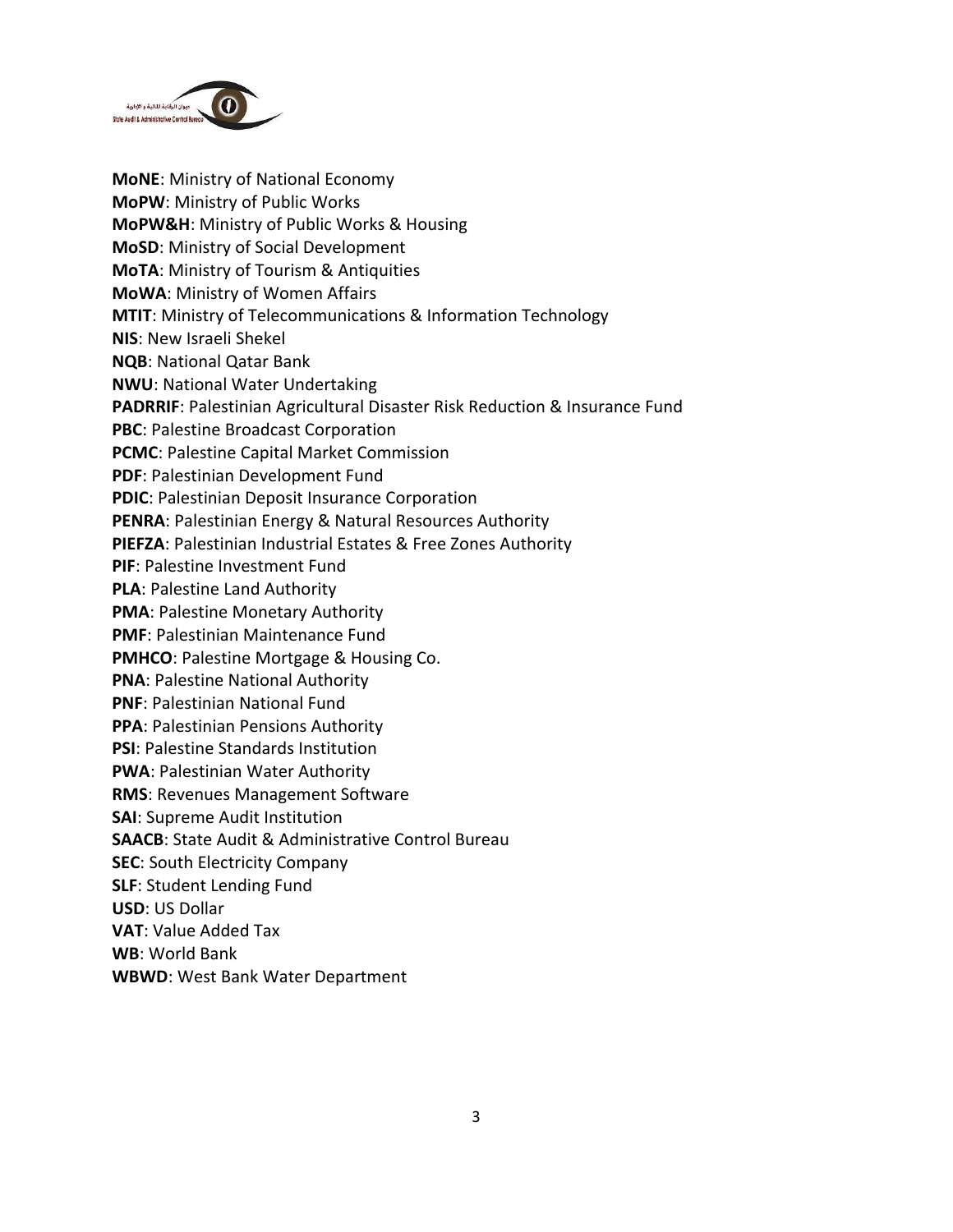

## **Independent Auditor's (SAACB) Report About Financial Statements of the State of Palestine for Fiscal Years Ended December 31st, 2018 & 2019**

**H.E. Mr. President of Palestine Mahmoud Abbas**

**H.E. Mr. Prime Minister Dr. Mohammad Shtayyeh**

**H.E. Minister of finance Shukri Bishara**

#### **Opinion:**

We have audited the financial statements of the State of Palestine for fiscal years ended Dec 31st, 2018 & 2019, which comprise the '**consolidated statements of cash payments and receipts of the State of Palestine**', '**accounting policies and Notes**' and '**comparison figures between budget amounts and actual amounts', for the years ended Dec 31st, 2018 and Dec** 31st, 2019.

**In our opinion**, except for the effects of the matter described in the *Basis for Qualified Opinion* section of our report, the accompanying financial statements of 2018 & 2019 present fairly, in all material respects, the '**consolidated statements of cash payments and receipts of the State of Palestine**' and '**comparison figures between budget amounts and actual amounts**' for the years ended Dec 31st , 2018 & 2019. They also present the '**Notes of these financial statements and summary of significant accounting policies**', in accordance with the International Public Sector Accounting Standards (**IPSAS**), **cash basis**.

#### **Basis for Qualified Opinion:**

We conducted our audit in accordance with ISSAIs, where they require compliance with appropriate professional conduct, planning and audit to obtain reasonable assurance whether the financial statements of the State of Palestine for fiscal years ended Dec 31<sup>st</sup>, 2018 & 2019 are free of significant misstatements.

❖ Our responsibility in SAACB, as an entity independent from audited entities, according to provisions and amendments of law of the Bureau 15/2004, and according to ethical requirements (ISSAI 30-INTOSAI code of **conduct**) that are relevant to our audit of the financial statements, clarified in the '**Auditor's Responsibility**' paragraph in our report. We have fulfilled our other ethical responsibilities in accordance with these requirements.

We believe that the evidence we have obtained is sufficient and appropriate to provide basis for our qualified opinion. These qualifications are attached to this report, which start with qualifications of SAACB to final accounts of fiscal years ended Dec 31<sup>st</sup>, 2018 & 2019, pp. 14 -**42**.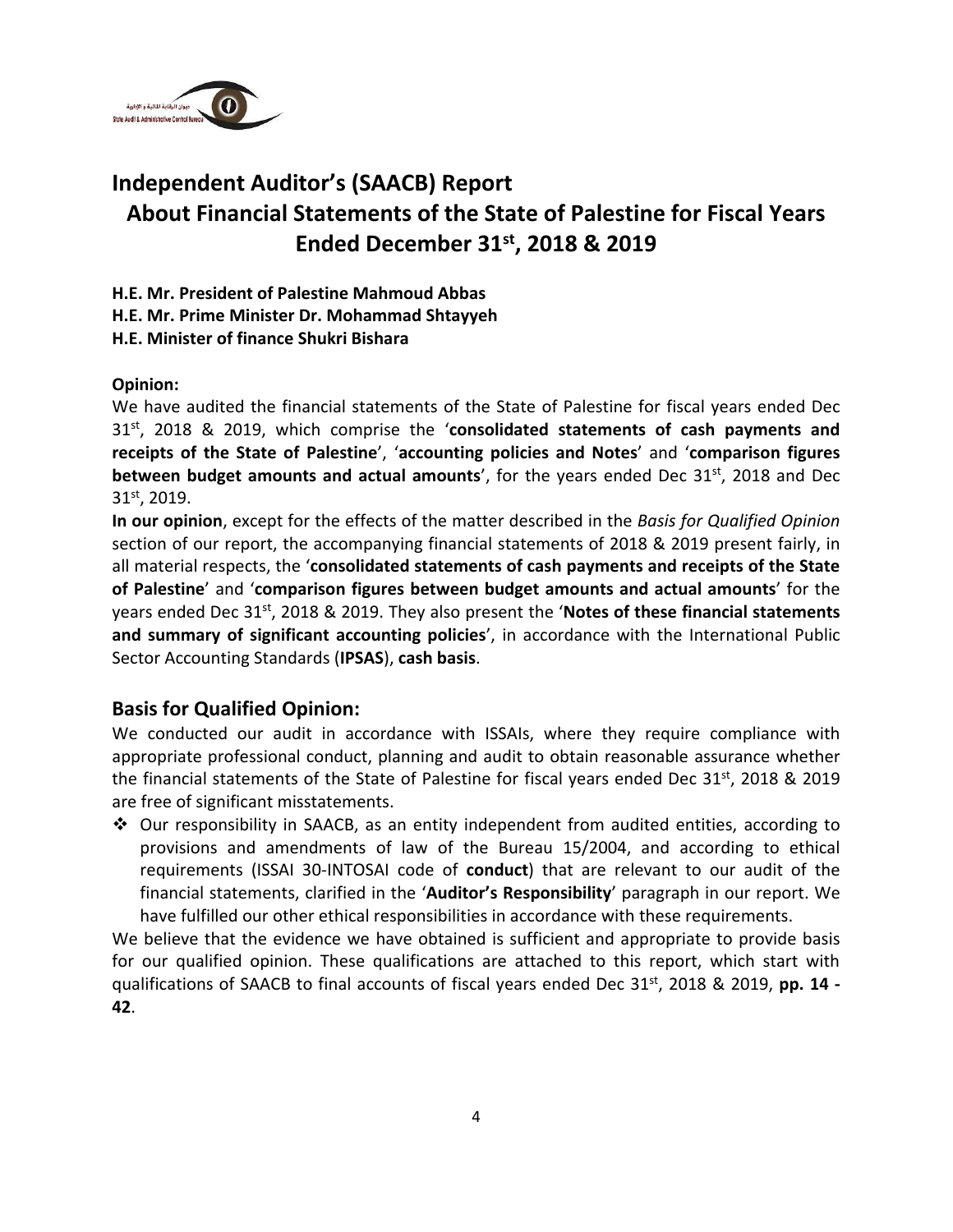

#### **Emphasis of Matter paragraphs:**

#### ❖**Summary of significant accounting policies, entities of report (Notes 1.7 & 1.8).**

SAACB emphasizes that these consolidated *statement of cash payments and receipts* and the *statement of comparison with the State of Palestine budget of years 2018 & 2019* include entities of the report, which are stated in law 7/1998 on budgeting and financial affairs, in addition to these year's budgeting laws. This includes all government entities.

There are entities seen by law as independent from budget sector, but not included in Palestine National Authority budget. Their accounting processes are outside the consolidated financial software 'IFMIS', where the financial statements report does not include them. These entities are:

- Palestine Investment Fund (PIF),
- Palestine Monetary Authority (PMA),
- Palestine Capital Market Commission (PCMC),
- Palestinian Pensions Authority (PPA),

Entities above are independently responsible, by virtue of legal status, for preparation of their financial statements. MoF is not responsible for these statements.

#### ❖**Summary of significant accounting policies, clearance deductions (Note 1.9).**

- MoF did not disclose the amounts deducted by the Israelis from clearance (%3) in Note (3) on clearance revenues of financial statements 2018 & 2019. SAACB expressed qualifications to the Note on clearance and its deductions, where this has been referred to in the '*Basis of qualified opinion*' paragraph.

- MoF disclosed 624,069,583 NIS that have been illegally deducted from detainees' salaries from clearance in 2019.

#### ❖**Summary of significant accounting policies, clearance.**

In Note (1) on significant accounting policies, MoF disclosed the main causes of resorting to clearance with private sector companies, as below:

**'The lack of cash and financial resources made some third parties, specifically private sector companies (hospitals, insurance companies, etc.) and financial and service corporations that provide PNA with goods, services, medicines and loans, do clearance for some of their due taxes (income tax, value added tax) off total liabilities on PNA'.**

#### ❖**Summary of significant accounting policies, exempt loans.**

In Note (1) on significant accounting policies, MoF disclosed the exempt loans as follows:

'The Arab Fund for Social & Economic Development (AFSED): board of AFSED decided on November 27<sup>th</sup>, 2016 to stop calculating interest on loans given to the government of Palestine, and to exempt it from due interest as at date of decision (5,569,902 KD/69,327,961 NIS). The board also decided on March 2<sup>nd</sup>, 2017 to exempt the government of Palestine from due unpaid installments as at November 1<sup>st</sup>, 2016 (7,121,522 KD/85,420,952 NIS)'.

#### ❖**Summary of significant accounting policies, in-kind grants.**

In Note (1), MoF disclosed the accounting policy followed to present in-kind grants (disclosing part of which). This has been evaluated as per the Palestinian customs statements only, so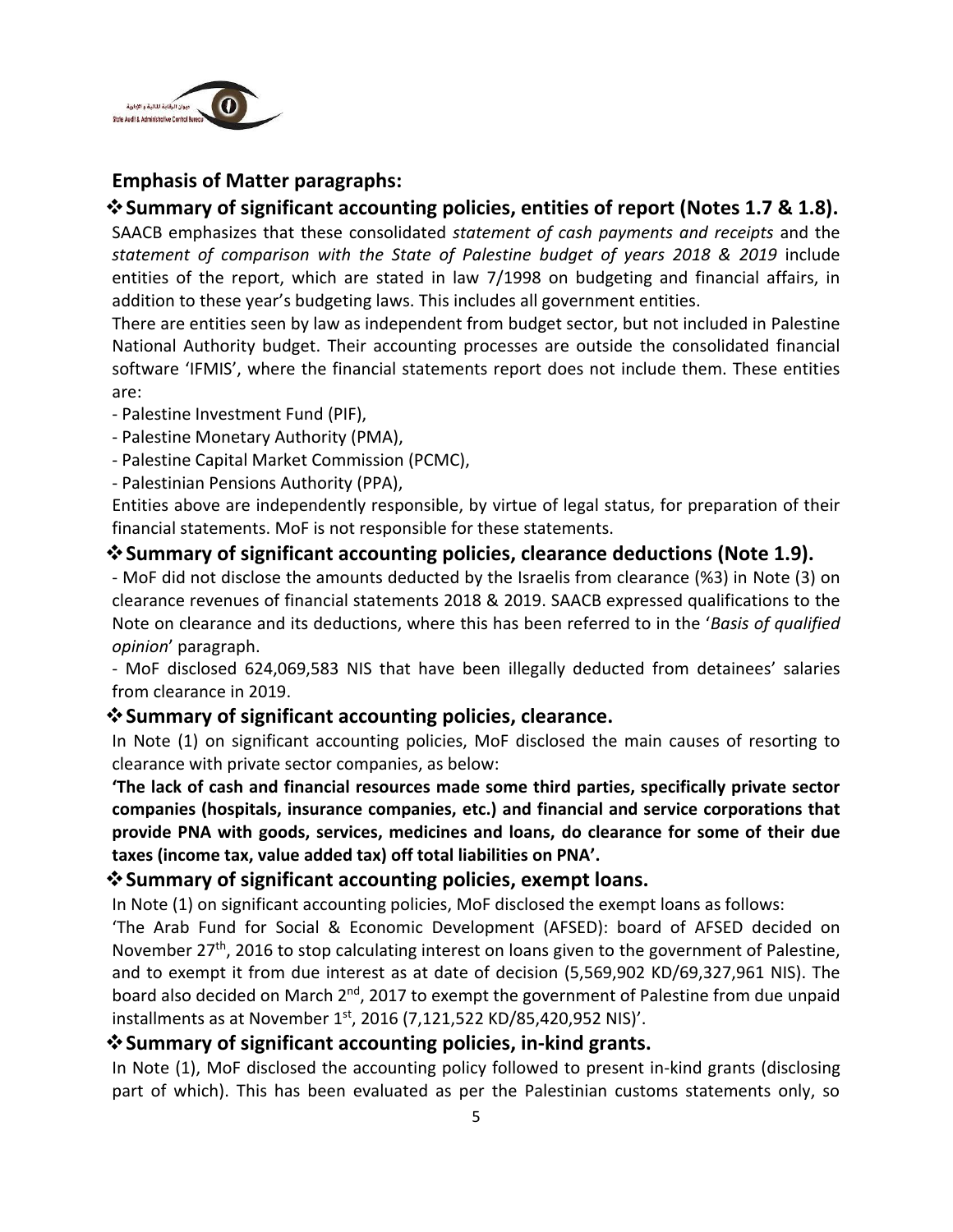

SAACB emphasizes that the adoption of an incomplete disclosure policy led to SAACB qualification to in-kind grants, as indicated in the '*Basis of qualified opinion*' paragraph.

## ❖**Summary of significant accounting policies, evaluation of going concern assumption.**

MoF has evaluated the accounting going concern assumption, cash status and accumulative arrears from deducting clearance funds illegally and not transferring all financial rights of the Palestinian people since start of the year 2019 until date of our financial statements in the year 2021, as well as circumstances (clearance funds stopped, accumulative arrears) brought by the COVID-19 pandemic. Thus, there is a real challenge –as per standards- regarding the accounting going concern assumption and reality in light of the Palestinian funds being withheld.

Thus, SAACB draws attention to the fact that the unrestricted and available for use cash is not enough to pay monthly salaries in case the clearance funds transfer block by the Israelis continues, without resorting to borrowing from banks. Hence, we emphasize that the unrestricted and available for use cash at MoF is not sufficient. Total unrestricted cash balances (available for use) in the form of unused balances from the overdraft accounts in the treasury reached, as at December  $31^{st}$ , 2018 & 2019, almost 20 million NIS and about 526 million NIS respectively. Average total monthly payroll and semi-payroll bill reached 612,284,177 NIS and 747,202,367 NIS in the years 2018 and 2019 respectively.

#### ❖**Budgeting law, fiscal year 2019.**

It has been disclosed in Note (23) that the budgeting law of fiscal year 2019 was not issued. Thus, the original public budget statements of the previous year (2018) were approved, based on Mr. President's decision 26/2019 on March 25<sup>th</sup>, 2019 on extension to spending with monthly appropriations at 1/12 (one out of twelve) rate per each of the previous fiscal year's months. The decision shall take effect as of date until approval of the general normal budget of the year 2019, with SAACB emphasis that budget of the year 2019 has not been approved.

#### **Other matters:**

SAACB draws users' attention to the following matters:

- The financial statements released for the fiscal years ended Dec 31<sup>st</sup>, 2018 & 2019 are the responsibility of the previous government (the eighteenth government).

- MoF issued financial statements of the years 2018 & 2019 on July 1<sup>st</sup>, 2021 as initial (draft) financial statements. Some adjustments have been undertaken to accounting records based on audit findings of SAACB in management letter out on September 09<sup>th</sup>, 2021. The financial statements in their final form were issued on November 14<sup>th</sup>, 2021.

- SAACB emphasizes the limited financial resources and lack of cash in the State of Palestine. We draw attention to the fact that the lack of resources and cash affects capacity of the State to fulfill its financial duties and responsibilities.

#### **Thus, and based on financial statements released by MoF, we draw users' attention to some of the following matters:**

❖ Borrowing from local banks and financial foundations increased in the year 2019 compared to the year 2018 (%810 increase). Value of borrowing reached 204,356,000 NIS during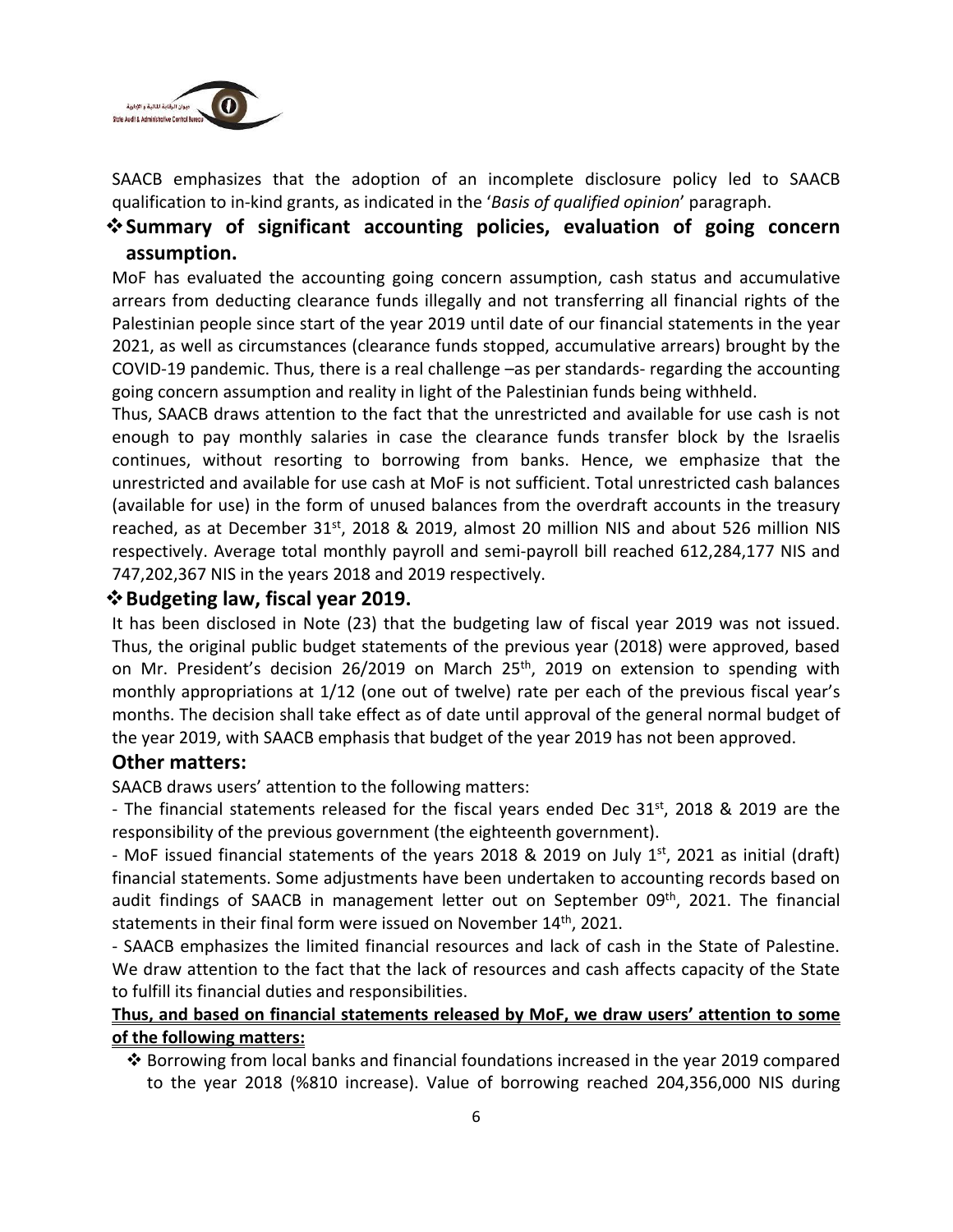

2018 and 1,858,911,000 NIS in 2019, which is brought by withholding clearance funds by the Israelis, and by financing payrolls through bank loans.

- ❖ The financing gap, brought by the decrease in grants and assistance from donors to the government, has significantly widened in the years 2018 and 2019 compared to previous years. This has reduced the government's share in the public budget financing, and affected capacity to do its job and provide public services.
- ❖ Value of amounts deducted from clearance increased in the year 2019 compared to previous years.

- The accounting policy followed by MoF (disclose fuel excise and value added tax on fuel procurement from Israelis supplying companies) involves acknowledging the amounts received from the fuel excise and VAT as clearance revenues. These amounts were paid by General Commission of Petroleum (GCP) to supplying companies, where %97 of which is retrieved as part of clearance revenues, but the 'revenues collected through clearance' definition does not apply thereto. The Authority's procurement of fuel and gas, excise and VAT included, cost the treasury great amounts due to borrowing from bank to pay the supplying companies, and reduces cash held at the treasury. The Israelis deduct %3 off excise and VAT as collection fees, despite that MoF acknowledges action findings of GCP (payments to procurement and receipts of sales) in Note (18) on net cash flows to GCP. Table below shows value of excise and VAT on (total) fuel and gas procurement, and value of amount deducted as a result of collection by the Israelis at %3:

| <b>Item</b>                                                                          | 2018 (NIS)    | 2019 (NIS)    |
|--------------------------------------------------------------------------------------|---------------|---------------|
| <b>Fuel procurement excise</b>                                                       | 2,545,213,253 | 2,506,371,307 |
| VAT of fuel and gas procurement                                                      | 814,553,649   | 817,681,216   |
| Amount deducted by Israelis from excise and VAT to fuel and gas<br>procurement (%3)  | 100,793,007   | 99,721,575    |
| Interest expenditures incurred by GCP due to borrowing from banks and<br>foundations | 44,604,755    | 52,295,484    |

GCP took upon itself the interest cost to fuel suppliers due to delayed vouchers payment (over 17,000,000 NIS) in the years 2018 and 2019.

- All details of qualifications mentioned in our report are explained in detail in the management letter that has been released to MoF. The latter, as well as different line ministries, were given the legal term to respond. SAACB received their response to observations on November 14<sup>th</sup>, 2020, and the line ministries were written to, each as per respective observations, in the management letter. Responses were documented in the final management letter released by SAACB in December 2021, in addition to non-significant observations and other regulatory matters that did not appear in qualifications mentioned in our report, since they did not affect fairness of financial statements.

- MoF is responsible for other information, which include all information stated in MoF reports (except for financial statements and SAACB audit report).

Our opinion about financial statements does not include other information, and we do not express any confirmatory conclusion thereto.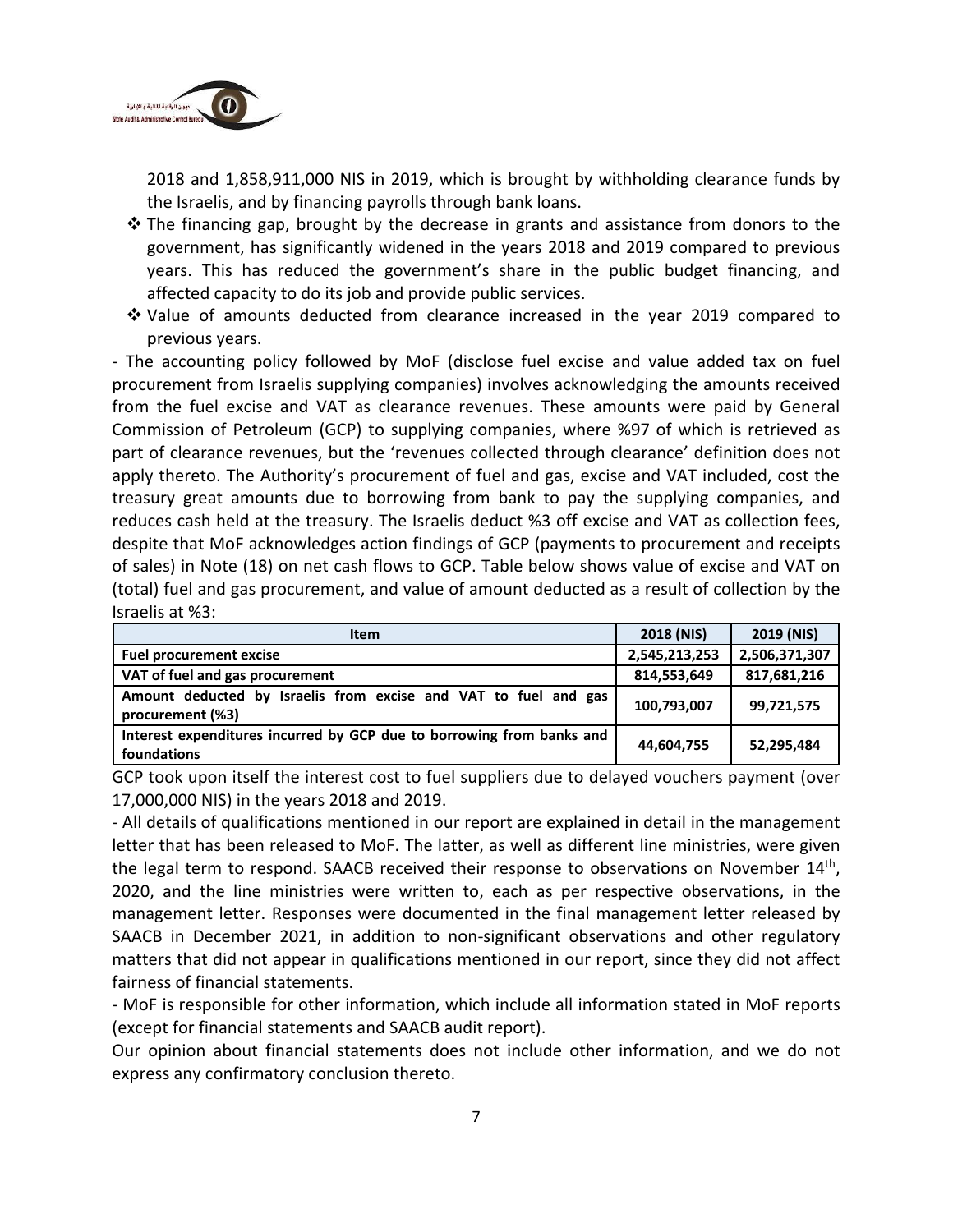

#### **Observations above in the 'Emphasis of Matters' and 'other matters' are not the reason for our qualifications.**

#### **Key audit matters:**

Key audit matters are those matters, in our professional judgment, were the most significance in our audit of financial statements as at Dec  $31<sup>st</sup>$ , 2018 & 2019. These matters were addressed in the context of our audit of financial statements as a whole, and in forming our opinion thereon, and we did not provide a separate opinion on those matters. We have identified key matters shown in table below in addition to qualifications referred to in the '*Basis of qualified opinion*' paragraph:

| <b>Significant audit matters</b>                                                                                                                                                                                                                                                                                                                                                                                                                                                                                                                                                                                                                                                                                                                                                                                                                                                                                          | <b>Audit procedures</b>                                                                                                                                                                                                                                                                                                                                                                                                                                                                                                                                                                                                                                                                                                                                                                                                                                                                                                                                                                                                                                             |
|---------------------------------------------------------------------------------------------------------------------------------------------------------------------------------------------------------------------------------------------------------------------------------------------------------------------------------------------------------------------------------------------------------------------------------------------------------------------------------------------------------------------------------------------------------------------------------------------------------------------------------------------------------------------------------------------------------------------------------------------------------------------------------------------------------------------------------------------------------------------------------------------------------------------------|---------------------------------------------------------------------------------------------------------------------------------------------------------------------------------------------------------------------------------------------------------------------------------------------------------------------------------------------------------------------------------------------------------------------------------------------------------------------------------------------------------------------------------------------------------------------------------------------------------------------------------------------------------------------------------------------------------------------------------------------------------------------------------------------------------------------------------------------------------------------------------------------------------------------------------------------------------------------------------------------------------------------------------------------------------------------|
| Accounting policies followed in Note (1)<br>Evaluate the accounting policies disclosed and used to prepare the<br>financial statements of 2018 & 2019, and MoF compliance within the<br>IPSAS framework. The accounting policies and financial statements<br>framework are the basis to prepare financial statements, where<br>disclosure helps users understand the financial statements.                                                                                                                                                                                                                                                                                                                                                                                                                                                                                                                                | Audit procedures we carried out included:<br>- Consider and evaluate the compliance of accounting policies<br>disclosed in Note (1) with what has been followed upon the<br>preparation of financial statements and the accompanying Notes.<br>- Evaluate the accounting policies disclosed upon preparation of<br>financial statements, and their compliance with IPSAS.<br>- Check that MoF is complying with all IPSASs (requirements part -<br>cash basis).<br>- Evaluate the validity of MoF compliance with IPSASs (encouraged<br>additional disclosures - cash basis).<br>- Evaluate the compliance of statements and other reports released<br>by MoF with what has been stated in the financial statements.                                                                                                                                                                                                                                                                                                                                                |
| <b>Overdraft balances:</b><br>As referred to in Note (10.a) on bank withdrawals and limits of debit<br>facilities disclosed in financial statements of the State of Palestine,<br>value of bank withdrawals during the years 2018 and 2019 reached<br>667,030,000 NIS and 679,318,000 NIS respectively.<br>The overdraft balances are one of the significant audit matters due to<br>their high risk, which is associated with item nature (cash), besides high<br>cost incurred and balanced in the overdraft accounts. They include<br>bank interest and accounting policy the MoF follows upon recording<br>bank interest and commissions, which do not consider the separation<br>between interest the government takes upon itself on overdraft<br>balances and any other bank interest and commissions.<br>We focused on this matter due to significance for the financial<br>statements users and decision makers. | Audit procedures we carried out included:<br>Obtain confirmations and bank statements regarding overdraft<br>accounts.<br>Determine the accounts recorded in books regarding overdraft,<br>match and analyze book balances with bank confirmations and<br>determine and analyze differences.<br>Review agreements signed with banks, and check that there are not<br>differences between the agreements and what has been done in<br>the accounting software.<br>Check that MoF complies with the public debt law and any other<br>relevant regulatory decisions.<br>Recalculate the interest accrued on overdraft accounts by banks<br>during 2018 and 2019, and validate calculation and record in books.<br>- Validate the disclosure of accounts in financial statements of years<br>2018 and 2019 for the interest calculated regarding overdraft, and<br>any other interest regarding public debt.<br>A qualifications has been expressed to the public debt statements,<br>disclosed in financial statements released by MoF for the years<br>2018 and 2019. |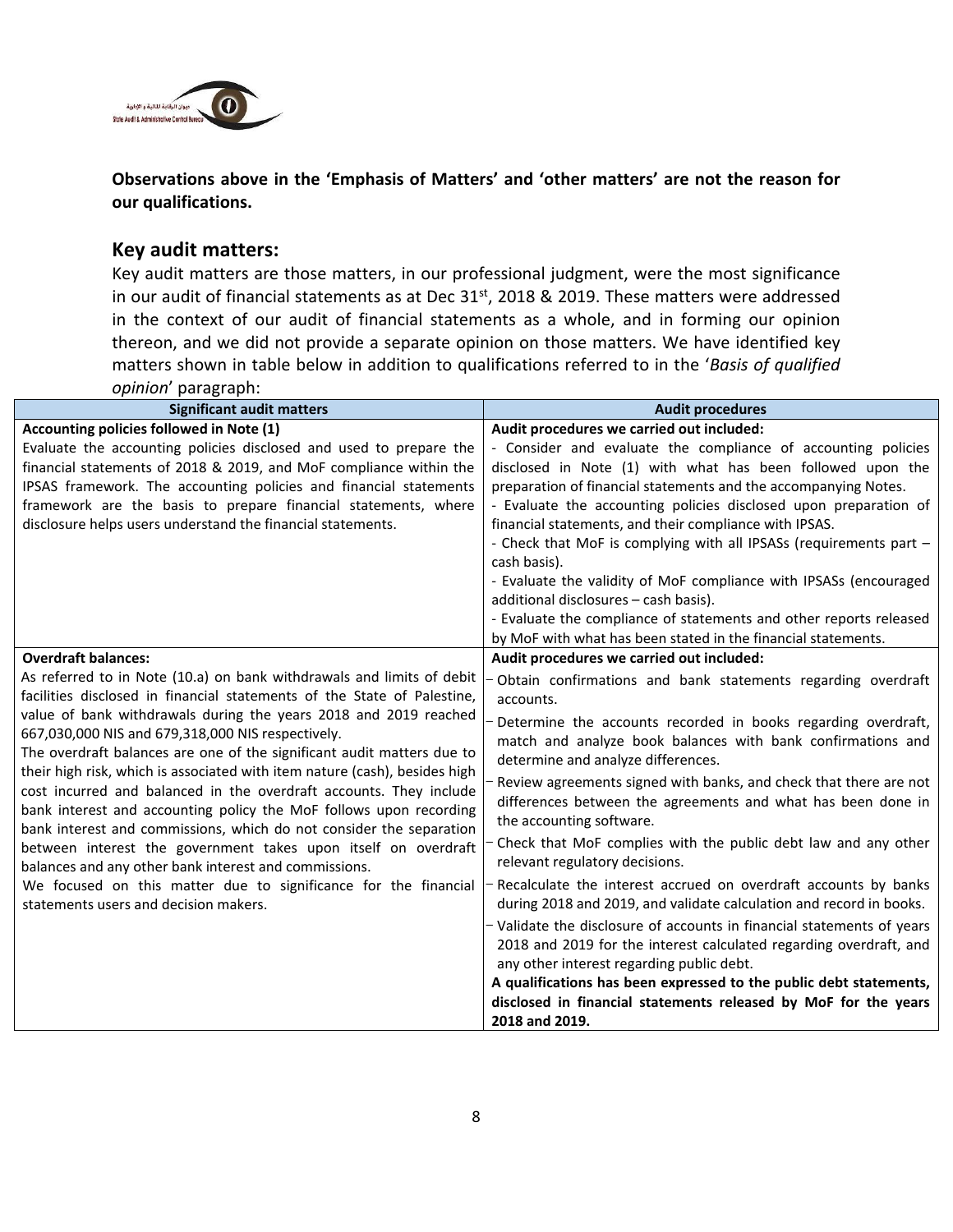

| 1. Bank reconciliations                                                                                                                         | Audit procedures we carried out included:                             |
|-------------------------------------------------------------------------------------------------------------------------------------------------|-----------------------------------------------------------------------|
| MoF releases financial statements according to cash basis of IPSAS. The                                                                         | - Obtain confirmations and bank statements regarding bank             |
| cash balance of fiscal years ended December 31 <sup>st</sup> , 2018 and 2019 has                                                                | accounts of the State of Palestine.                                   |
| been presented in Note (22) at 1,130,987,000 NIS as at December $31st$ ,                                                                        | - Match book balances with bank statement balances, determine         |
| 2018 and at 450,810,000 NIS as at December 31 <sup>st</sup> , 2019.                                                                             | and analyze differences and book and bank reconcile items.            |
| Bank reconciliations are among the significant audit matter due to high                                                                         | - Validate the accounting records and reconciliation balances in      |
| risk associated with item nature (cash), besides that they are among                                                                            | IFMIS.                                                                |
| the significant audit procedures that involve validity of cash balance                                                                          | - Select an audit sample to undertake significant examination, and    |
| disclosure. Bank reconciliations were a matter of focus and seen as a                                                                           | validate the bank reconciliations preparation and the compliance      |
| significant audit matter due to variety of revenues and deposits                                                                                | with the applicable Palestinian financial regulations.                |
| collection processes by most of line ministries, which use their own                                                                            |                                                                       |
| different records and programs, besides the variety of payment                                                                                  | - Check the compliance of MoF and line ministries with the            |
| processes, as below:                                                                                                                            | applicable Palestinian financial regulations.                         |
| Received cash flows of revenues collection are done through collection                                                                          | - Validate the cash balance disclosure in financial statements of the |
| with payment vouchers, manual receipt bonds, computer-issued                                                                                    | years 2018 and 2019 released by MoF, in terms of book balances        |
| receipt bonds, cash register machine, bank transfers and cheques.                                                                               | match with financial statements that have been disclosed.             |
| Policy followed by MoF to record received amounts involves recording                                                                            | - Validate the cash balance disclosed in financial statements of the  |
| an accumulative entry each month in the accounting software, which                                                                              | years 2018 and 2019, taking into account a qualification was          |
| increases risk of invalid cash records of receipts.                                                                                             | expressed to the cash (restricted and available for use), disclosed   |
| Cash outflows from bank accounts include bank transfer, cheques,                                                                                | in financial statements of the years 2018 and 2019 released by        |
| promissory notes and letters of credit, all centrally done with IFMIS.<br>We also focused on this matter due to size of reconcile items in bank | <b>Ministry of Finance.</b>                                           |
| reconciliations (transfers not paid), which have their cash impact                                                                              |                                                                       |
| reflected on cash balances and receipts/payments accounts in other                                                                              |                                                                       |
| Notes. A number of bank accounts, with their subsidiaries, is so vast,                                                                          |                                                                       |
| which are managed by line ministries and MoF.                                                                                                   |                                                                       |
| Lending and re-lending in financial statements:                                                                                                 | Audit procedures we carried out included:                             |
| As referred to in Note (15) on lending and re-lending disclosed in                                                                              | - Obtain confirmations from local entities (municipalities, village   |
| financial statements of the State of Palestine, net (cash) lending of the                                                                       | council) regarding their water, electricity and wastewater            |
| year 2018 reached credit 326,792,000 NIS and credit 177,889,000 NIS                                                                             | indebtedness.                                                         |
| in the year 2019. Net lending circulation reached 555,814,000 NIS in                                                                            | - Understand how to record opening balances and indebtedness of       |
| the year 2018 and 1,207,863,000 NIS in the year 2019. Regarding re-                                                                             | lending.                                                              |
| lending, net cash flows reached 7,309,000 NIS in the year 2018 and                                                                              | - Understand vouchering and recording process at West Bank Water      |
| 9,169,000 NIS in the year 2019.                                                                                                                 | Department, and how to communicate and coordinate with MoF            |
| Opening balances and final balances of lending and re-lending were not                                                                          | regarding the records of water lending on receivables.                |
| presented in the Note, but transactions made to lending and re-lending                                                                          | - Review some agreements signed between MoF and stakeholders          |
| accounts during the years 2018 and 2019 were presented.                                                                                         | regarding lending, re-lending, respective accounting records and how  |
| Most of the lending balance is formed of clearance deductions by the                                                                            | to record indebtedness.                                               |
| Israelis, as a result of electricity, water and wastewater consumption by                                                                       | - Review lending accounts, references (receivables) and how to use    |
| the Palestinians (companies, entities, individuals), which are not                                                                              | and record in receivables.                                            |
| effectively collected from beneficiaries, which leads to lending balance                                                                        | - Review adjusting entries made to lending accounts, receivables and  |
| being increased year after year.                                                                                                                | accounting guidelines.                                                |
| Based on our professional judgment, we focused on this matter due to                                                                            | - Require confirmations from borrowing entities as part of re-        |
| significance of the lending balance, the accumulated deducted                                                                                   | lending.                                                              |
| amounts in the balance and the exhaustion of part of the State's                                                                                | - Review re-lending records of accrued entries of installments and    |
| resources by lending. Thus, this matter is significant to users of                                                                              | interest.                                                             |
| financial statements and decision makers.                                                                                                       | - Review the classification of transactions as part of the Note.      |
| Regarding re-lending (development loans of the State re-lent to entities                                                                        | A qualification has been expressed to the opening balances as part    |
| for development purposes), it was regarded a key audit matter due to                                                                            | of the trial balance and transactions during the years 2018 and       |
|                                                                                                                                                 |                                                                       |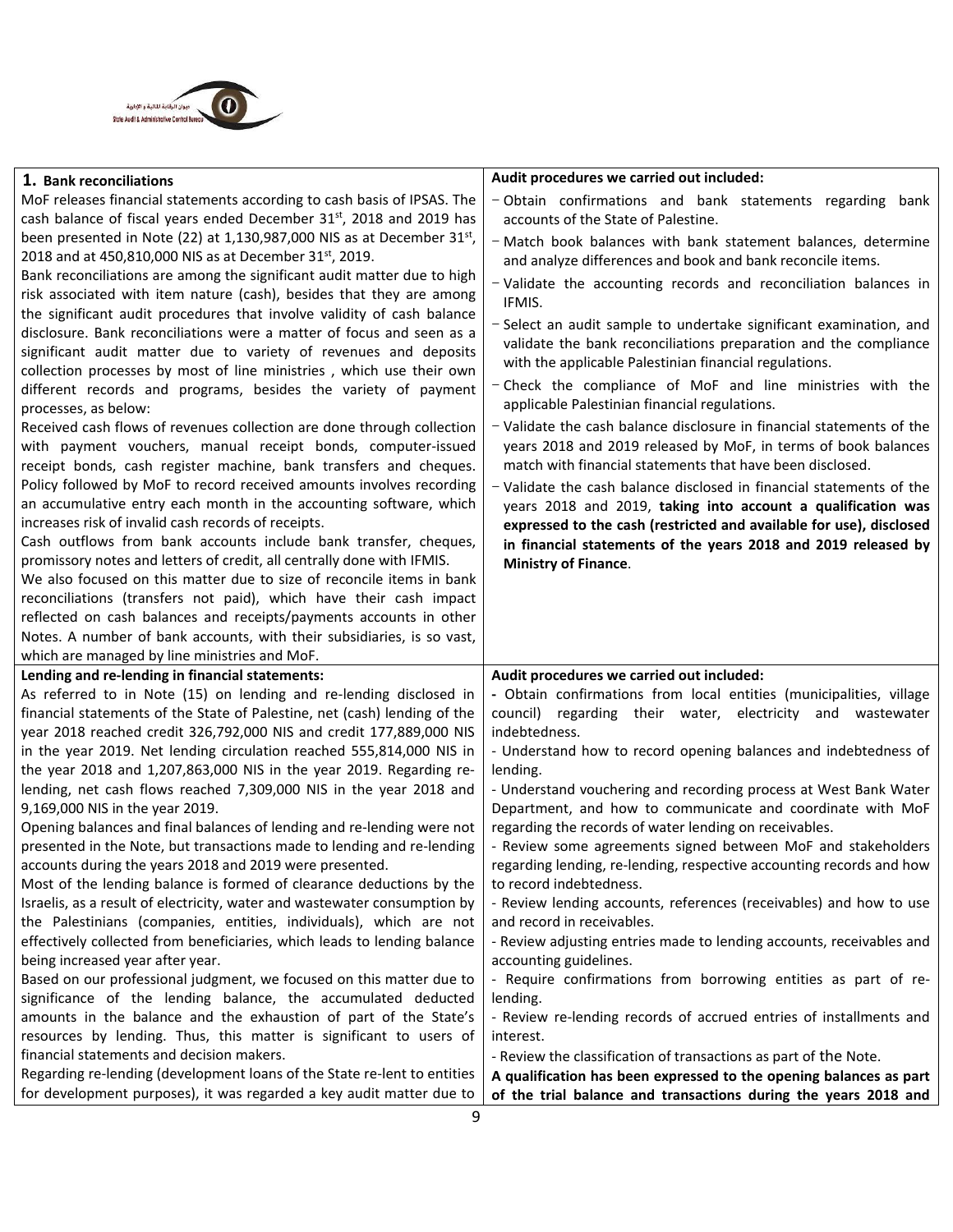

| significance of the lending balance, lack of agreements for a number of                                                         | 2019, as appear in the 'Basis of qualified opinion' paragraph                                                                           |
|---------------------------------------------------------------------------------------------------------------------------------|-----------------------------------------------------------------------------------------------------------------------------------------|
| loans and failure to effectively collect re-lending from all borrowing                                                          | regarding Note (15).                                                                                                                    |
| entities, so payment of loans granted to the treasury was proven                                                                |                                                                                                                                         |
| difficult.                                                                                                                      |                                                                                                                                         |
| Note (13) on payrolls                                                                                                           | Audit procedures we carried out included:                                                                                               |
| Net value of payrolls was disclosed at 6,424,599,000 NIS and                                                                    | - Check the data migration process from Oracle into IFMIS.                                                                              |
| 7,459,034,000 NIS, in financial statements of the years 2018 & 2019                                                             | - Check classification validity of payroll-related expenditures in Note                                                                 |
| respectively. Financial statements are processed by migrating them                                                              | (13), as defined and identified in laws.                                                                                                |
| automatically from Oracle payroll software to IFMIS software.<br>We focused on this matter as payroll payments form the biggest | - Check the completion of amounts paid and presented in Note (13)                                                                       |
| percentage of total expenditures from the government's annual                                                                   | on payrolls.                                                                                                                            |
| budget.                                                                                                                         | - Review presentation and disclosure process of net value of payroll,                                                                   |
|                                                                                                                                 | as well as statements disclosed (discounts, bonuses, salaries) based                                                                    |
|                                                                                                                                 | on legal references of spending.                                                                                                        |
|                                                                                                                                 | - Perform analysis necessary to obtain indicators about significant                                                                     |
|                                                                                                                                 | changes in value of accounts and transactions to these accounts                                                                         |
|                                                                                                                                 | regarding payrolls.                                                                                                                     |
|                                                                                                                                 | - Match the amount paid from banks for payrolls recorded as 'due                                                                        |
|                                                                                                                                 | for payment from banks' with what has been disclosed as net                                                                             |
|                                                                                                                                 | payrolls in Note (13).                                                                                                                  |
|                                                                                                                                 | - Check control systems over programs used to set monthly payroll                                                                       |
|                                                                                                                                 | vouchering process.                                                                                                                     |
| <b>Expenditures other than payrolls</b>                                                                                         | Audit procedures we carried out included:                                                                                               |
| Value of the expenditures other than payrolls was disclosed in                                                                  | - Validate the classification and disclosure of operational, transfer,                                                                  |
| amounts below:                                                                                                                  | development and capital expenditures based on nature of                                                                                 |
| Operational expenditures: 1,311,300,000 NIS and 1,038,822,000 NIS in                                                            | expenditure and form of finance.                                                                                                        |
| the years 2018 and 2019 respectively                                                                                            | - Perform significant examination of a sample of expenditures to                                                                        |
| Transfers and assistance: 3,399,729,000 NIS and 3,631,761,000 NIS in                                                            | check that all supporting documents of spending are present, and                                                                        |
| the years 2018 and 2019 respectively                                                                                            | based on nature of expenditure.                                                                                                         |
| Capital expenditures: 32,443,000 NIS and 28,349,000 NIS in the years                                                            | - Check that value of expenditures associated with arrears financing                                                                    |
| 2018 and 2019 respectively<br>Development expenditures: 1,046,121,000 NIS and 851,933,000 NIS in                                | in Note (21) is separated from expenditures disclosed in Note (14).<br>- Check that supporting documents are present, and that advances |
| the years 2018 and 2019 respectively                                                                                            | paid from expenditures accounts are followed up and closed as per                                                                       |
| Expenditures payment is done based on procedures of the Palestinian                                                             | laws and regulations.                                                                                                                   |
| financial regulations. These procedures are determined according to                                                             | - Check the existence, completion, accuracy, cutoff procedures and                                                                      |
| nature of expenditure, and these expenditures items are associated                                                              | classification of account amounts disclosed in Note (14) by re-tying                                                                    |
| with different line ministries.                                                                                                 | the accounts as per financing (operational, transfer, capital,                                                                          |
|                                                                                                                                 | development) in the Note on expenditures other than payrolls, and                                                                       |
|                                                                                                                                 | validate the accounting processing upon disclosure of advances                                                                          |
|                                                                                                                                 | recorded in the expenditures accounts.                                                                                                  |
| <b>Budget vs. actual comparison statement</b>                                                                                   | Audit procedures we carried out included:                                                                                               |
| IPSAS require the need to prepare the 'budget vs. actual comparison'                                                            | - Validate the presentation of budget expenditures items' value as                                                                      |
| statement on comparable basis between the amount (original budget,                                                              | per budget allocations in the statement (original budget, final                                                                         |
| final budget, actual amount). This statement is important for financial                                                         | budget, actual amount).                                                                                                                 |
| reporting for users about deviation from the approved budget items                                                              | - Check the presentation of budget expenditures items between                                                                           |
| and changes to the original budget. Thus, it is necessary to obtain                                                             | amounts (original budget, final budget, actual amount) on                                                                               |
| reasonable assurance about validity of amounts in this statement.                                                               | comparable basis as indicated by IPSAS.                                                                                                 |
| <b>Advances</b>                                                                                                                 | Audit procedures we carried out included:                                                                                               |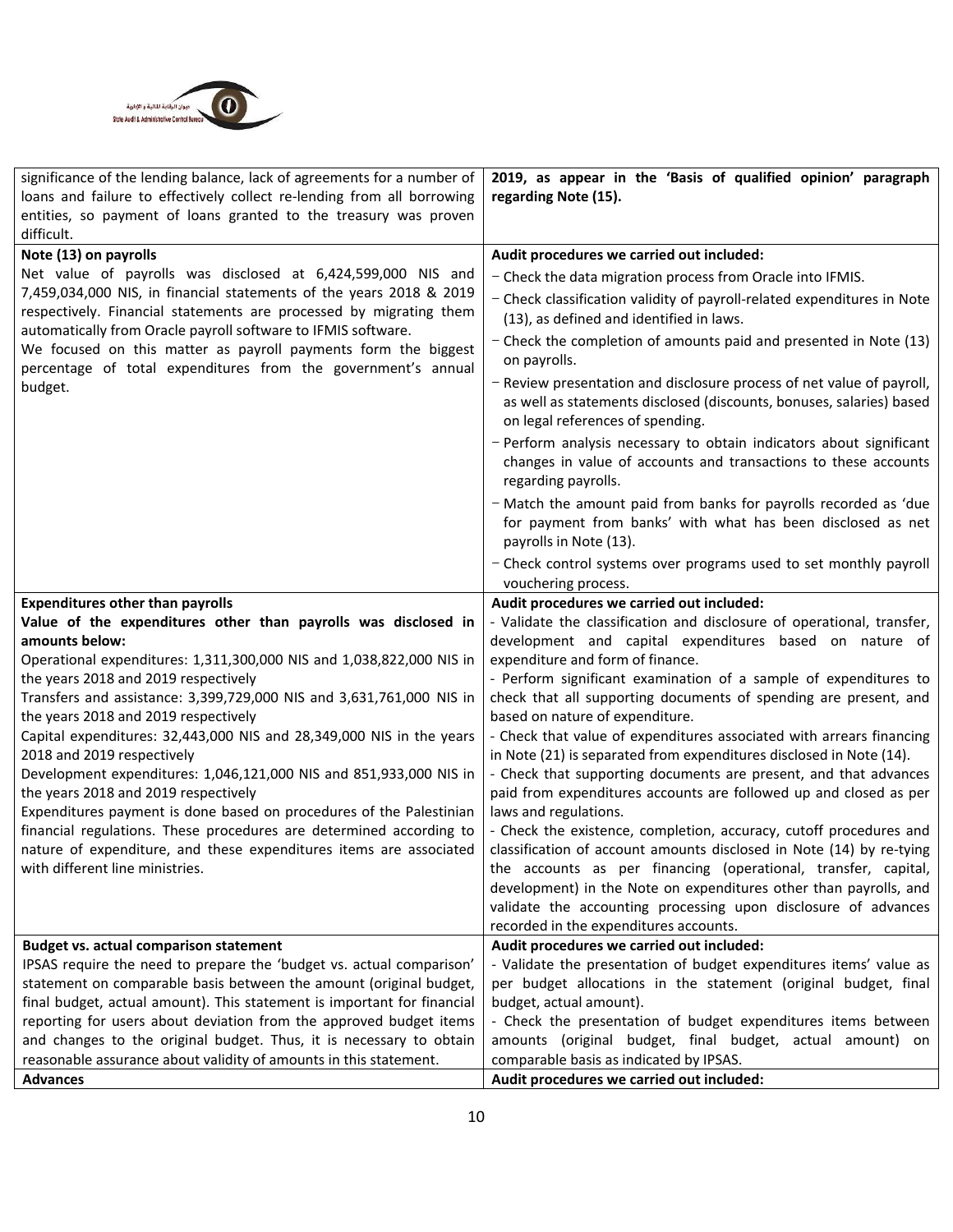

#### **Responsibility of MoF for financial statements:**

MoF is responsible for the preparation and fair presentation of the financial statements of the State of Palestine is according to IPSAS Cash Basis for financial reporting, and for such internal control as management determines is necessary to enable the preparation of financial statements that are free from material misstatement, whether due to fraud or error. Responsibility includes selecting and following appropriate accounting policies, and making reasonable accounting estimates according to conditions.

#### **SAACB responsibility for the Audit of the Financial Statements:**

Our objectives are to obtain reasonable assurance about whether the financial statements as a whole 'accompanying final accounts' are in general free from material misstatements, whether due to fraud or error, and to issue an audit report that contains the opinion regarding audited financial statements. Reasonable assurance is a high level of assurance, but is not a guarantee that an audit conducted in accordance with ISSAIs will always detect a material misstatement when it exists. Misstatements can arise from fraud or error and are considered material if, individually or in the aggregate, they could reasonably be expected to influence the decisions of users taken on the basis of these financial statements.

Regarding reports released by MoF, with exception of what has been audited by us, we do not have confirmation on whether they are free of any significant misstatements.

As part of an audit in accordance with ISSAIs, we exercise professional judgment and maintain professional scepticism throughout the audit. We also:

- Identify and assess the risks of material misstatement of the financial statements, whether due to fraud or error, design and perform audit procedures responsive to those risks, and obtain audit evidence that is sufficient and appropriate to provide a basis for our opinion. The risk of not detecting a material misstatement resulting from fraud is higher than for one resulting from error, as fraud may involve collusion, forgery, intentional omissions, misrepresentations, or the override of internal control.

- Obtain an understanding of internal control relevant to the audit in order to design audit procedures that are appropriate in the circumstances, but not for the purpose of expressing an opinion on the effectiveness of the MoF and line ministries' internal control.

- Evaluate the appropriateness of accounting policies used and the reasonableness of accounting estimates and related disclosures made by MoF.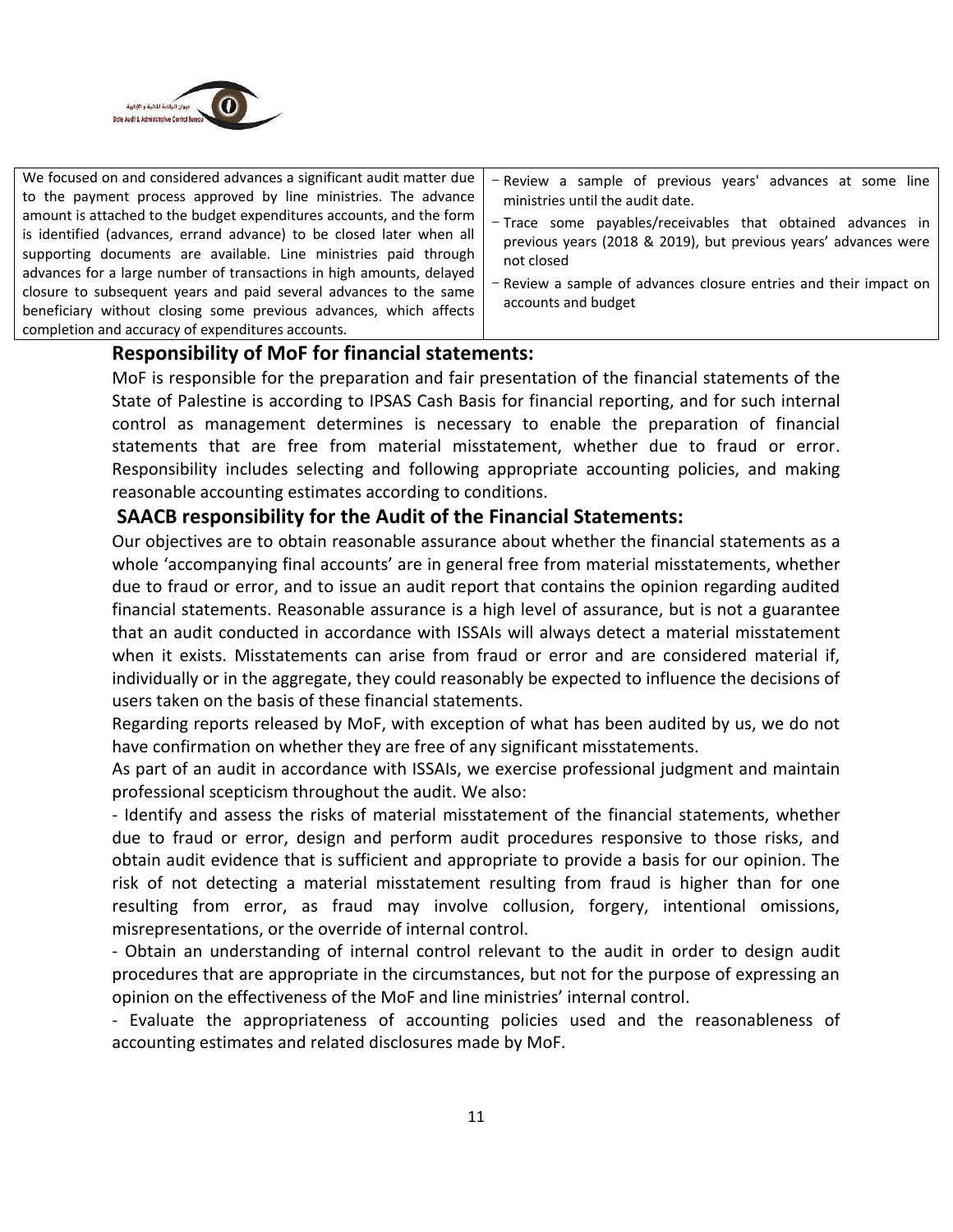

- Evaluate the overall presentation, structure and content of the financial statements, including the disclosures, and whether the financial statements represent the underlying transactions and events in a manner that achieves fair presentation.

We communicate with those charged with governance regarding, among other matters, the planned scope and timing of the audit and significant audit findings, including any significant deficiencies in internal control that we identify during our audit.

From the matters communicated with those charged with governance, we determine those matters that were of most significance in the audit of the financial statements of fiscal years ended Dec 31<sup>st</sup>, 2018 & 2019 and are therefore the key audit matters. We describe these matters in our auditor's report unless law or regulation precludes public disclosure about the matter or when, in extremely rare circumstances, we determine that a matter should not be communicated in our report because the adverse consequences of doing so would reasonably be expected to outweigh the public interest benefits of such communication

#### **Audit findings regarding compliance of line ministries mentioned in general budget law with laws, regulations and instructions of financial management:**

As part of our financial audit, we point out a limited assurance about the compliance of line ministries mentioned stated in general budget law with laws, regulations and instructions of financial management that govern their action, such as –but not limited to-:

- Budgeting and financial affairs law 7/1998 and amendments.
- Decree law 1/2018 on general budget of fiscal year 2019.
- Public debt law 24/2005.

- Council of ministers decision 43/2005 on financial regulations for ministries and public entities with amendments.

- Decree law 8/2014 on public procurement, with regulations.
- Precious metals hallmarking and control law 5/1998.
- Civil service law 4/1998, with amendments and executive regulations.
- Decree law 8/2011 and amendments on income tax with respective instructions.
- President decree 18/2007 on fees exemption to citizens in southern districts.

- Presidential decree 22/2017 on the cancellation of legislations regarding exemption of tax and service fees in southern districts.

- Law 16/1985 on fees over local produce.
- Corporate law 12/1964 with amendments.

- Council of ministers decision 17/2010 on executive regulations regarding allowances for official errands and courses abroad, Palestinian security forces.

- Instructions 11/2012 on tax installments.

- Any other relevant laws, regulations and instructions.

With exception to what we have not audited, the conclusion of our audit depends on ISSAI-4000 on the audit of compliance of line ministries stated in general budget with effective laws and regulations.

We obtained limited assurance through our audit of financial statements as described above, and respective control procedures. We do not have a judgment as to compliance thereto. Audit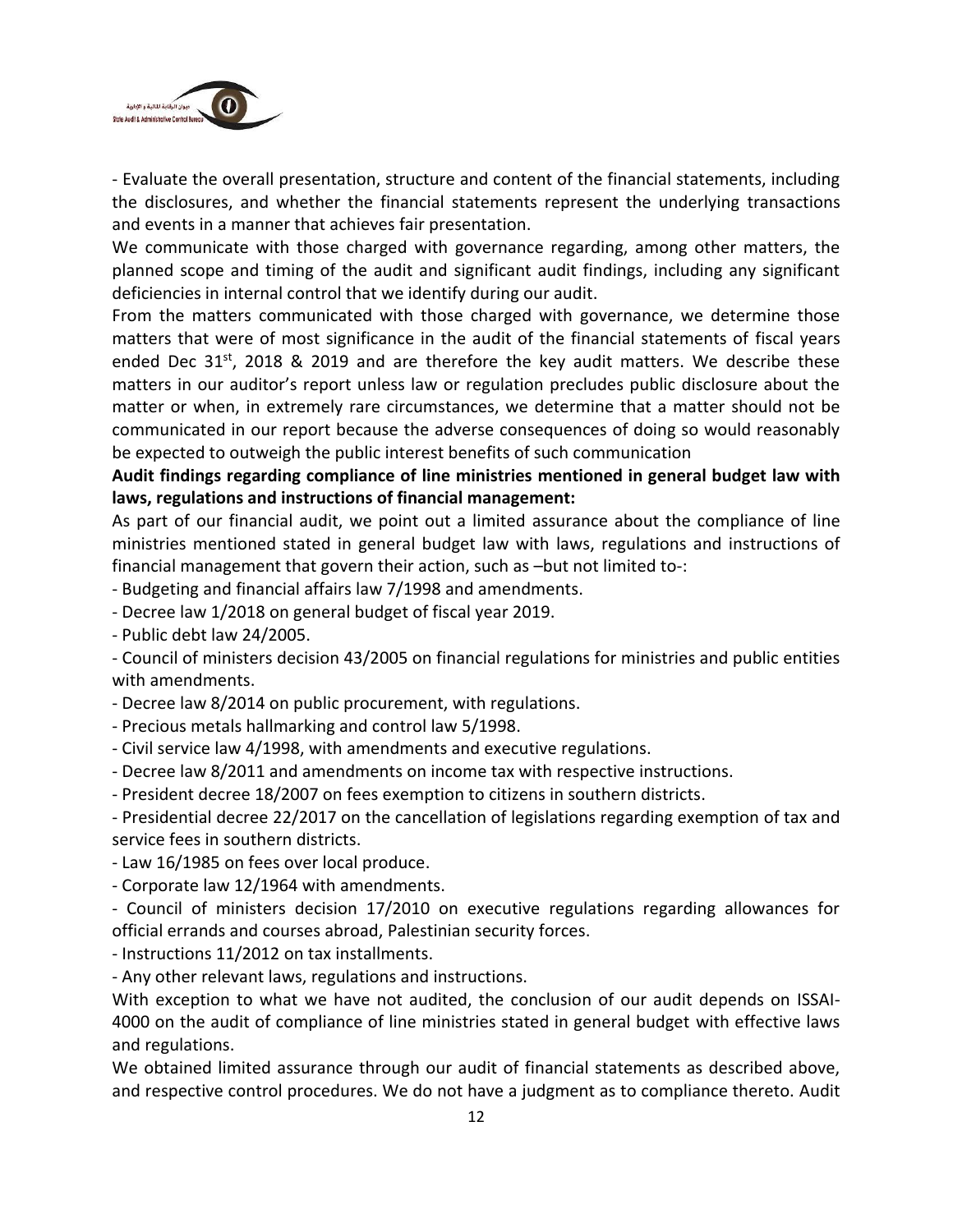

findings about compliance accompany our report, which start with qualifications on compliance with laws, regulations and legislations **(pp. 43 – 47)**.

Ramallah December 27<sup>th</sup>, 2021

**Counsel Eyad Tayyem President State Audit & Administrative Control Bureau**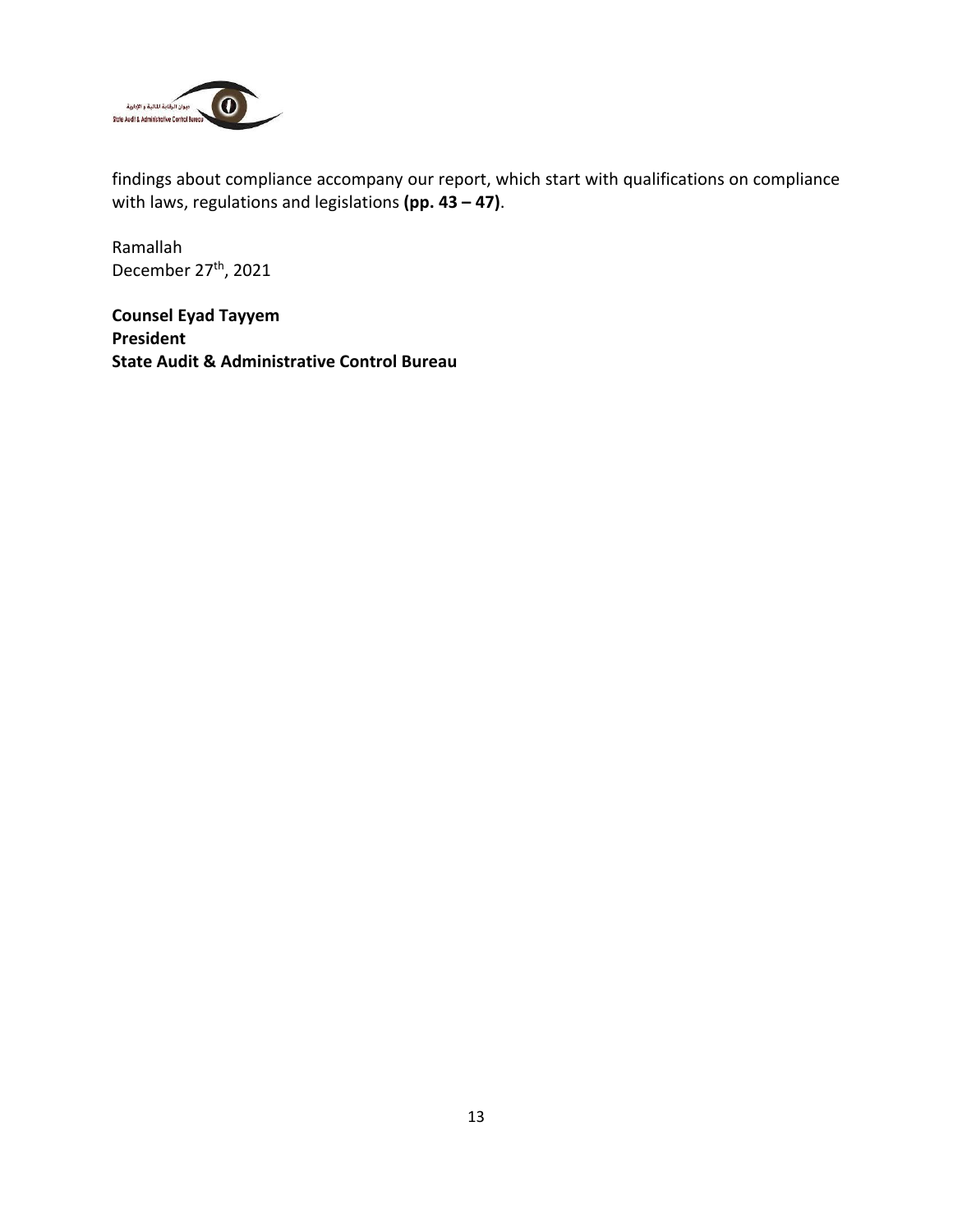

## **Qualifications of SAACB to financial statements for fiscal years 2018 & 2019**

#### ❖ **SAACB expresses qualifications to the compliance of MoF with IPSAS-Cash Basis in financial statements of the years 2018 & 2019 for the reasons explained below:**

1. The consolidated aggregate financial statements of the State of Palestine of the years 2018 & 2019 have been issued the year during 2021 after the allowed term (6 months from date of report) has been exceeded. This is indicated in the IPSAS (4.4.1), as below:

**'The usefulness of the financial statements are impaired if they are made available to users within a reasonable period after the reporting date. Any entity should be in a position to issue its financial statements within six months of the reporting date, although a timeframe of no more than three months is strongly encouraged. Ongoing factors such as complexity of an entity's operations are not sufficient reason for failing to report on a timely basis. More specific deadlines are dealt with by legislation and regulations in many jurisdictions'.**

SAACB law 15/2004, article (34) states that the deadline for MoF to deliver the draft financial statements to SAACB is 'one year': 'Based on the draft statements prepared as per article (33), MoF shall prepare and forward a copy of the draft financial statements to SAACB within one year from the end of fiscal year for consideration and presentation of observations to the Legislative Council'.

2. Presentation and comparison of the aggregate financial statements (the years 2018 & 2019) of the State of Palestine are not consistent with financial statements of 2018 and the comparison year (2017). MoF made the necessary adjustments to the draft aggregate financial statements of the years 2018 & 2019, and reissued the financial statements based on the management letter of SAACB, without reclassifying the financial statements of the comparison year (2017) as recommended by IPSAS. This has affected the following notes:

- Note (13) on payrolls,

- Note (14.1) on operational expenditures and Note (14.2) on transfer expenditures (expenditures other than payrolls),

- Note (10.a) on bank withdrawals and limits of facilities,

- Note (18) on net cash flows of General Commission of Petroleum,

- Note (22) on cash (reserved and available for use)

3. Some comparative figures in the financial statements of the year 2017, disclosed in the consolidated aggregate financial statements of the State of Palestine (years 2018 & 2019), were not presented another time in order to correct misstatements of previous periods. MoF stated in Note (4.1) that the reason behind not presenting financial statements of comparison year (year 2017), disclosed in the consolidated aggregate financial statements of the State of Palestine (years 2018 & 2019), is time gap and cost benefits, contrary to IPSAS.

4. The whole in-kind grants were not disclosed in the consolidated aggregate financial statements of the State of Palestine (years 2018 & 2019). Note (25.1) on in-kind grants (summary of significant accounting policies in financial statements) states that disclosure of these grants is not complete, as follows: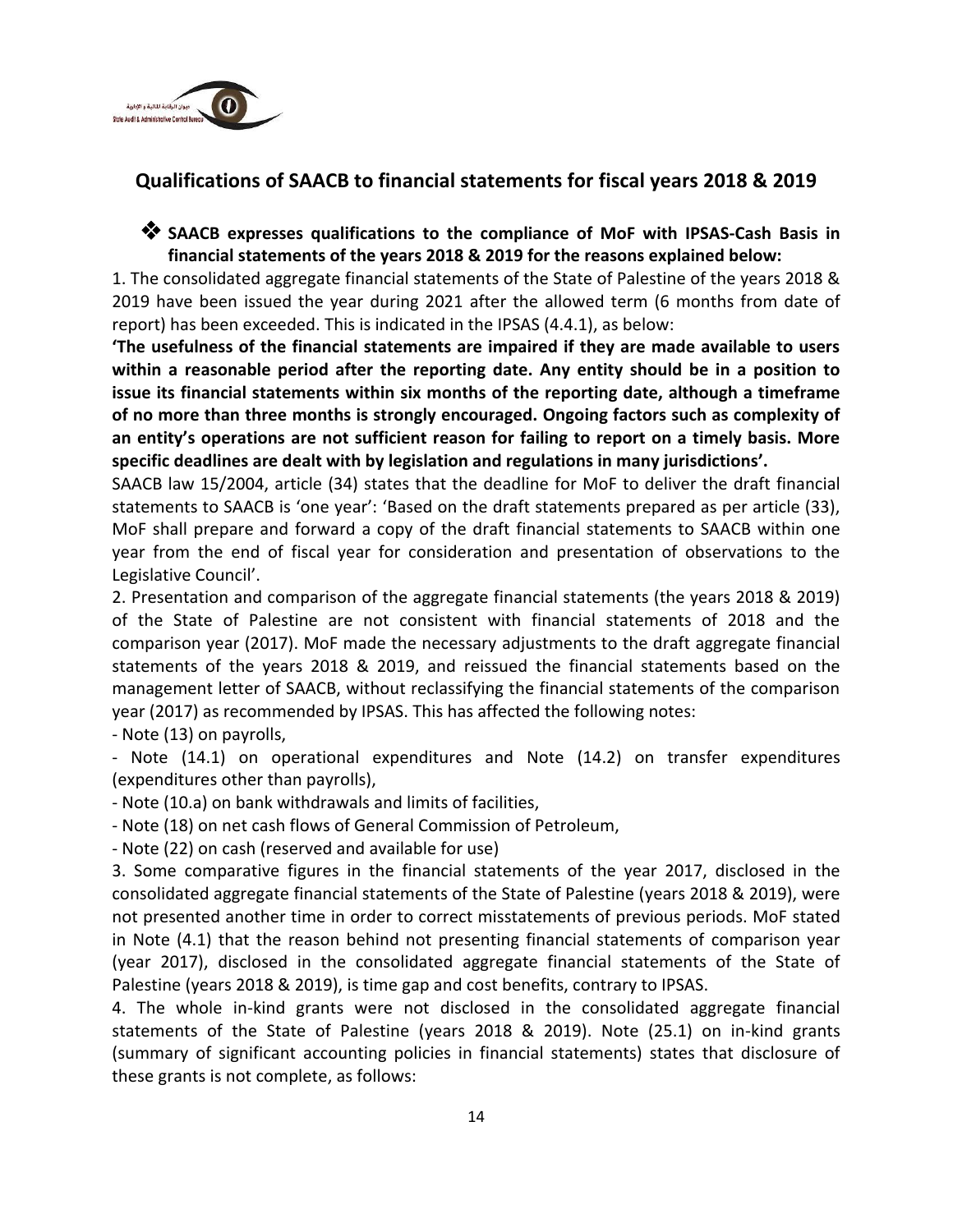

**'MoF should comply with encouraged disclosure that recommends the presentation of in-kind grants and donations in the financial statements. The in-kind grants in Note (12) only represent part of what has been determined and evaluated as per Palestinian customs statements only, so they are not complete'.**

The incomplete disclosure of in-kind grants is contrary to IPSAS, cash basis (1.3.32), which states: **'***Where an entity elects to include in its financial statements any disclosure encouraged in Party 2 of this Standard, those disclosures shall comply with the requirements of paragraph 1.3.27 above***'. Standard 1.3.27 states: '***Financial information shall present information that is:*

- *(a) Understandable;*
- *(b) Relevant to the decision making and accountability needs of users;*
- *(c) A faithful representation of the cash receipts, cash payments and cash balances of the entity and the other information disclosed in the financial statements in that it is:*
	- *(i) Complete;*
	- *(ii) Neutral; and*
	- *(iii) Free from material error*
- *(d) Comparable;*
- *(e) Timely; and*
- *(f) Verifiable*

#### *Constraints on information included in financial statements are that it is material, satisfies a cost-benefit assessment, and achieves an appropriate balance between the qualitative characteristics identified in (a) and (f) above'*

5. Value of clearance revenues was presented in net, without disclosing what is being deducted by the Israelis from collection fees (%3), and without disclosing the deduction amount (collection fees) as part of the deductions item associated with clearance revenues.

6. The consolidated aggregate financial statements of the State of Palestine (years 2018 & 2019), specifically in Note (13) on payrolls, does not disclose details of salaries. They include salaries of civil employee (with bonuses and deductions), security forces salaries (with bonuses and deductions), pensioners, salaries of ministers and legislative council members, salaries of the national fund, etc.

The accounting cash basis standard, paragraph (1.3.2), indicates the following:

**'Financial statements result from processing large quantities of transactions that are structured by being aggregated into groups according to their nature or function. The final stage in the process of aggregation and classification is the presentation of condensed and classified data that form line items either on the face of financial statements or in the Notes. If a line item is not individually material, it is aggregated with other items either on the face of the financial statements or in the Notes. An item that is not sufficiently material to warrant separate presentation on the face of the financial statements may nevertheless be sufficiently material that it should be presented separately in the Notes'.**

7. Value of payrolls item was disclosed in actual amount for the year 2018 in the consolidated financial statements of the State of Palestine (years 2018 & 2019) based on salary payment date, which presented the actual amount value from December 2017 to November 2018 in the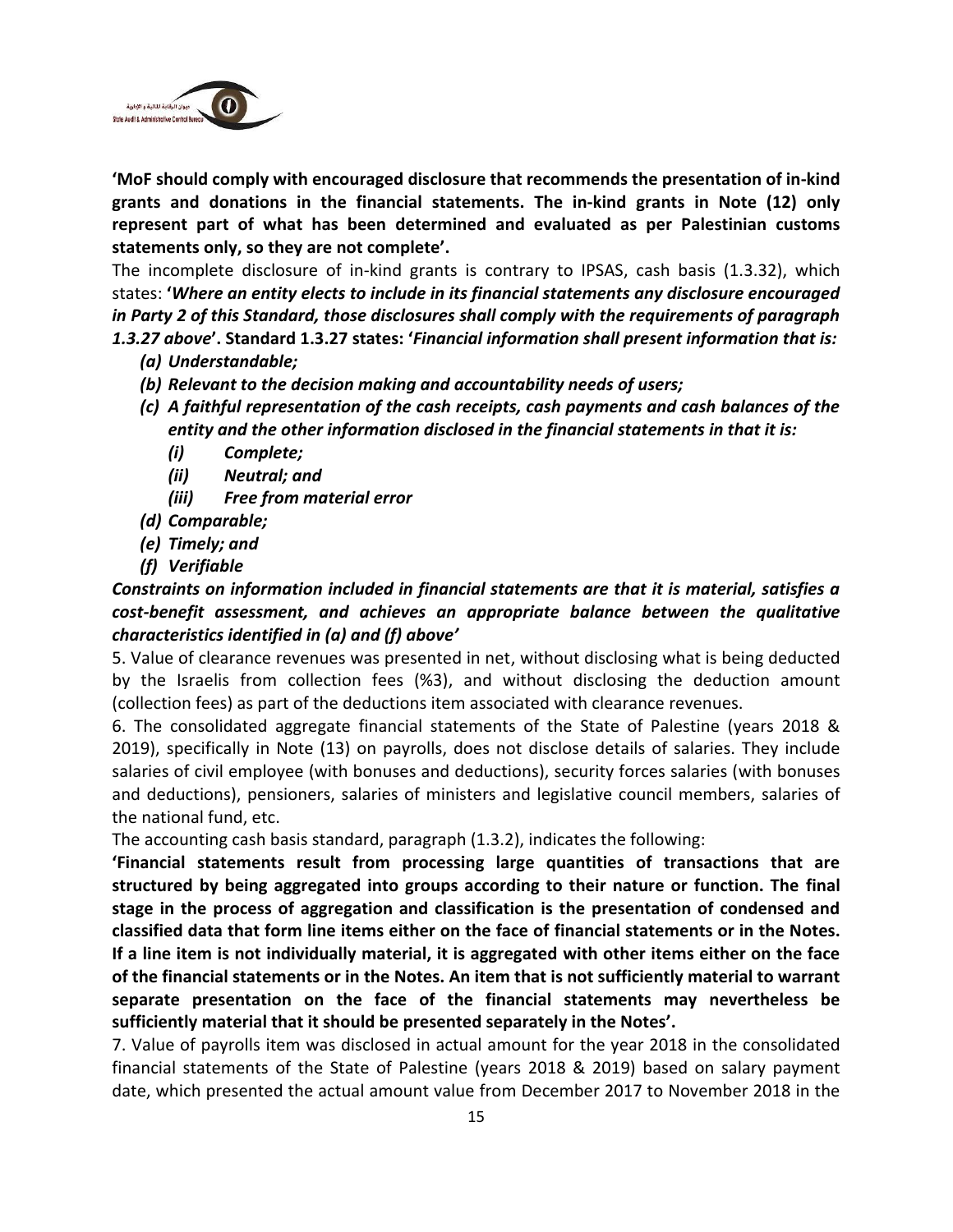

financial statements. However, the budgeting law sets the budget value for payrolls item based on fiscal year that starts on January  $1<sup>st</sup>$  and ends December 31 $<sup>st</sup>$ , contrary to the accounting cash</sup> standard. Paragraph 1.7.41 of IPSASs, cash basis states the following:

*'The actual amounts presented on a comparable basis to the budget in accordance with paragraph 1.7.25 shall, where the financial statements and the budget are not prepared on a comparable basis, be reconciled to total cash receipts and total cash payments, identifying separately any basis, timing and entity differences. The reconciliation shall be disclosed on the face of the statement of comparison of budget and actual amounts or in the notes to the financial statements'.*

8. Some amounts were presented in the 'budget vs. actual comparison' statement in the consolidated financial statements of the State of Palestine (years 2018 & 2019) on incomparable basis between original budget, final budget and actual amount, due to different classification of items and the different accounting basis between what has been presented in the total receipts statement and the budget basis. Below are the details explained:

- Value of the original budget was understated in the 'budget vs. actual comparison' statement (payrolls) for the years 2018 & 2019 at 22,301,015 NIS.

- Value of the original budget was understated in the 'budget vs. actual comparison' statement (transfer expenditures) for the years 2018 & 2019 at 2,148,379 NIS.

- Value of the actual amount was understated in the 'budget vs. actual comparison' statement (payrolls) at 106,227,463 NIS in the year 2018, and was overstated at 96,009,619 NIS for the year 2019.

- Value of the actual amount was overstated in the 'budget vs. actual comparison' statement (operational expenditures) at 97,772,558 NIS and 90,052,173 NIS in years 2018 & 2019 respectively.

- Value of the actual amount was understated in the 'budget vs. actual comparison' statement (transfer expenditures) at 146,249,901 NIS and 234,515,152 NIS in the years 2018 & 2019 respectively.

9. Note (18) on cash flows of the GCP was presented in net in the aggregate consolidated financial statements of the State of Palestine (years 2018 & 2019), contrary to IPSASs (cash basis). Standard 1.3.12 of cash basis states the cases where presenting the value in net applies, as below:

#### *'Total cash receipts of the entity showing separately as sub-classification of total cash receipts using a classification basis appropriate to the entity's operations'.*

MoF presented Note (18) on inflow and outflow cash of the GCP without a sub-classification of total cash receipts and payments, as required by the standard mentioned above.

10. International accounting standards were not observed upon the processing of loans that have been re-lent, due to not recording the value of loan amount at date of granting, installments and interest due, which violates the basis that states: '**Accrual basis** means a basis of accounting under which transactions and other events are recognized when they occur (and not only when cash or its equivalent is received or paid). Therefore, the transactions and events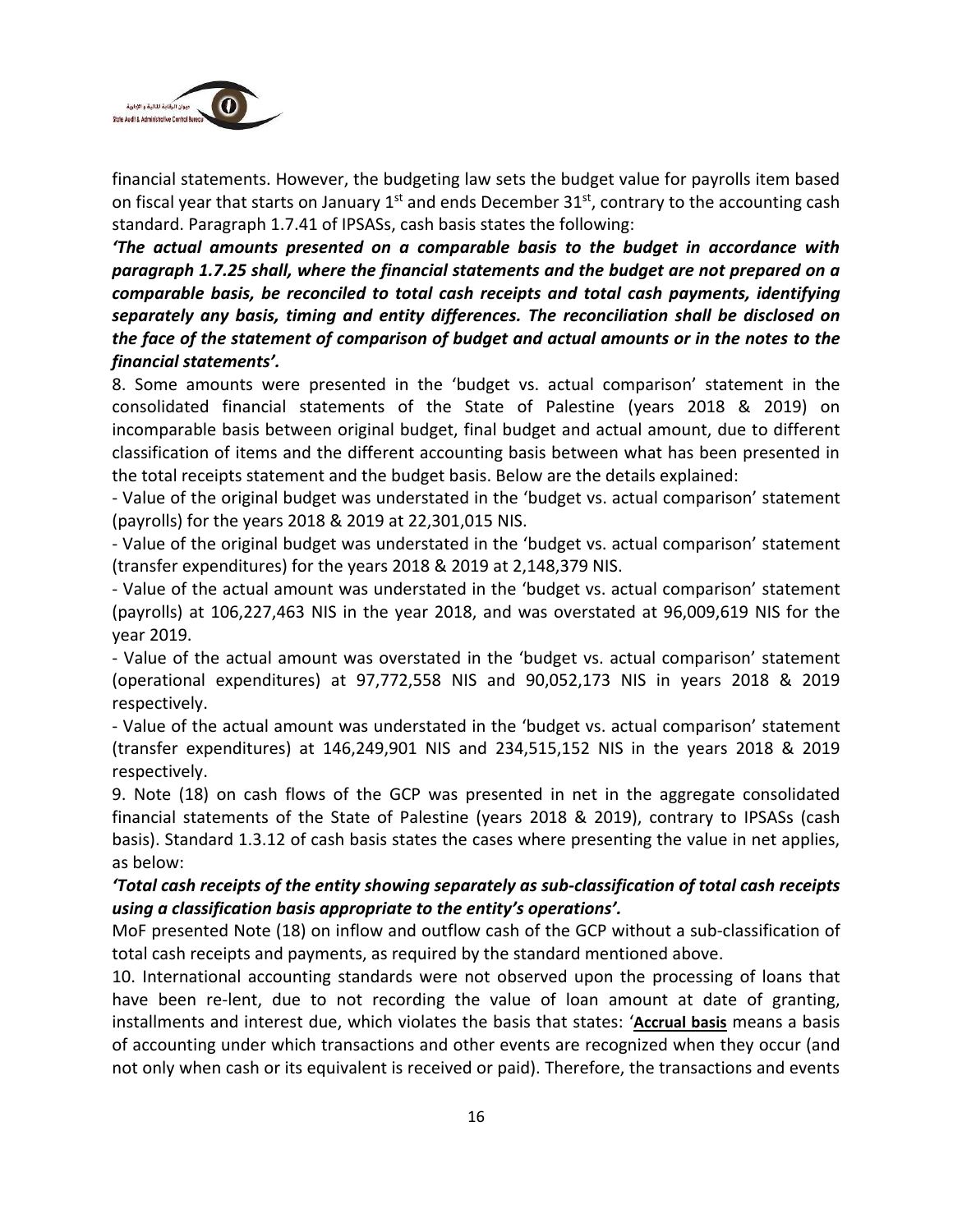

are recorded in the accounting records and recognized in the financial statements of the periods to which they relate', as per definition stated in standard (1) of IPSASs.

#### ❖ **Qualifications to Note (2) on local tax:**

**Net revenues from local tax reached 2,882,361,000 NIS during the year 2018 and 2,669,882,000 NIS during the year 2019, according to what has been disclosed by MoF in financial statements (years 2018 & 2019).**

**Based on audit findings evaluation, which are based on audit evidence regarding Note (2) on local tax in financial statements (years 2018 & 2019), SAACB expressed qualifications to the Note above due to the following reasons:**

1. The decline of local collection amounts, which negatively affects the treasury and increases indebtedness on taxpayers, through the poor procedures followed by tax departments:

- Poor follow up to bounced cheques at VAT department and income tax department. Number of bounced cheques as at June 3<sup>rd</sup>, 2021 reached 4345 with total value of 33,686,016 NIS.

- Poor follow up to regular unbalanced statements (634) (amount paid less than the amounts that should be paid as per statement). Value of tax differences to be collected to the treasury's benefit from the unbalanced regular statements presented from the years 2000-2020 reached 594,261,446 NIS, as at audit date.

- Poor coordination among tax departments (income, VAT) to close tax files. There are 13,779 tax files closed at VAT department despite they are active at income tax department, where total debit cash balances to the treasury's benefit for these files reached 534,407,110 NIS.

- Poor collection and follow up to indebtedness of tax files closed at income tax and VAT departments. Total indebtedness of closed filed that have not their indebtedness collected reached 45,776,222 NIS as at Dec 31<sup>st</sup>, 2019.

- Poor follow up to taxpayers' files, which have differences between their declarations in regular statements and value of clearance vouchers of sales tax (P), extracted from the Revenues Management Software (RMS). This has caused funds loss from the treasury due to Palestinian taxpayers' failure to pay the actual tax on clearance vouchers (P), which the Israelis deducted from during clearance meetings. Tax differences during the years 2018 & 2019 reached 15,041,526 NIS.

- Income tax department did not process salaries of staff who get several payments, and did not put their sources of income in one tax base. This has cost the treasury funds due to failure to combine income sources of taxpayers in on tax base, so tax exemption granting, stated in income tax law, would be duplicate.

- Income tax department did not process tax declarations presented by electricity distribution companies, despite the latter pay due advances and received promotional discounts.

- Poor follow up to customs statements that have not been presented, and failure to pay tax and customs differences, if any.

- Poor follow up to tax files of taxpayers who ceased presenting declarations to income tax department and VAT department. Poor follow up to the unresolved statements paid by taxpayers, but were not recorded in the cash statements of taxpayers.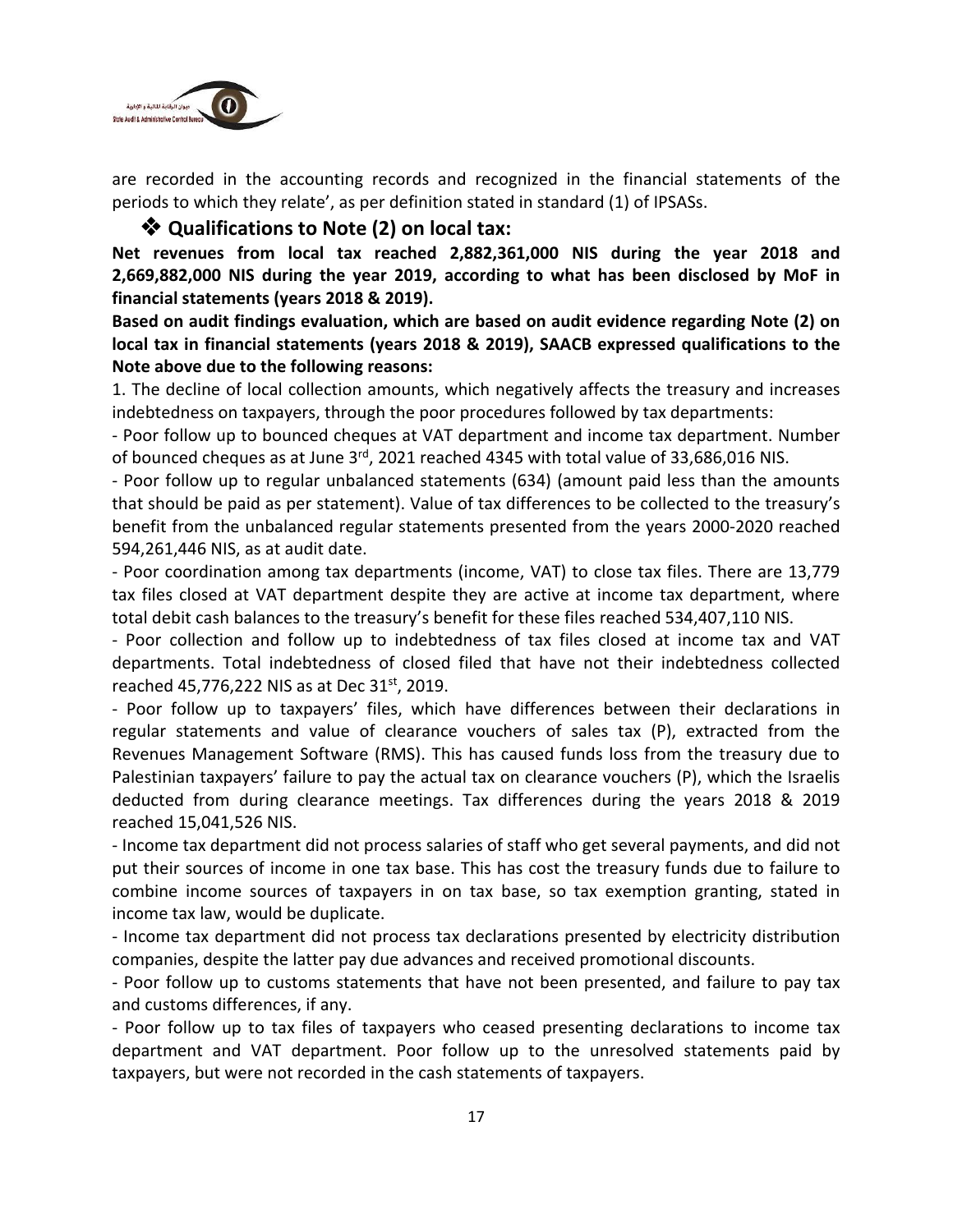

- The follow up by tax departments to closed files that have assets, stock or debit/credit balances is not sufficient.

- Income tax department did not follow up some management estimates and did not take legal action thereto. The department did not calculate the delay penalty on some taxpayers who are required to present tax declarations, but did not do so on time.

2. Reconcile items were not processed on regular basis, and cancellation entries to payment vouchers were not made, and without taking into account the separation between fiscal years. Cancellation entries as cash transactions in Note (2) on local tax in financial statements of year 2019 were not disclosed, which understated the cash payments in tax refunds account from VAT at 774,201 NIS in the year 2019, and overstated at the same amount in the year 2018.

#### ❖ **Qualifications to Note (3) on clearance revenues:**

Total clearance revenues disclosed in Note (3) of financial statements reached 8,095,444,000 NIS during the year 2018 and 8,622,246,000 NIS in the year 2019. The clearance deductions disclosed in financial statements in Note (3) reached 1,509,577,000 NIS in the year 2018 and 2,449,663,000 NIS in the year 2019.

Based on audit findings evaluation**,** which are based on audit evidence regarding Note (3) on clearance revenues in financial statements (years 2018 & 2019). SAACB expressed qualifications on the Note above due to reasons below:

#### **1. Lack of supporting documents of some financial transactions regarding clearance revenues disclosed in the financial statements in Note (3) on clearance revenues:**

- Recognition of revenue due to the treasury for income tax deducted from payments to the Palestinian workers inside 1948-occupied territories, without details about individuals who received transfers and without settlement of these amounts with the Israelis, and actual amounts to be transferred by coordination between MoF and Ministry of Labor (MoL).

#### **2. Accounting records of clearance revenues and deductions were not complete, so presentation and disclosure of Note (3) on clearance revenues were incorrect in financial statements of the years 2018 & 2019:**

- Incomplete presentation of clearance revenues in terms of actual revenues value and deductions value of collection fees, by failure to disclose the collection fees amounts (%3) as part of clearance deductions (water, electricity, hospitals, etc.), besides the accounting recording about them in the accounting records.

#### **3. SAACB qualifications on deductions regarding medical treatment at Israelis hospitals, and Ministry of Health (MOH) actions thereto:**

- The Palestinian MoH did not form a medical team to follow up cases that have been transferred to Israeli hospitals, in order to determine medical needs of patients, and whether they need to stay in Israeli hospitals or if there is possibility to continue treatment in the Palestinian hospitals.

- MoH did not check that all vouchers and claims from the Israelis belong to Palestinian patients who have been admitted to Israeli hospitals, based on medical referrals released from the service procurement department at MoH.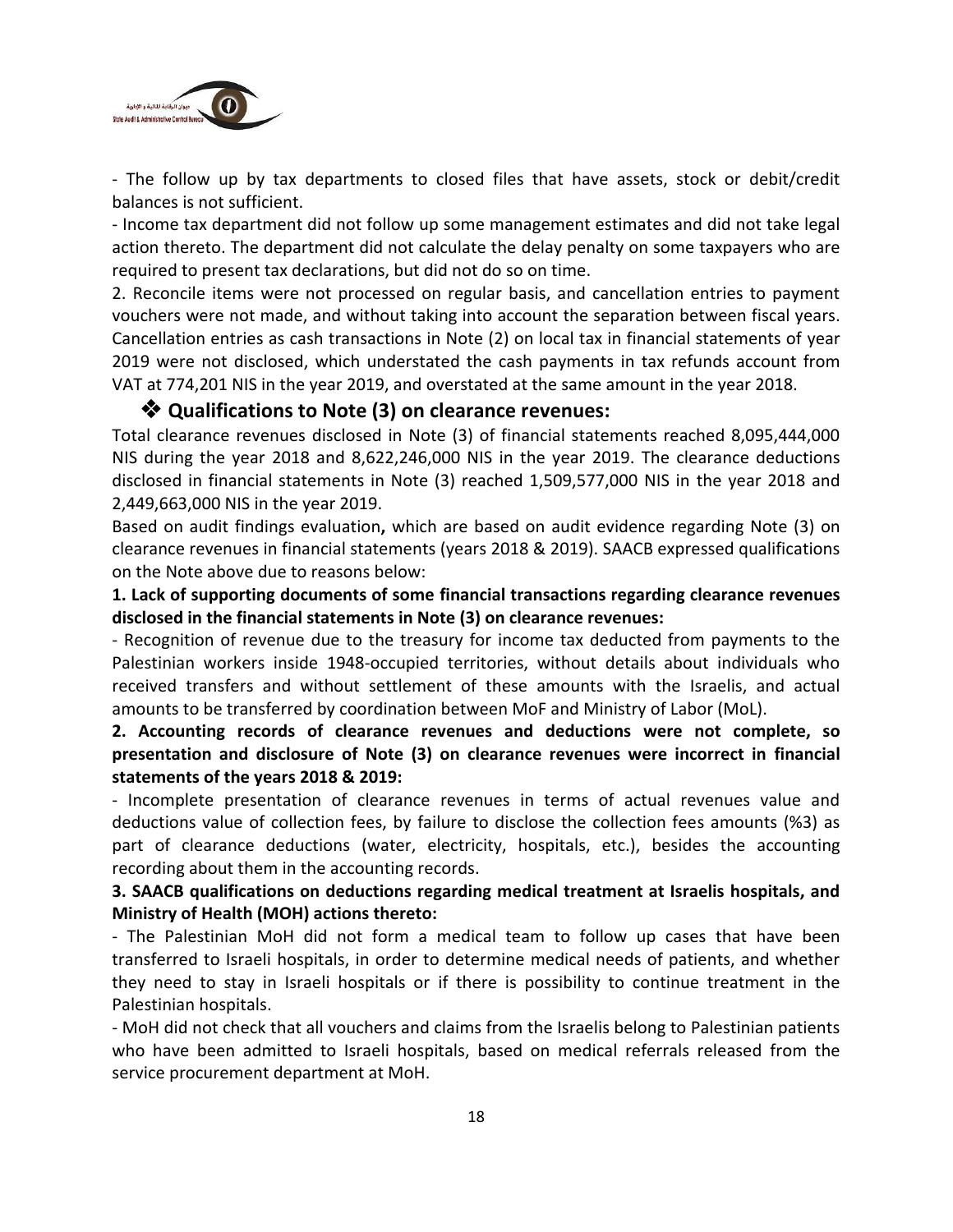

- An amount of 534,361,501 NIS was deducted during the years 2018 & 2019 without MoF coordination with MoH, in order to audit and validate the amounts deducted each month, and to validate vouchers and financial claims released from Israeli hospitals.

**4. MoF did not follow up some amounts deducted by Israelis from the clearance revenues. MoF was not provided with necessary supporting documents for the deducted amounts:**

- An amount of 3,050,730 NIS was deducted during the years 2018-2019 from clearance to the benefit of Mikorot Co., in exchange for bills of electricity to operate water wells, which pump water to West Bank Water Department. The electricity deduction of these water wells was not validated to ensure authenticity of deduction.

- An amount of 203,181,377 NIS was deducted by the Israelis in exchange for wastewater processing that run from the West Bank, including Israelis settlements that sit on West Bank lands, and without a reference to explain how and legality of amounts deduction. Water processed is used by the Israelis for the Israeli agriculture sector without any economic benefits for the Palestinians.

- An amount of 27,398,988 NIS was deducted during the years 2018-2019 by the Israelis, in exchange for salaries of the civil administration staff who work in water sector in the West Bank. The West Bank Water Department was not provided with numbers, work nature and salary value of employees, and the Water Authority did not provide SAACB with the agreement signed between the two parties, which allows the Israelis to add civil administration staff salaries to water bill, besides the failure to provide MoF with the agreement, as stated in their response.

- An amount of 837,938 NIS was deducted during the years 2018-2019 by the Israelis to the benefit of Mikorot Co., in exchange for the delay interest for water bills payment, whereas the bills are being deducted from clearance revenues on monthly basis.

## ❖ **Qualifications to Note (4) on absentees' properties, property tax and operational licenses in Note (8):**

Value of revenues collected from property tax and operational licenses reached 15,783,000 NIS in the year 2018 and 17,246,000 NIS in the year 2019. Value of the received deposits from absentees' properties reached 103,000,000 NIS and 89,000,000 NIS respectively:

Based on audit findings evaluation, which are based on audit evidence regarding Note (4) on property tax and operational licenses in financial statements (years 2018 & 2019); SAACB expresses qualifications to the Note above due to the following reasons:

#### **1. Poor controls and procedures followed by the general property tax department and some departments upon the management and follow up of leased properties, absentees' properties and profession licenses files:**

- Lack of complete and updated database of absentees' properties. Data of absentees' properties is not linked to the software (PTX) used by property tax department. Digital database has not also been established.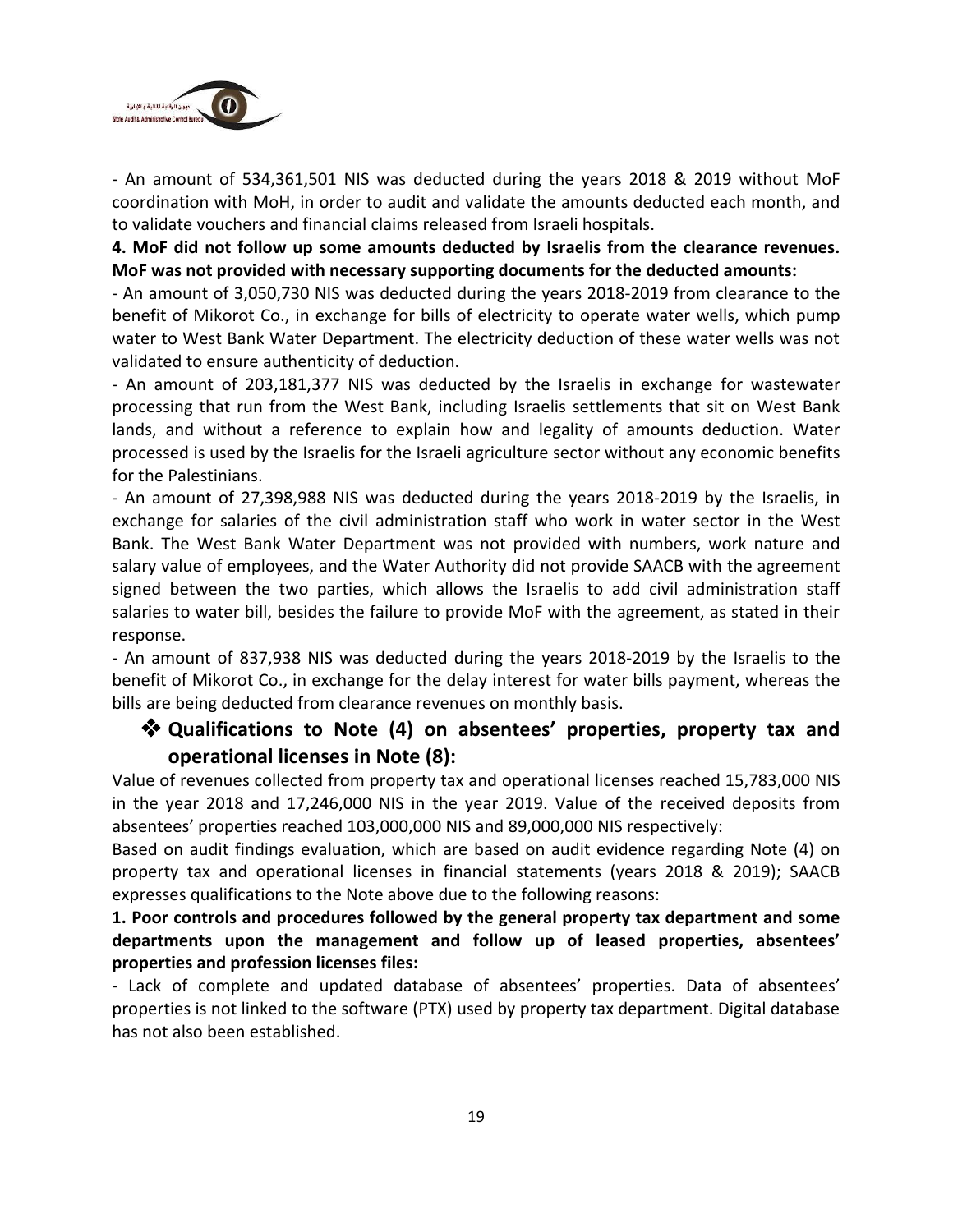

- Lack of clear and written process and standards for the valuation of leased buildings and lands. The valuation committee depends on the highest valuation price in a certain area, on which the valuation is based.

- Lack of a record for objections to valuation at Nablus property tax office, which shows the objections filed at the office and the objections that have been looked into (accepted, denied), as well as unresolved objections.

- Poor coordination among income tax, VAT and property tax departments upon files opening and closing. Some profession and craft files of some taxpayers have been closed based on letter from the municipality, without asking taxpayers to present documents stating settlements of tax at income tax and VAT departments, and that tax files of professions were closed. Additionally, there are profession licenses files opened at property tax department during the year 2018, but not registered at income tax and VAT departments, where the property tax department neither validated they opened tax files, nor wrote to tax departments about citizens who have profession licenses, in order to follow them up.

#### **2. Poor collection by property tax department of amounts due on tenants and amounts due from absentees' properties to be deposited in the treasury:**

- Amounts due on tenants that should be deposited in the treasury are not complete. No financial liability certificates were given to some tenants of absentees' properties despite they did not pay due amounts. No financial liability certificates have been also given to taxpayers despite they have bounced cheques from property tax installment process. No financial liability certificates were given to some taxpayers despite there are profession and craft licenses that had their payment due.

- Collection of due amounts on tenants that should be deposited in the treasury is not complete, where the size of indebtedness increased. Procedures followed to collect amounts due on tenants of absentees' properties are poor, where some debts date as far as more than 20 years ago.

- Collection of due amounts on tenants that should be deposited in the treasury is not complete, where the size of indebtedness increased. Some property tax offices approved leasing contracts of some taxpayers who have unpaid financial dues.

- Collection of due amounts (profession and craft fees, property tax) that should be deposited in the treasury is not complete. Some property tax offices renewed profession and craft licenses for some taxpayers without collecting due indebtedness recorded in the property tax software. Some debts have been piling up for more than 20 years. Profession license fees were not collected from date of work initiation for some taxpayers.

#### **3. Lack of necessary supporting documents regarding management of leased property and closure of some profession licenses files:**

- The valuation objections committee at Nablus property tax office understated the valuation value for some taxpayers without supporting documents, which state reasons for objection to value of valuation. The committee did not require taxpayers to present documents that support their objections, and did not perform field visits to estates.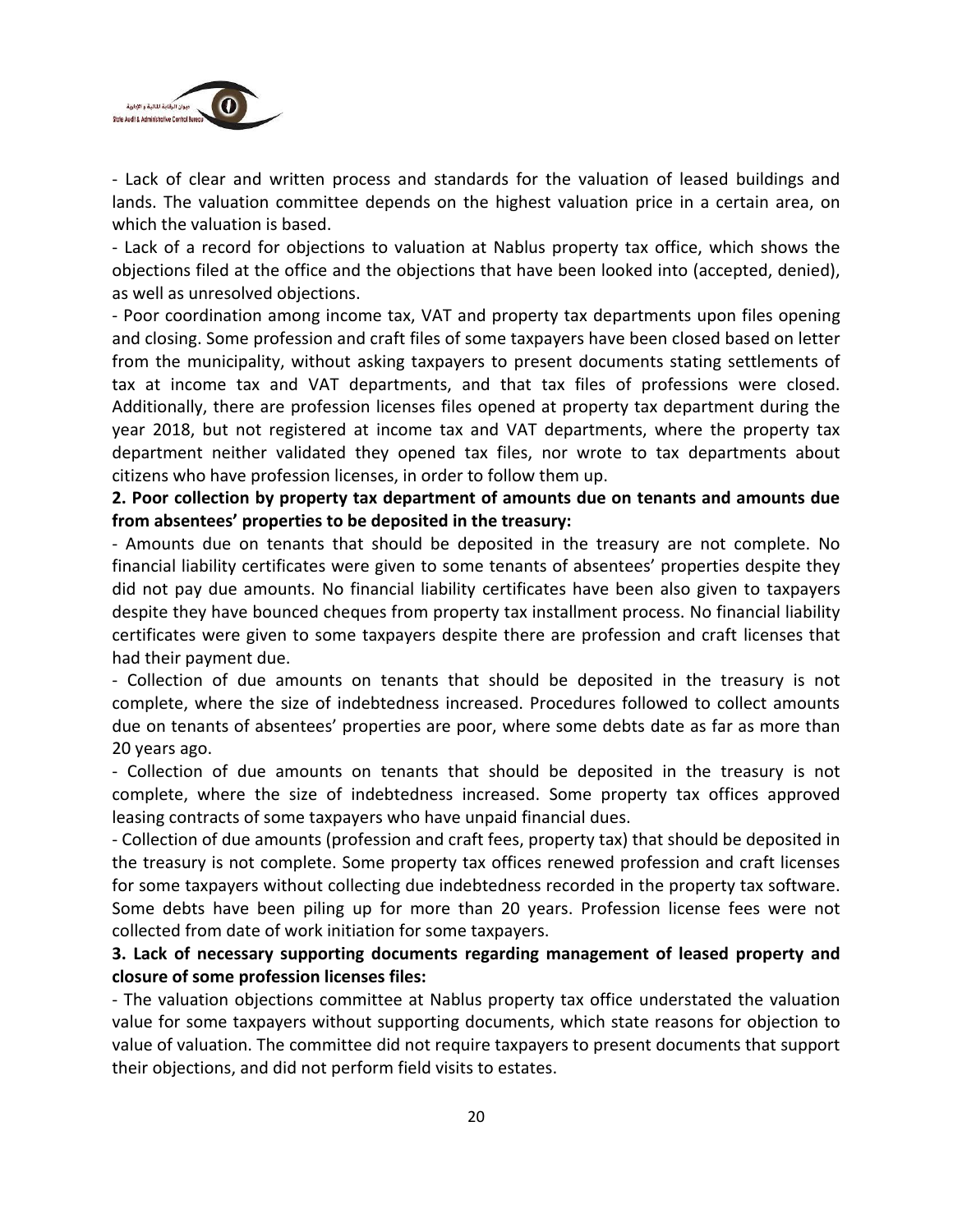

- Some profession licenses files were closed at property tax department without supporting documents, such as a letter from the municipality stating file closure, where files closed are still active as per records of Nablus Municipality.

#### ❖ **Qualifications to Note (5) on revenues of line ministries:**

Total value of these revenues reached 1,070,668,000 NIS in the year 2018 and 1,004,813,000 NIS in the year 2019.

Based on audit findings evaluation, which are based on audit evidence regarding Note (5) on revenues of central budget institutions in financial statements (years 2018 & 2019); SAACB expresses qualifications to the Note above due to the following reasons:

#### **1. Invalid disclosure in Note (5) revenues of line ministries:**

- Revenues value of line ministries disclosed in Note (5) was understated at 47,068 NIS during the year 2018 and at 35,782 NIS during the year 2019, due to incorrect accounting guidelines upon recording of some of Ministry of Education (MoE) revenues. The deposited amounts were recorded in the bank account by understating the expenditures accounts.

- Revenues value of line ministries disclosed in Note (5) was understated at 213,512 NIS during the year 2018, by not separating between fiscal years upon making some adjusting entries of some transfers out from the Palestine Standards Institution (PSI) to MoF.

- Incorrect disclosure of the land registering fees revenues account no. (142204) in Note (5) on revenues of line ministries, due to recording the adjusting entries of previous years in this account, which understated the land registering fees revenues in financial statements of the year 2018.

#### **2. The different revenues account:**

- MoF recorded the cash collections through 25 bank accounts for different revenues during the years 2018 & 2019, without validating the nature of cash deposits in bank accounts and knowing origins of bank transactions, entities depositing in banks and receipt vouchers released by line ministries, which affected validity of receivable accounts and revenues accounts.

3. MoF did not comply with the Palestinian local entities law 1/1997, which understated the value of road transport deposits, regarding the local entities' share of fines, and overstated the revenues of line ministries.

4. Failure to audit the deposits in the courts' boxes, for which the right to claim has been forfeited, so they will be transferred to the treasury in case holders did not refer to the enforcement department to claim within five years. This leads to loss of part of the treasury's revenues, and also overstates the liabilities at courts due to failure to follow up deposits' accounts at courts.

#### ❖ **Qualifications to Note (6) on license fees:**

Total value of license fees revenues reached 368,023,000 NIS during the year 2018 and 267,301,000 NIS during the year 2019.

Based on audit findings evaluation, which are based on audit evidence regarding Note (6) on license fees in financial statements (years 2018 & 2019); SAACB expresses qualifications to the Note above due to the following reasons: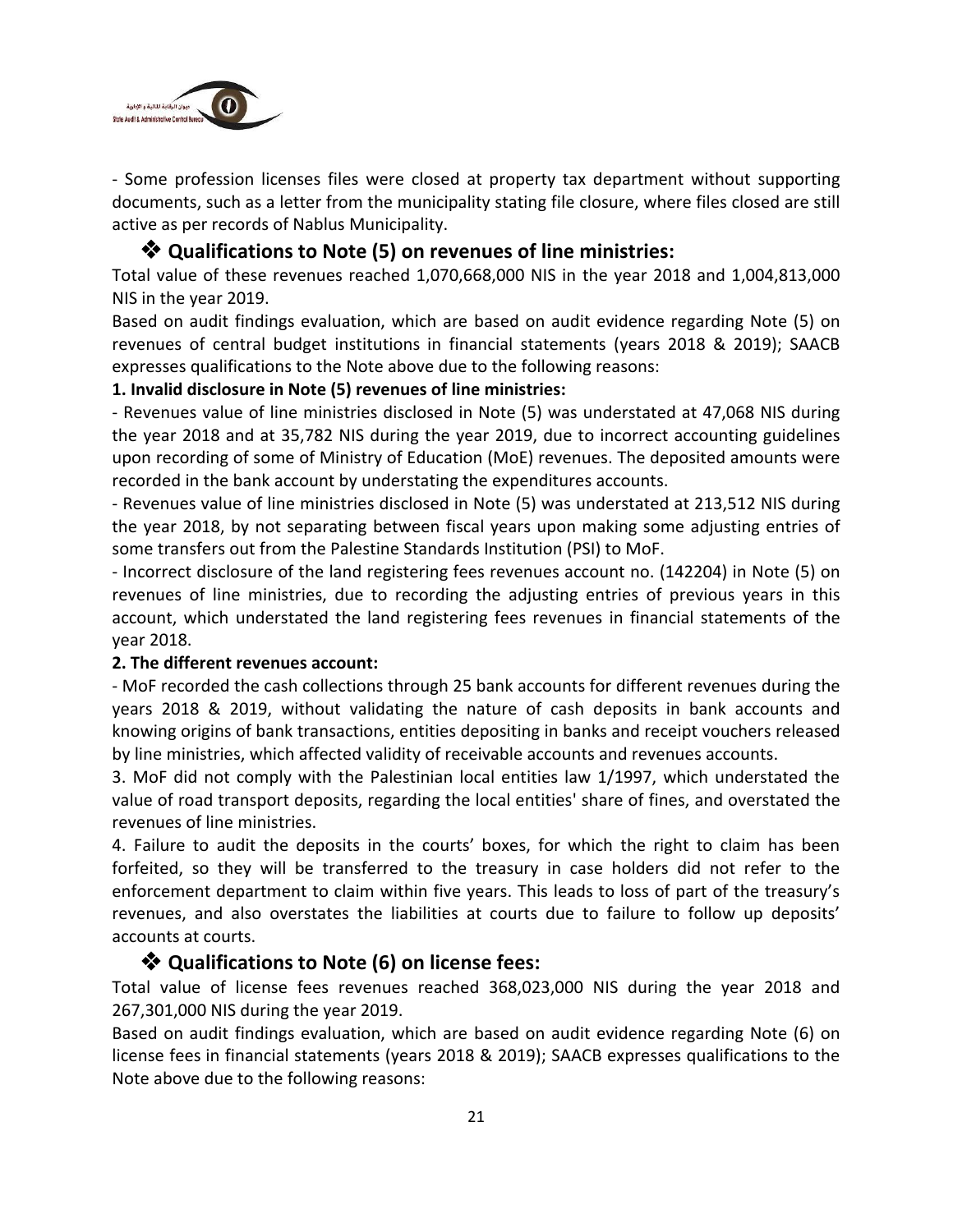

1. MoF recorded 195,296,750 NIS during the year 2018 and 94,971,250 NIS during the year 2019, in exchange for license fees of JAWWAL Co. and PAL Tel Co., but Ministry of Telecommunications & Information Technology (MTIT) did not validate the amounts due on these two companies, and did not set reconciliations for settlement amounts deposited in the treasury at %7 of total operational deals from telecommunications services. The value of these fees was recorded based on letters sent from these companies to MoF, claiming the value of due fees.

2. MTIT collected revenues of frequencies used by radio stations without finishing legal action of licensing.

3. MTIT did not withdraw frequencies from radio stations that have been referred to the public prosecution because of not paying financial dues to the treasury, contrary to provisions of the telecommunications law 3/1996, article (31.c).

#### ❖ **Qualifications to Note (8) on withheld receipts:**

Based on audit findings evaluation, which are based on audit evidence regarding Note (8) on reserved receipts in financial statements (years 2018 & 2019); SAACB expresses qualifications to the Note above due to the following reasons:

1. Failure to process and follow up some deposits accounts, which led to accounts with 'inactive' balance for years, besides some deposits accounts that appeared unlike their nature, which indicates misstatements in the accounting records and lack of reconciliations for these accounts. This, in turn, will affect the validity of the associated accounts balances and financial statements accuracy. Table below shows some deposits accounts that appear unlike their accounting nature:

| <b>Name of account</b>  | Balance as at Dec 31st, 2018 | Balance as at Dec 31 <sup>st</sup> , 2019 | <b>Currency</b> |
|-------------------------|------------------------------|-------------------------------------------|-----------------|
| Israeli stamps deposits | 529,723                      | 529,660                                   | <b>NIS</b>      |
| Pension Fund deposits   | 544,269,309                  | 544,269,309                               | <b>NIS</b>      |
| Other deposits          | 11,195,482                   | 10,971,423                                | <b>NIS</b>      |
| Land Authority deposits | 1,365,296                    | 852,978                                   | <b>NIS</b>      |

2. Value of credit deposits receipts and payments was overstated during the year 2018 at 1,200,000 USD (4,422,360 NIS). Internal transactions among line ministries have been frequently disclosed in notes of the financial statements of the year 2018, by disclosing a spending voucher prepared by Ministry of Agriculture (MoA), which has been disclosed in Note (14) on expenditures. Additionally, a spending voucher and an accounting entry set by MoF were disclosed in Note (8) on deposits.

3. Not all transactions were recorded on some bank accounts of deposits at date of depositing, due to poor controls of bank accounts and reconciliations. This has led to inaccurate disclosure of deposits in the financial statements (years 2018 & 2019).

#### **4. Inaccurate accounting records on several deposits accounts, as below:**

• MoF recorded the amounts withheld as deposits on monthly basis with a total accounting entry for amounts deposited in the bank account, without tying these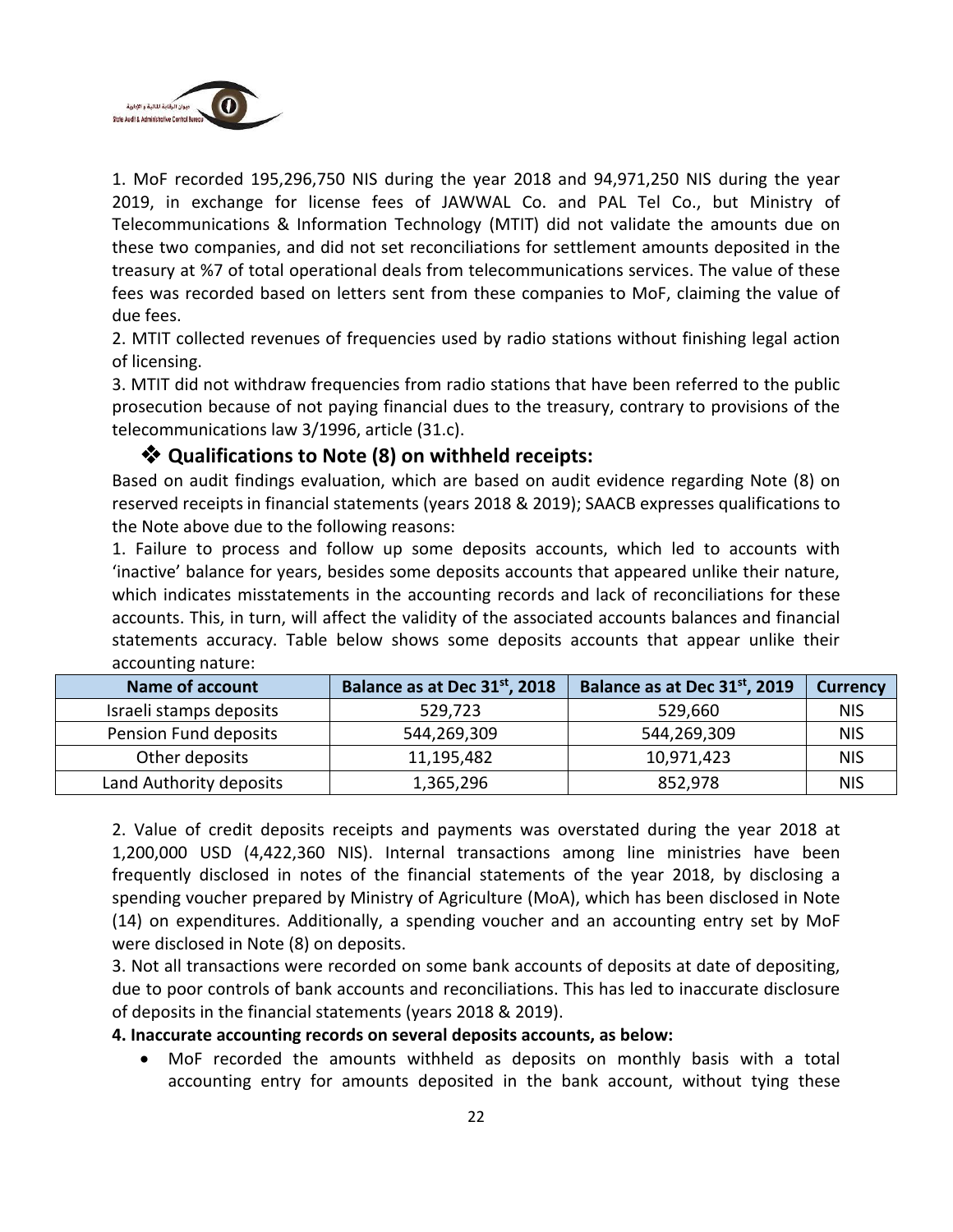

deposited amounts with the reference. The released amounts are tied with the beneficiary reference upon payment which shows names of entities to which the deposits were refunded, and also leads to the audit of deposits being difficult.

- Some adjusting entries were recorded in the deposits examination account for the SI without separating between fiscal years, which overstated the amounts disclosed at 213,512 NIS during the year 2018 and 34,909 NIS during the year 2019, for deposits that belong to previous years.
- Deposited amounts were recorded by mistake in the bank account of land registering fees revenues, instead of depositing them in the bank account of the Land Authority (LA) deposits. Thus, they were registered as part of land registering fees instead of the LA deposits. When the deposit is returned, it is entered from the land registering fees account, which understates the amount disclosed in the received deposits in the year when the receipt process was recorded, and understates deposits paid in the year when the deposit is refunded.
- Recording was done on the used government vehicles sale deposits account, instead of recording in respective revenues account. Vehicles were also bought in for several line ministries, and the spending item was added to the government vehicles sale deposits account instead of the relevant expenditure account. The deposits account was disclosed in the year 2019 through the account difference, contrary to the policy followed to disclose the deposits account by disclosing the credit side as receipts and the debit side as payments. All of the above had overstated the value of deposits receipts and understated the revenues value at 14,048,286 NIS in the year 2018 and 10,081,812 NIS in the year 2019. Value of the deposits payments was overstated and value of expenditures was understated at 3,485,030 NIS during the year 2019, in addition to exceeding the limits of budget allocations for some accounts.

5. MoF did not comply with the Palestinian local entities law 1/1997, which understated the value of road transport deposits regarding the share of local entities from fines.

6. Lack of controls over the deposits accounts of the Anti Corruption Commission (ACC). ACC did not respond to SAACB correspondence, which was asking to be provided with confirmation to deposits balances of ACC, which does not give assurance about validity of the deposits balance of ACC. There were also account transactions regarding cash deposits, the cases associated with those amounts have not been disclosed, and SAACB was not provided with case numbers, which leads to inability to validate the account balance.

7. Failure to set reconciliations for deposits accounts, as below:

• Failure to audit deposits in the courts' boxes, for which the right to claim has been forfeited, so they will be transferred to the treasury in case holders did not refer to the enforcement department to claim within five years. This leads to loss of part of the treasury's revenues, and also overstates deposits at courts due to failure to follow up deposits' accounts at courts.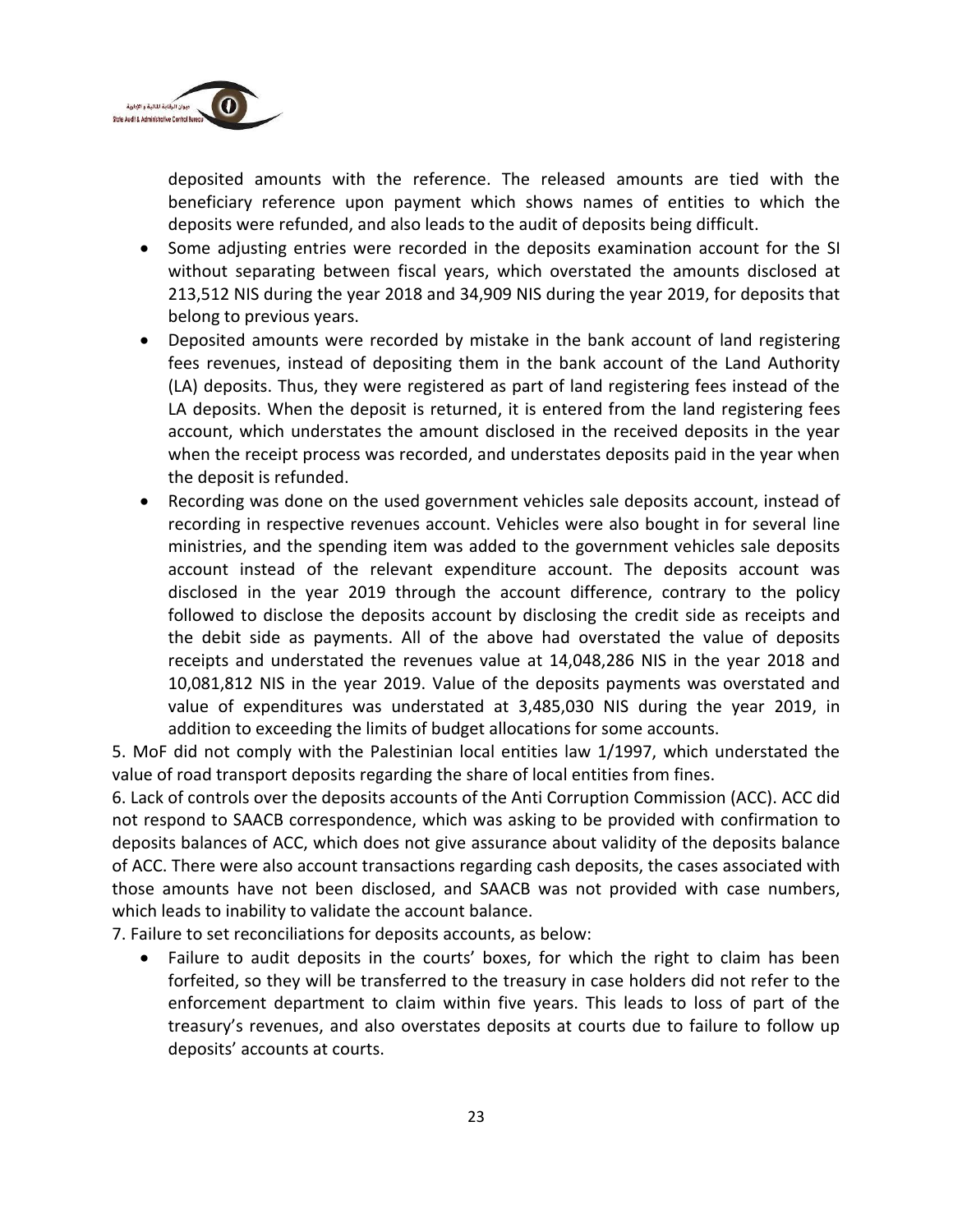

• Lack of coordination between al-Aqsa University (AU), Student Lending Fund (SLF) and MoF regarding the amounts deposited as deposits in the deposits account of (AU). Reconciliations and matches were not made between these parties on regular basis, which would cause items that are left unsolved, and affects accuracy and validity of the financial statements presentation.

8. The balance with withheld deposit (%10) of PRICO CO. and Sigma Arabesque Consulting Engineers was not processed. The incomplete recording in the accounts with retention deposit led to incorrect balances of companies' payables on IFMIS.

9. SAACB expressed qualifications to the opening balances of some payable/receivable accounts and commitments, due to lack of reconciliations thereto (e.g.: staff payables/receivables, Pal Tel payables/receivables, JAWWAL payables/receivables, payroll accounts/deductions, advances account, lending accounts, deductions accounts, deposits accounts).

## ❖ **Qualifications to Note (9) on grants and assistance & Note (12) on in-kind grants:**

According to financial statements (years 2018 & 2019), total grants and assistance to the Palestinian government reached 2,369,440,000 NIS and 1,857,331,000 NIS in the years 2018 and 2019 respectively. Value of in-kind grants disclosed in Note (12) on in-kind grants reached almost 16,000,000 NIS and about 9,000,000 NIS in the years 2018 and 2019 respectively.

Based on audit findings evaluation, which are based on audit evidence regarding Note (9) on grants and assistance in financial statements (years 2018 & 2019); SAACB expresses qualifications to the Note above due to the following reasons:

1. Incorrect disclosure of in-kind grants in Note (12), where the value of in-kind grants were disclosed in the years 2018 & 2019 based only on the Palestinian customs statements that have been determined and evaluated. MoF disclosed this policy in Note (1) on summary of significant accounting policies. Thus, SAACB emphasizes that the adoption of an accounting policy that does not fairly present in-kind grants is not acceptable.

2. Value of grants disclosed in Note (9) on grants and assistance was overstated with grants and assistance in financial statements of the year 2019 at 790,300 NIS, by not disclosing grants of Ministry of Social Development (MoSD).

## ❖ **Qualifications to Notes (10, 19 & 20) on public debt:**

#### **Total borrowing disclosed in Note (10) in the financial statements of the years 2018 & 2019 reached 893,356,000 NIS and 3,175,059,000 NIS respectively, distributed as follows:**

1. Local borrowing during the years 2018 & 2019: 204,356,000 NIS and 1,858,911,000 NIS respectively.

2. Foreign borrowing during the years 2018 & 2019: 9,682,000 NIS and 649,118,000 NIS respectively.

3. Cash withdraws (overdraft) during the years 2018 & 2019: 679,318,000 NIS and 667,030,000 NIS respectively.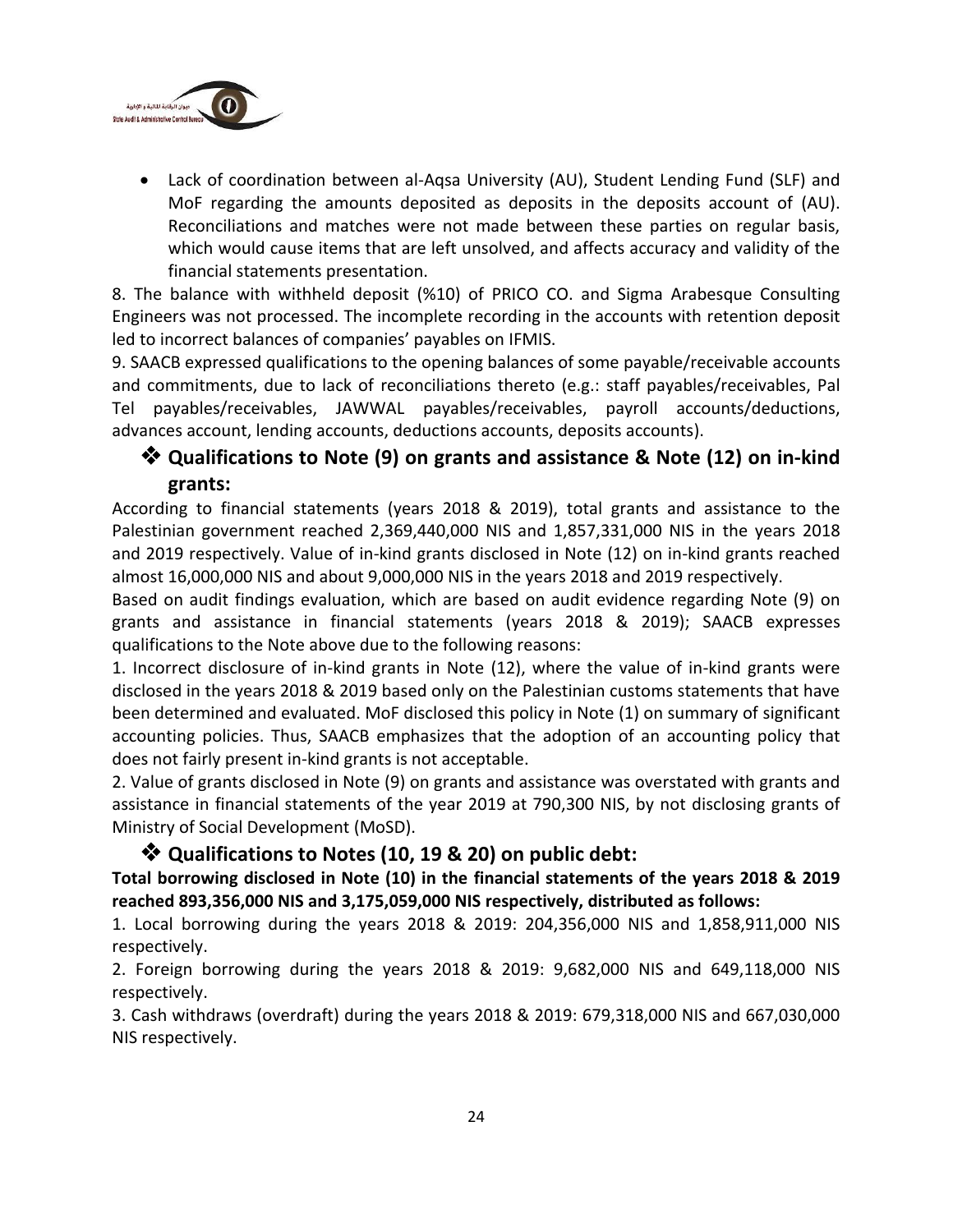

**Total public debt disclosed in monthly reports that accompany the financial statements reached 11,726,600,000 NIS and 14,178,500,000 NIS as at December 31st, 2018 and December 31st, 2019 respectively, distributed as follows:**

- Local borrowing as at December 31st, 2018 & 2019: 5,034,000,000 NIS and 5,451,800,000 NIS respectively.

- Foreign borrowing as at December  $31^{st}$ , 2018 & 2019: 3,882,100,000 NIS and 4,210,200,000 NIS respectively.

- Balances of arrears as at December  $31<sup>st</sup>$ , 2018 & 2019: 2,810,500,000 NIS and 4,516,500,000 NIS respectively.

Based on audit findings evaluation regarding the public debt Note (10) on borrowing, Note (19) on interest and Note (20) on public debt payments, in financial statements (years 2018 & 2019), which are based on audit evidence; SAACB expresses qualifications to the Notes above due to the following reasons:

**1. Qualifications to monthly public debt reports disclosed in financial statements (years 2018 & 2019) (according to MoF, they publish the internal and external public debt statements each month in the monthly report, which represent the status of internal and external public debt each month, and includes the following):**

**- Table (7.a) / public debt (loans from local and foreign banks and local foundations).**

**- Table (3) / part of arrears (includes aggregate statements of financial transactions – revenues, expenditures and financing resources 'cash basis and compliance basis').**

**The disclosure of public debt balances as per accounting cash basis of IPSASs falls within the encouraged part, not the mandatory. However, law 7/1998 on budgeting and financial affairs states the disclosure of net public local and foreign debt, with associated obligations originated from loans given in article (65).**

**Qualifications to monthly reports (December 2018 & 2019) accompanying the aggregate financial statements of the years 2018 & 2019:**

- **MoF did not disclose the source of statements and basis of the reports mentioned in Note (10) on public debt, as per the monthly report of December 2018 & 2019 that accompanies the financial statements, as disclosed in the financial statements.**
- **SAACB could not audit balances of hospitals disclosed in monthly reports of financial statements of public debt (years 2018 & 2019), due to lack of clear accounting policy for disclosure of due balance (obligation) of hospitals and payables in a certain date. Thus, SAACB could not match the balance to validate what is mentioned in the public debt reports that accompany financial statements. SAACB was not also provided with worksheets for calculation of the hospitals' payables and the presentation process in the financial statements (years 2018 & 2019), which represents a limitation on the audit scope upon possibility to validate and match amounts presented with confirmations from hospitals.**
- **MoF did not disclose the indebtedness due to some entities and foundations in the financial statements (years 2018 & 2019), as below:**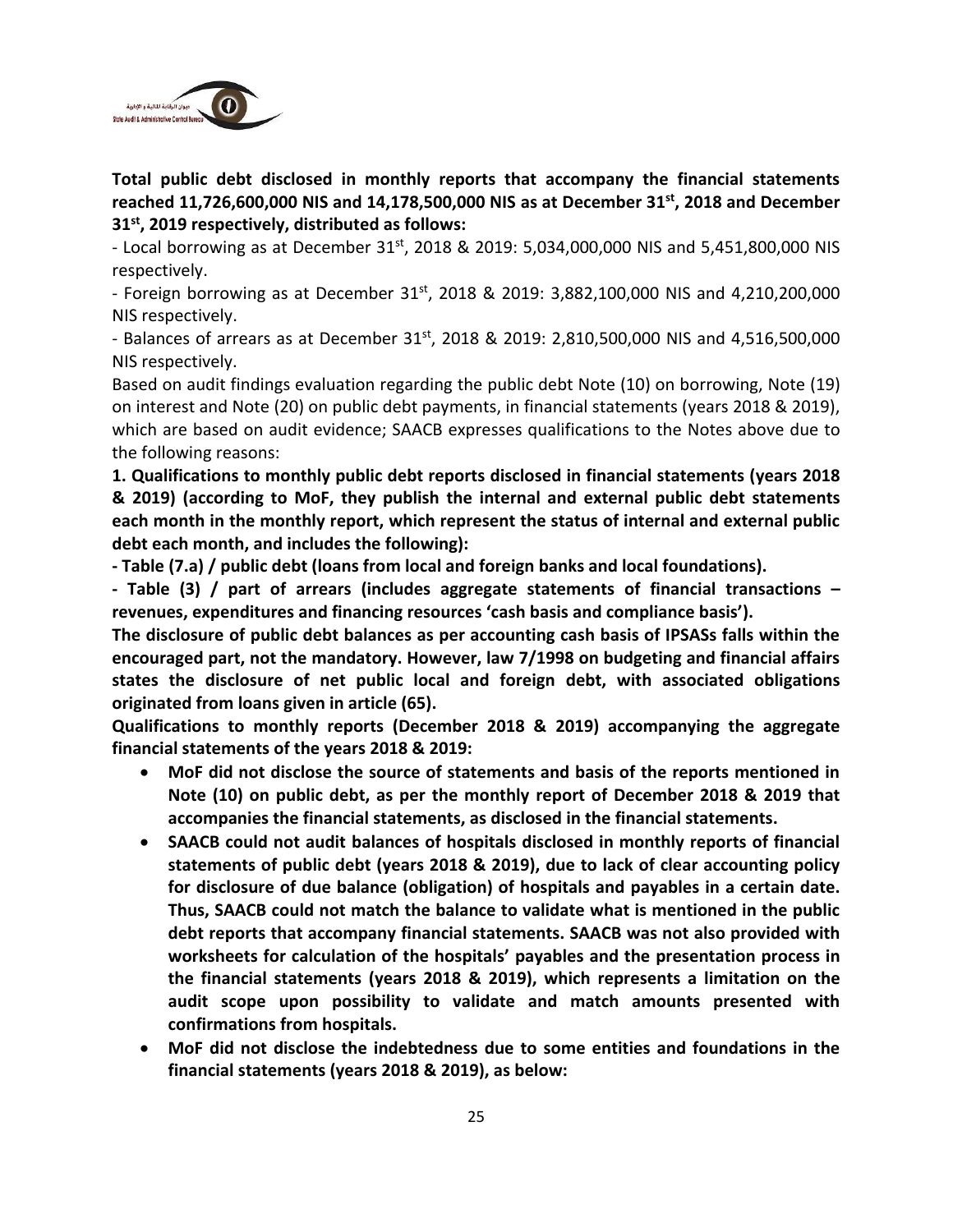

- MoF did not disclose the indebtedness due to the Palestinian Pension Agency (PPA) as part of amounts due on the treasury, originated from not transferring amounts deducted from public employees and the government contribution to the contributions and benefits system of PPA in the years 2018 & 2019. Balance of this indebtedness reached 7,978,295,078 NIS according to report of the external auditor to PPA for the fiscal year 2017, as at Dec  $31<sup>st</sup>$ , 2017 (the last audited financial statements). A reconciliation has not been reached regarding the mentioned balance between the PPA and MoF as at audit date, whereas SAACB was not provided with financial statements (years 2018 & 2019) of PPA (report of external auditor was not issued as at audit date).

- Amounts due to the PPA, originated from not transferring amounts deducted from security forces staff and government contribution, were not disclosed. There is not data at PPA about security forces staff, amounts deducted from their salaries, government contribution and amounts due to PPA about security forces staff. Transfer of staff data with their dues –according to pension law- was not initiated, and a settlement was not reached regarding balance due to PPA.

- The amount due on MoF to the Palestine Monetary Authority (PMA) was not disclosed  $(2,130,287$  JD/11,305,859 NIS as at Dec 31<sup>st</sup>, 2018 and 2,130,287 JD/10,386,214 NIS as at Dec 31st, 2019).

- The amounts due on the GCP to fuel supplying companies were not disclosed  $(692, 262, 724$  NIS as at Dec  $31<sup>st</sup>$ , 2018 and 737, 106, 712 NIS as at Dec  $31<sup>st</sup>$ , 2019), according to approval received from the supplying companies.

- The amount due to the Palestinian Investment Fund (PIF) on MoF (90,162,517 USD/339,263,520 NIS) has not been disclosed as at December 31 $st$ , 2018. The amount due to the Fund as at Dec  $31^{st}$ , 2019 reached 103,617,739 USD (358,175,438 NIS), according to confirmations we received from PIF. The due balance to PIF recorded in IFMIS at MoF reached 86,655,023 USD (326,065,521 NIS) as at Dec 31<sup>st</sup>, 2018 and reached 102,279,561 USD (353,549,759 NIS) as at Dec 31<sup>st</sup>, 2019. A foreign exchange rates entry has not been set at Dec 31st, 2018.

- MoF did not disclose the payable of the Palestinian Deposit Insurance Corporation (PDIC), in terms of the unpaid amount from the MoF's contribution to the PDIC capital. It reached 7,615,186 USD (28,654,422 NIS) as at Dec 31<sup>st</sup>, 2018 and reached 7,615,186 USD (26,323,413 NIS) as at Dec  $31<sup>st</sup>$ , 2019, in addition to the due delay penalties from not paying the amount due to PDIC (500 USD per each day of delay), according to the PDIC Law, article (29), for the period from Jan  $1<sup>st</sup>$ , 2015 – Dec 31 $<sup>st</sup>$ , 2018. Days of delay</sup> reached 1460, so MoF should pay 730,000 USD (2,746,844 NIS). Value of fine for the period from Jan  $1^{st}$ , 2015 – Dec  $31^{st}$ , 2019 (1825 days) reached 912,500 USD (3,154,239 NIS).

- MoF did not disclose deposits due to local entities as part of monthly report of public debt. They include property tax deposits, road transport deposits and profession licenses.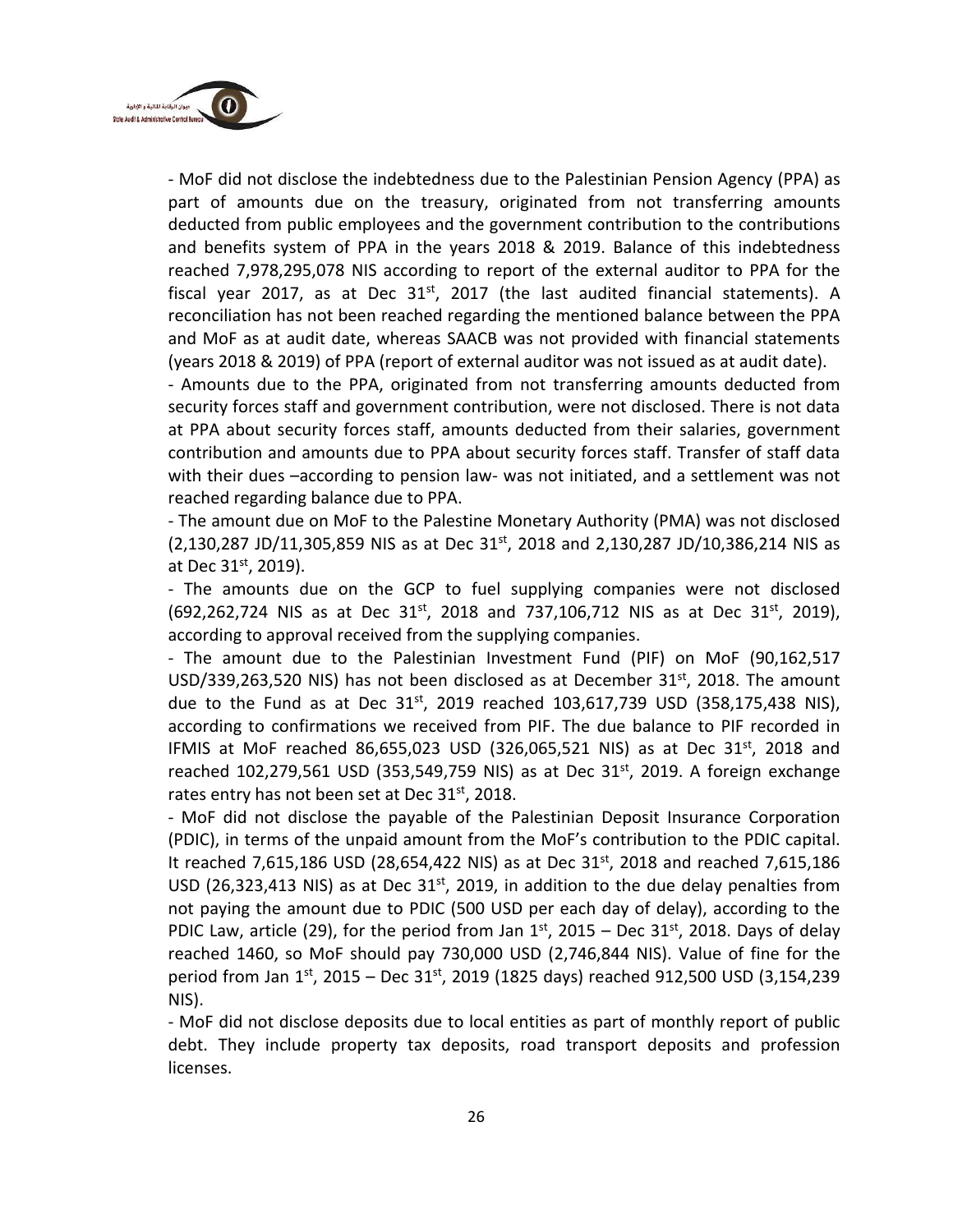

- MoF did not disclose agreements of significant impact, such as the agreement signed with the Israelis regarding the treasury incurring the cost of amounts due on Jerusalem District Electricity Company (JDECO), other local entities, some other electricity companies and individuals, which originated from aggregate electricity consumption indebtedness on the Palestinians not paid to the National Electricity Co. (1,344,100,594 NIS), and subsequent events to the agreement signing.

• **The value of payables on the government, accompanying the financial statements (years 2018 & 2019) and disclosed in Note (10) as part of public debt reports, was understated by:**

- MoF failure to disclose the amounts of payables associated with payrolls due to others as part of public debt reports, taking into account that necessary settlements were set for these accounts.

- MoF failure to disclose the credit balance of payments and deductions account (clearance meeting 322803) as part of the public debt reports (410,011,465 NIS as at December 31<sup>st</sup>, 2018 & 2019), taking into account that necessary settlements for this account were not set, and we were not provided with the confirmation letter to this balance.

• **Balances of some loans and overdraft accounts recorded in the accounting records do not match what has been disclosed in public debt reports, which led to inaccurate public debt reports disclosed in Note (10) as at December, 2018 & 2019:**

- Total differences between what has been disclosed in public debt reports of December 2018 & 2019 and accounting records regarding the overdraft account at Bank of Jordan (JB005801) reached 1,269,494 NIS as December 31<sup>st</sup>, 2018 and 1,207,547 NIS as at December  $31<sup>st</sup>$ , 2019.

• **Balances of some foreign loans do not match between what has been recorded in the accounting records and what has been presented in Notes (10, 19 & 20) of the years 2018 & 2019, with balances of these loans from confirmations received. Total differences between what has been disclosed in public debt report of December 2018 & 2019 and accounting records regarding the foreign loans reached 51,268,173 NIS as at December 31st, 2018 and 80,452,197 NIS as at December 31st, 2019. Examples of mismatch include:**

- Total differences between what has been disclosed in public debt reports of December 2018 & 2019 and the accounting records of al-Aqsa & al-Quds Fund (AQF) loan reached 24,698,192 NIS as at December  $31^{st}$ , 2018 and 22,752,918 NIS as at December  $31^{st}$ , 2019.

- Total differences between what has been disclosed in public debt reports of December 2018 & 2019 and the accounting records of the World Bank (WB) loan reached 19,395,037 NIS as at December 31<sup>st</sup>, 2018 and 24,044,435 NIS as at December 31<sup>st</sup>, 2019.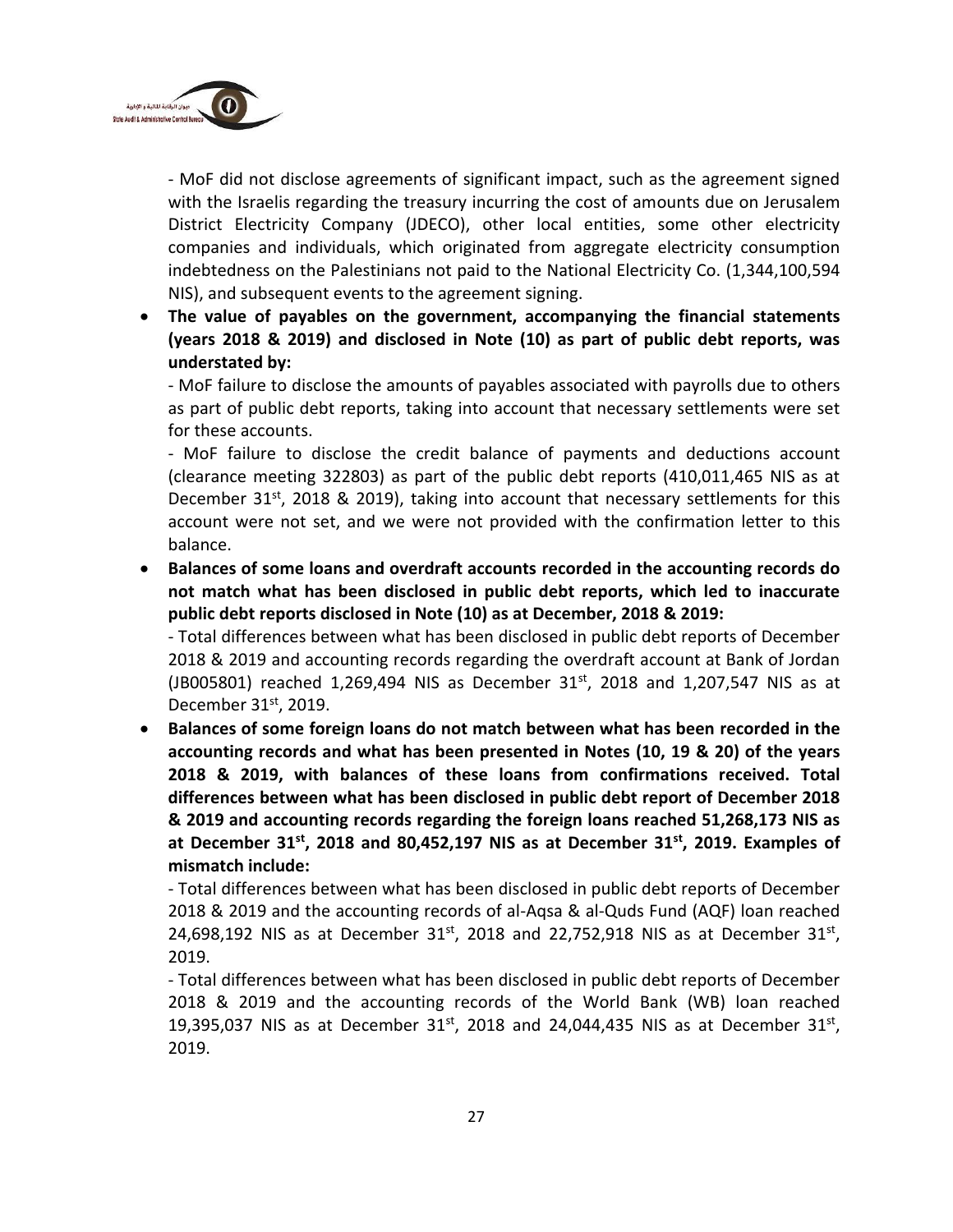

- Total differences between what has been disclosed in public debt reports of December 2018 & 2019 and the accounting records of the Italian loan reached 4,807,144 NIS as at December 31st, 2018 and 31,161,134 NIS as at December 31st, 2019.

- Total differences between what has been disclosed in public debt reports of December 2018 & 2019 and the accounting records of the Islamic Development Bank (IDB) loan reached 1,288,442 NIS as at December  $31<sup>st</sup>$ , 2018 and 2,054,091 NIS as at December 31st , 2019.

- The value of finances from local foundations (Establishment of Manage & Development of Orphans Funds 'EMDOF', Palestinian Maintenance Fund 'PMF') disclosed at 1,550,000 NIS has been understated. MoF did not disclose the amounts due to PMF, originated from renewing the investment agreement at PMF, which reached 1,500,000 NIS during the year 2018, in addition to the due profits. MoF disclosed in the public debt report of December 2018 the loans of local entities at 50,700,000 NIS, whereas the value of local loans from local foundations reached 52,237,500 NIS.

- MoF cancelled the disclosure of the Chinese loan (18.9 million NIS) from the monthly financial reports of MoF without documents to support the cancellation. MoF used to disclose the loan value in monthly reports it issued before 2016.

**2. The guarantees balance regarding loans (IDB, AQF) disclosed in Note (10) of financial statements (years 2018 & 2019) do not match MoF records and confirmations balances that SAACB received.**

**3. Financial statements of Note (10) on borrowing are not complete. The borrowing and rescheduling payments of local loans principle were not disclosed in the years 2018 & 2019.**

- Amounts closed from the undue loan balances and borrowing amounts in loans rescheduling with new loans (loans restructuring) were not disclosed in the years 2018 & 2019. The rescheduled loans balances (borrowing) reached 624,939,289 NIS in the year 2018 and 246,704,676 NIS in the year 2019. Total rescheduling payments of the local loans principle reached 367,758,186 NIS during the year 2018 and 212,251,000 NIS during the year 2019.

**4. The value of operational expenditures (interest on local banks loans and interest on foreign debt 'cash, clearance') was not disclosed, in addition to amounts recorded as per accrual basis (commitment) upon determining the actual amount in the aggregate 'budget vs. actual comparison' statement of the years 2018 & 2019 of the operational expenditures item, which led to:**

- Understated value of operational expenditures regarding interest on borrowing and bank facilities as per accrual basis (141,225,933 NIS during the year 2018).

- Value of operational expenditures of interest on borrowing and bank facilities as per accrual basis reached 144,703,800 NIS during the year 2019.

**5. Balances of some intermediate accounts recorded in accounting records of public debt and some deposits accounts were not correct as at December 31st, 2018 & 2019.**

**6. SAACB qualifications on unwithdrawn foreign loans in Note (10.b):**

- The balance of indirect foreign loans account (321235) is not correct in the accounting records. The expenditures of projects financed by indirect foreign loans are recorded in a year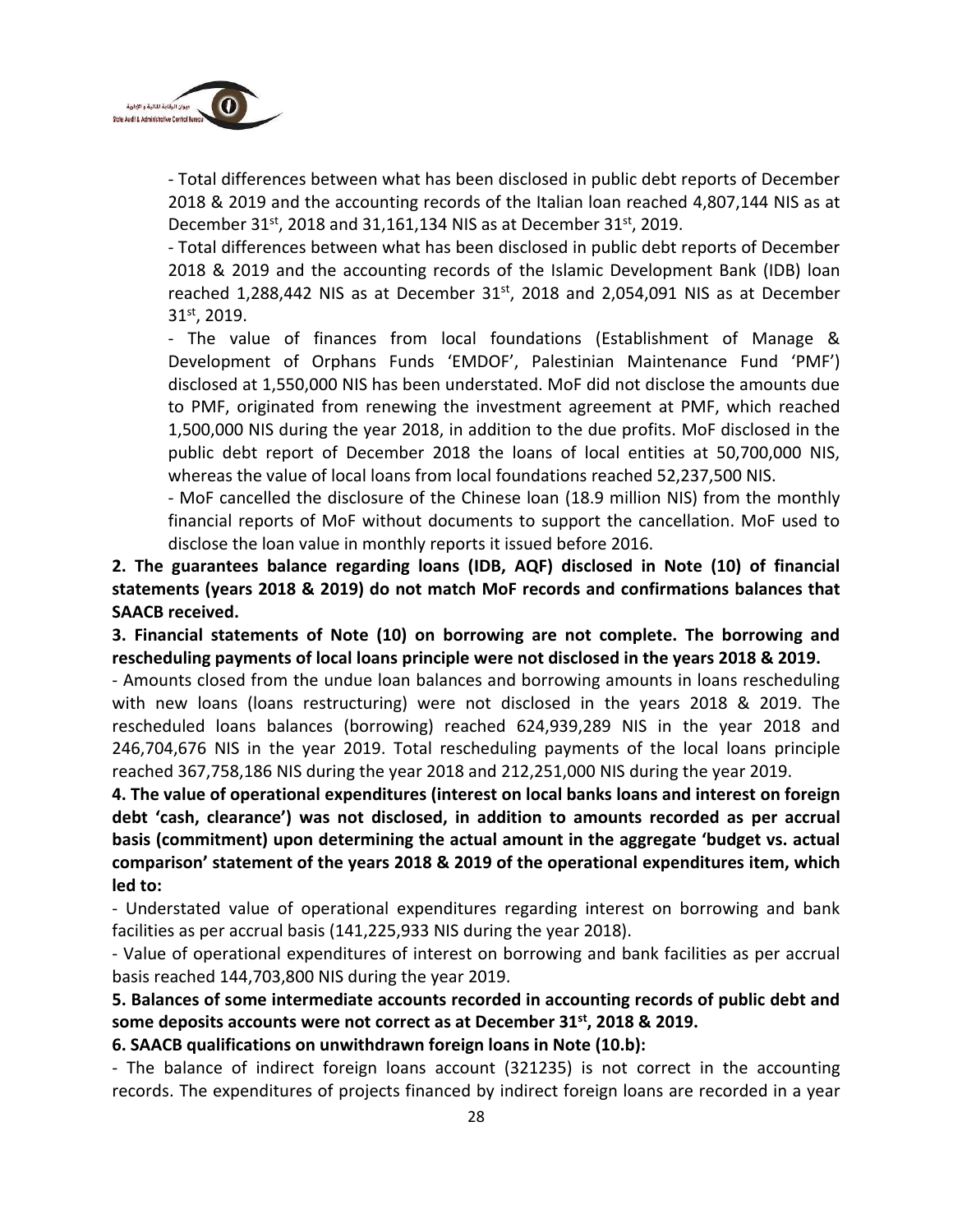

different from the year when the payment transferred by donors to third party is recorded. This has led to the account appearing with credit balance at end of fiscal year, despite that the balance of the intermediate account should be zero at end of fiscal year. Expenditures of the year when expenditures were recorded have been overstated, where the balance reached 1,014,672 EUR (4,366,133 NIS) as at Dec 31<sup>st</sup>, 2018 and 2,357,275 EUR (9,131,611 NIS) as at Dec 31st , 2019.

- Disclosure of indirect foreign loans in the financial statements was not correct, as the indirect foreign loans balance of the Italian loan (support to housing sector, Gaza 'indirect') in the accounting records did not match the confirmation balance received from the Italian government as at December  $31<sup>st</sup>$ , 2018. Payments that belong to the year 2018 were recorded in the year 2019, where the amounts transferred from donor to loan as per confirmation from the Italian government for the year 2018 reached 1,056,334 EUR (4,545,398 NIS), not as presented at 3,594,996 NIS, with an amount that has not been entered in the year 2018 but in the year 2019 (196,651 EUR/846,189 NIS).

- Disclosure of indirect foreign loan from the German Development Bank (KfW) / Palestinian Industrial Estates & Free Zones Authority (PIEFZA), disclosed in financial statements for the year 2018, was not correct in financial statements. Balance of the indirect foreign loan recorded in IFMIS did not match the transfers statement from donor, due to delayed recording of payment amounts transferred from donor in accounting records. The amounts were transferred from donor for the indirect loan in the year 2017, and the amounts were recorded in the year 2018. The value of amounts transferred from donor for the Jenin industrial estate loan, as per transfers statement from donor for KfW loans of the year 2018, reached 158,815 EUR (663,084 NIS), not 1,409,956 NIS as presented. There are amounts that belong to the year 2017 but entered in the year 2018 at 181,269 EUR (746,871 NIS).

- Transfers from donor to the KfW (indirect) were not recorded during the year 2019, so the disclosure of the mentioned loan statements in the financial statements was not correct. Amounts transferred from donor during the year 2019 at 2,768,374 EUR (10,724,127 NIS) were not disclosed as part of the Note on unwithdrawn foreign loans.

- Records of the KfW loan / PIEFZA were not correct. Amounts of payments transferred from donor were entered in accounting records without entering expenditures amounts done to the loan during the years 2018 & 2019.

- The National Qatar Bank (NQB) loan was disclosed at 250,000,000 USD (940,700,000 NIS) in unwithdrawn foreign loans Note of the year 2018, taking into account the loan was granted in the year 2019.

**7. Overstating (understating) the value of withdraws and payments disclosed in Note (10.a) on bank withdraws and limits of credit facilities in financial statements (years 2018 & 2019), through the following:**

- Overstating the value of borrowing and withdraws disclosed in Note (10.a) at 6,041,605 NIS and 11,752,154 NIS as at December  $31<sup>st</sup>$ , 2018 & 2019 respectively, as MoF did not record revenues of received interest in courts deposits at the National Bank. The amounts transfer was recorded from the National Bank account to the Bank of Palestine account only.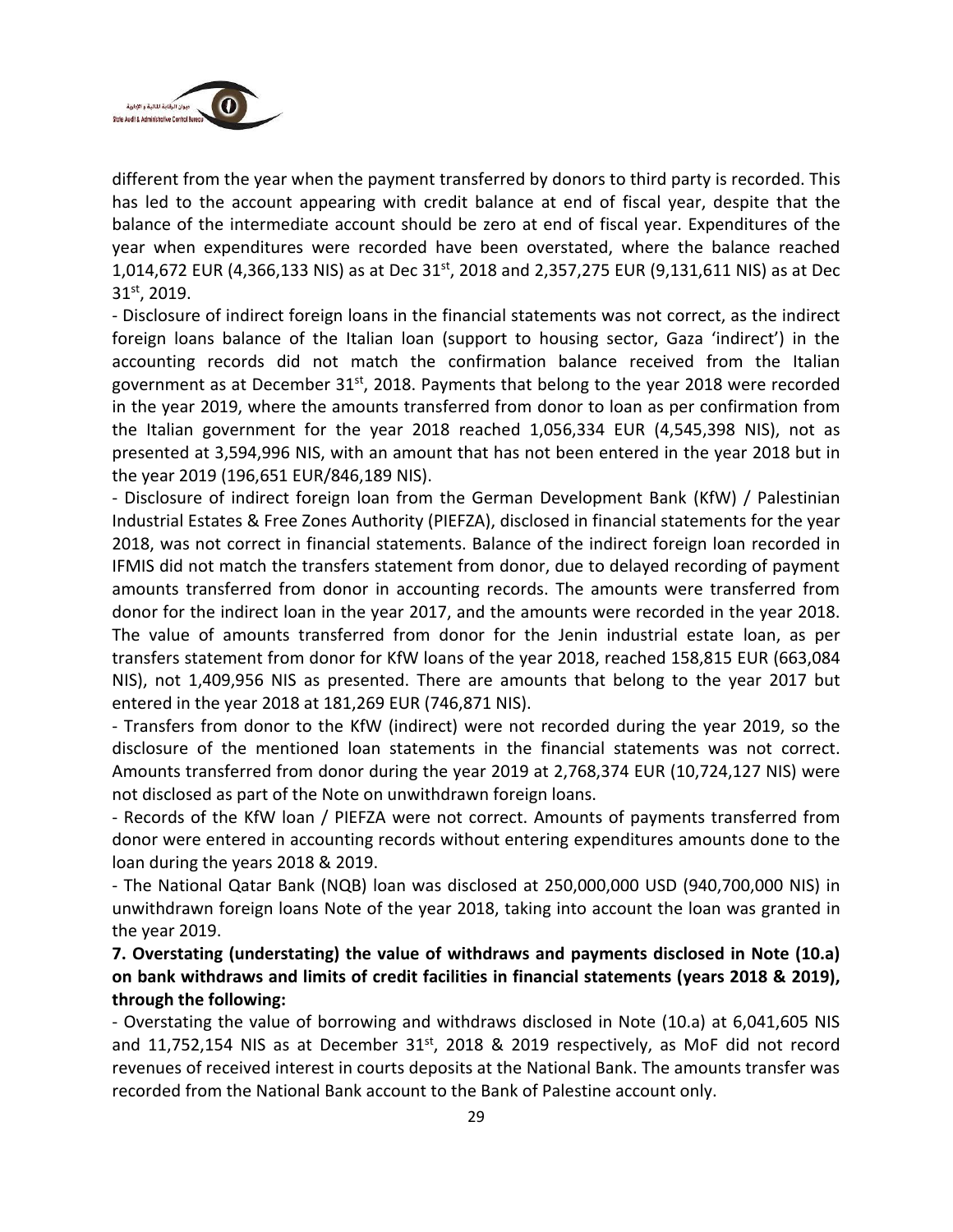

- Overstating the value of borrowing and withdraws disclosed in Note (10.a) at 8,888,217 NIS and 8,466,841 NIS as at December  $31<sup>st</sup>$ , 2018 & 2019 respectively, as MoF did not reconcile bank accounts of the Palestine Broadcast Corporation (PBC) in books despite actually being closed at banks in the accounts PL001803, PL001804, PL001801 and PL001802.

- Overstating the value of borrowing and withdraws disclosed in Note (10.a) at 42,181 NIS and 38,750 NIS as at December 31<sup>st</sup>, 2018 & 2019 respectively, in bank account (AG055803). It was classified as part of the negative bank accounts in Note (10), despite that adjusting entries were made to account on Jan 1<sup>st</sup>, 2020 without reflecting the financial impact of adjusting entries on financial statements (years 2018 & 2019).

- Overstating the value of borrowing and withdraws disclosed in Note (10.a) at 163,148 NIS as at December 31<sup>st</sup>, 2019 in bank account (CA889803). It was classified as part of the negative bank accounts in Note (10).

- Overstating the value of borrowing and withdraws disclosed in Note (10.a) at 83,063 NIS as at December  $31^{st}$ , 2018 by invalid bank reconciliations of the consolidated revenues accounts PL000001, PL000002 and PL000003.

## ❖ **Qualifications to Note (13):**

Based on audit findings evaluation, which are based on audit evidence regarding Note (13) on payrolls in financial statements (years 2018 & 2019); SAACB expresses qualifications to the Note above due to the following reasons:

1. MoF did not disclose payrolls statements in Note (13) on payrolls in financial statements (years 2018 & 2019) in a more detailed fashion, which ensures that the financial statements would be more appropriate for financial statements users. IPSAS 1.3.32 (cash basis) requires complete and understandable statements that are relevant to of decision-making and accountability needs of users.

2. Total value of payrolls was overstated in fiscal year 2019 at 555,864,230 NIS, besides overstatement of total payroll deductions at 77,014,046 NIS. This was reflected by the overstated net payroll (cash) at 478,850,184 NIS, because of adding the annual payroll vouchers with thirteen months for fiscal year 2019, by recording and disclosing the December 2018 voucher in accounts and statements of the financial statements of the year 2019.

3. Rewards were paid to MoF staff at 3,163,890 NIS and 2,328,692 NIS in the aggregate financial statements of the years 2018 & 2019 respectively. Value of these rewards was added to the payroll item (211), instead of adding them to the budget item for rewards by recording the value of these rewards in accounts associated with the payroll item, which led to amounts paid as rewards in way violates the budgeting law. It states: 'no expenditure shall be made and no advance shall be paid without an allocation thereto in this decree law. Compliance with any amount that exceeds these allocations shall not be made'.

4. Some records and disclosures in Note (13) of the year 2019 were not correct, as below:

- Overstating total payrolls of the fiscal year 2019 at 1,226,516 NIS, due to failure to calculate adjusting entries of the financing type from current financing to development financing in the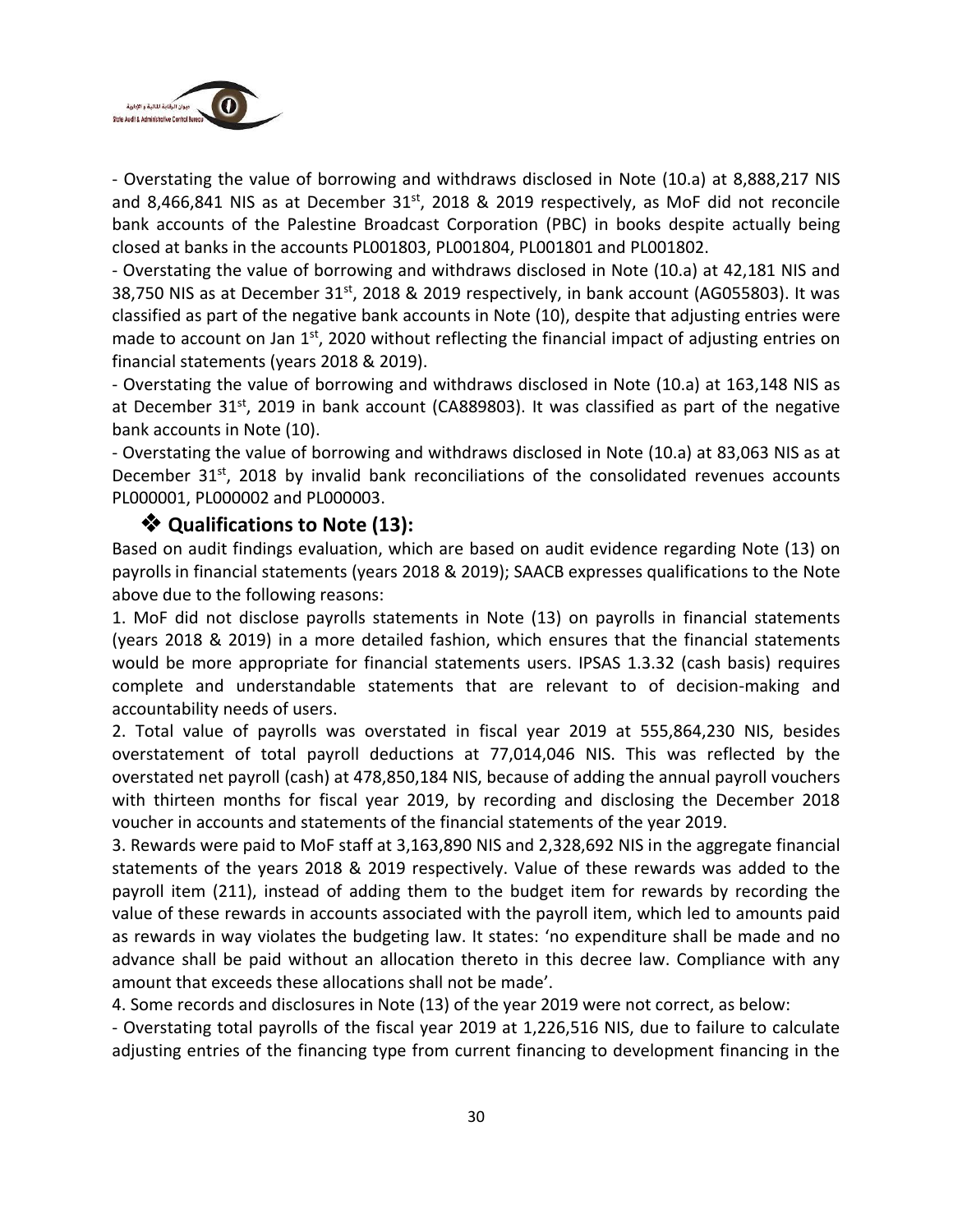

contracted staff account (211102). Adjusting entries (development financing) was not disclosed in Note (14.4).

- Understating total payrolls of the fiscal year 2019 at 1,232,717 NIS due to failure to calculate spending vouchers on current financing in the projects payroll account (224188).

- Understating net payrolls due to overstating the income tax and health insurance deductions item in the year 2019 at 793,095 NIS, because of calculating deduction amounts associated with development financing in Note (13) on current financing.

- Overstating the Note (13) on payrolls of the fiscal year 2019 at 2,309,392 NIS because of recording the rewards value in account (211102) for contracted staff, instead of staff rewards account (226101), classified as part of expenditures other than payrolls.

- Overstating the Note (13) on payrolls of the fiscal year 2019 at 9,522,901 NIS because of recording some expenditures in account (211102) for contracted staff, instead of the unemployment allocations account (272107), which is disclosed in Note (14) on expenditures other than payrolls.

- Understating the total payrolls of the fiscal year 2019 at 34,177 NIS because of recording some payroll expenditures in the martyrs' families assistance account (272128), where expenditures other than payrolls are disclosed in Note (14) instead of the contracted staff account (211102).

5. Some records and disclosures in Note (13) of 2018 were not correct, by understating the total payrolls of the fiscal year 2018 at 1,401,600 NIS due to not disclosing the spending vouchers on current financing in the projects payroll account (224188).

#### ❖ **Qualifications to Note (14) on expenditures other than payrolls:**

Based on audit findings evaluation, which are based on audit evidence regarding Note (14) on expenditures other than payrolls in financial statements (years 2018 & 2019); SAACB expresses qualifications to the Note above due to the following reasons:

1. The Palestinian National Fund (PNF) is one of the line ministries mentioned in the public budgeting laws. Audit of PNF is based on an assignment letter from Mr. President, also president of PLO Executive Committee, according to presidential decree 5/2017, as one of the PLO's foundations. PNF is a significant part of budget expenditures, and the amounts transferred to PNF from the public budget accounts are of significant influence over financial statements. Because SAACB does not audit these amounts, it does not express an opinion regarding these amounts and their compliance with effective laws, regulations and decisions.

2. There are mistakes in the accounting guidelines of expenditure nature of some expenditures. Some spending processes were added to accounts that do not suit the expenditure nature, which overstated the expenditures accounts against understating other expenditures. Thus, disclosure and classification of expenditures were not accurate, and the public budget items balance was exceeded in some accounts. This occurred upon looking into samples from several ministries (Ministry of Tourism & Antiquities 'MoTA', Ministry of Transport 'MoT', Ministry of Social Development 'MoSD', Ministry of Telecommunications & Information Technology 'MTIT', Ministry of Health 'MoH'). For example: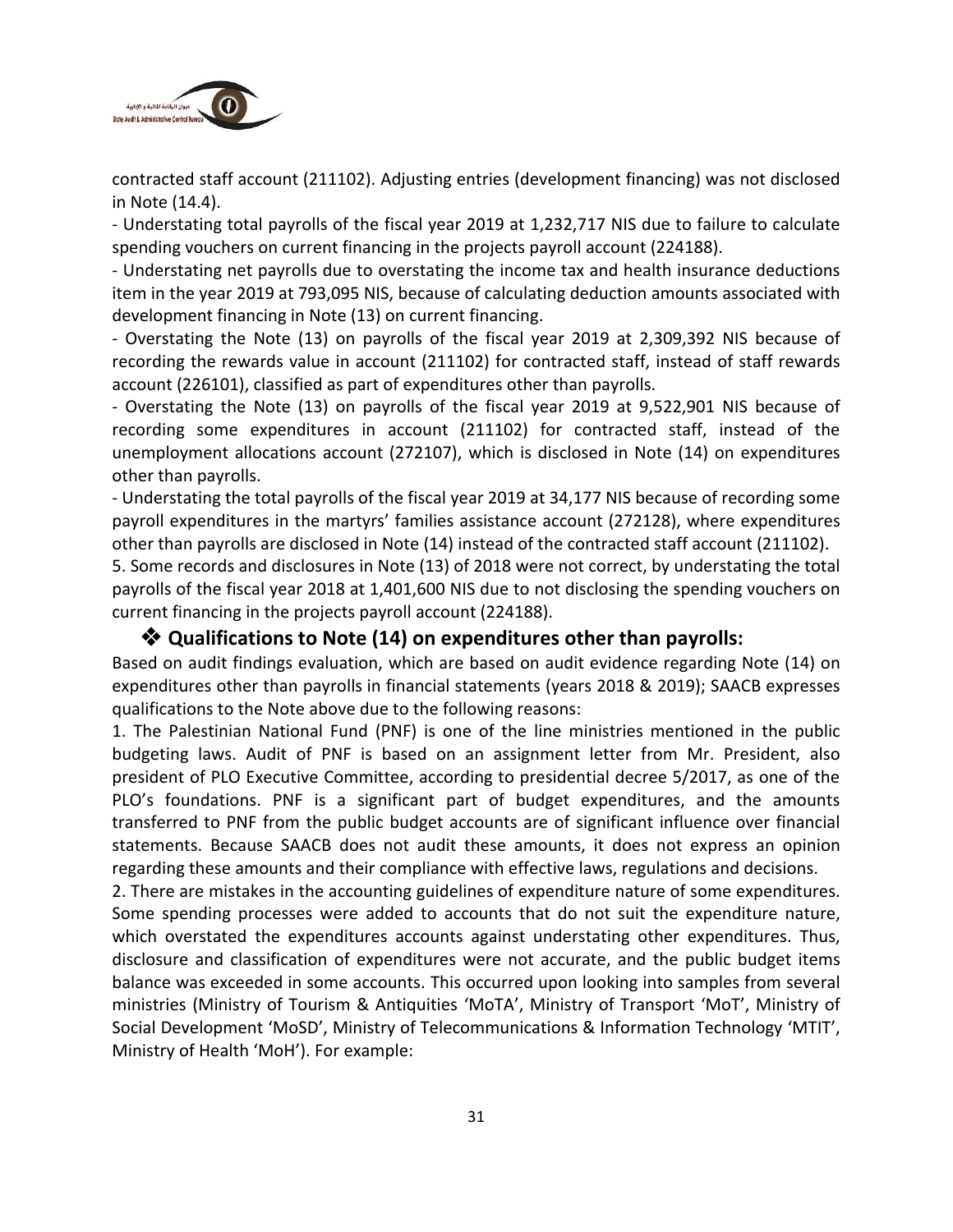

- MoH paid and recorded rewards and incentives to the treatment abroad assistance account, so the account was attached with expenditures that do not suit nature of account, thus overstating the account balance.

- Ministry of Women Affairs (MoWA) did not follow the correct classification of expenditures, and used operational expenditures to pay capital expenditures, thus leading to a mistake in the accounting guidelines.

3. Failure to process reconcile items on regular basis and set cancellation entries for spending vouchers without considering the separation between fiscal years. Cancellation entries were disclosed as cash transactions in the Note, which understated the cash expenditure in the Note for the year 2019.

4. Failure to separate between fiscal years upon advances closure. The closure of advances paid previously in the years 2018 & 2019 led to incorrect accounts balances regarding expenditures in the trial balance, in terms of overstatement of a specific account against the understatement of another one. Additionally, the expenditure has been disclosed twice by disclosure in financial statements of the year when the advance was paid, and by disclosure in the fiscal year when the advance was closed in case of expenditure refunds, by overstating some expenditures in financial statements of previous years and understating expenditures of the years 2018 & 2019.

5. The same entity has more than one reference in IFMIS. There are unclosed advances from previous years, which leads to incorrect advances reports in IFMIS, and to possible mistakes or duplicate accounting records.

6. There are misstatements in MoE recording of some of their revenues, by recording revenues of tender fees in the fees account classified as expenditure account. This has understated the value of fees expenditures account disclosed in Note (14) and understated the tender fees revenues account disclosed in Note (15) at 47,068 NIS during the year 2018, and at 35,782 NIS during the year 2019. The account appeared in the trial balance of MoE contrary to its credit nature.

7. Advances paid to establish the Hugo Chavez Hospital (11,652,516 USD) were not closed since 2015 until 2019. The advances were paid at 22 installments, without closing the advances value each year, or closing previous advances before paying new ones. This makes it difficult to validate legality of payment and the compliance with paying the advances value of items allocated thereto. This might also lead to some problems upon advances closure due to the increasing time gap between the payment date and closing date, and possibility of making necessary documents available for the closure.

8. Government vehicles were bought, and spending entries were recorded in the government vehicles sale deposits account instead of the relevant expenditure account, which overstated the value of deposits payments and understated the expenditures value at 3,485,030 NIS during the year 2019. MoF disclosed the government vehicles sale deposits account in difference between debit and credit amounts in the account, contrary to the followed accounting policy.

9. Ministry of Local Government (MoLG) recorded adjustments of previous years' closures without cancelling the closing entries wrongly recorded during previous years, which overstated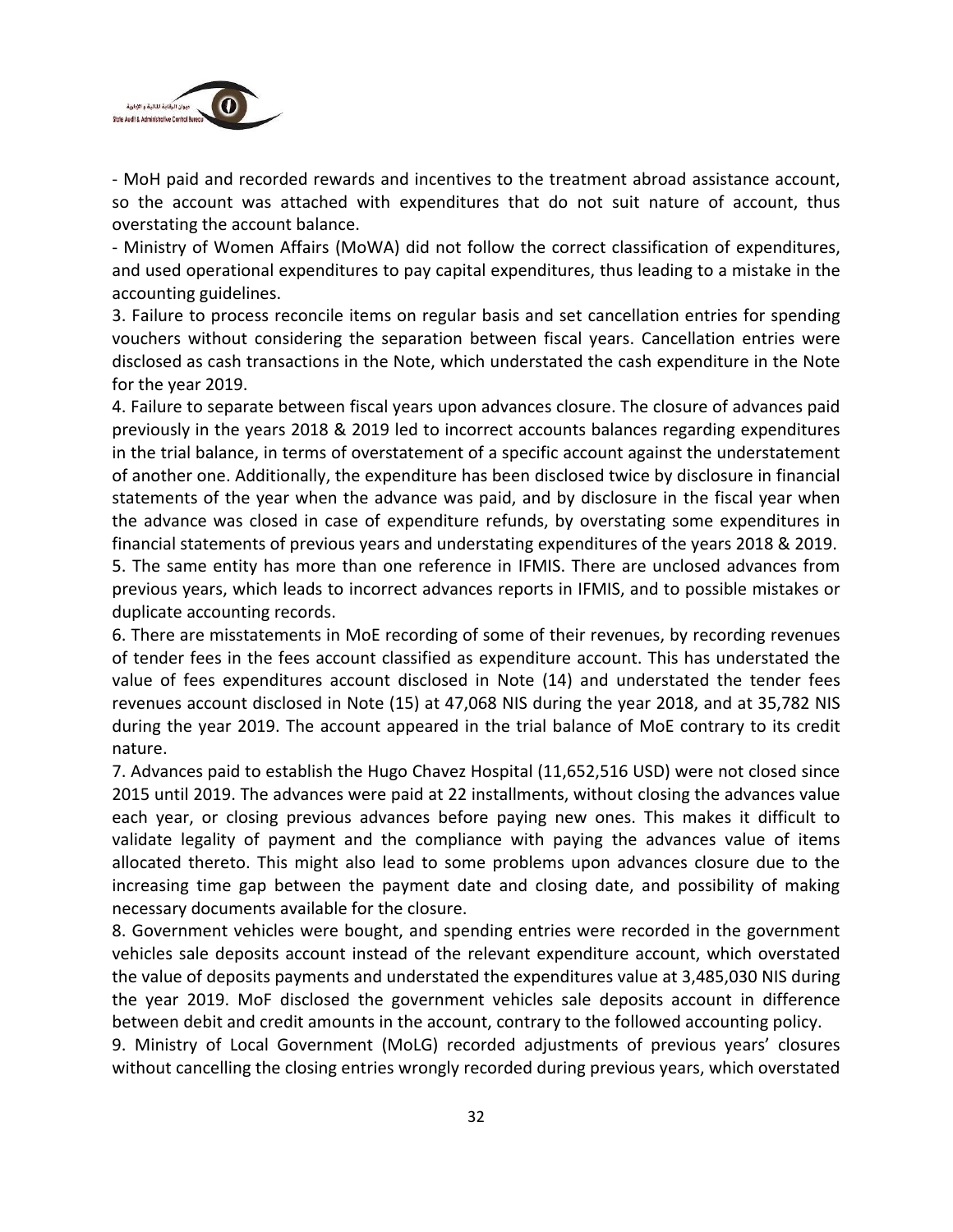

the value of other capital expenditures account, and understated the advances account in the trial balance of the year 2019.

10. The amounts of 166,202 NIS and 954,938 NIS were disclosed in the years 2018 & 2019 respectively in the aggregate financial statements (years 2018 & 2019) in some spending vouchers of social assistance account (272101). MoF recorded the spending of bank commissions on social assistance account (272101), instead of recording them in the relevant account.

11. Note (14) was understated due to understatement of unemployment allocations account (272107) at 9,522,901 NIS.

12. Note (14) of the fiscal year 2019 was understated due to understatement of martyrs' families assistance account (272128) at 34,177 NIS.

13. Note (14) of the fiscal year 2019 was understated at 1,226,516 NIS due to failure to take into account the adjusting entries for changing financing type from current to development.

14. Note (14) of the fiscal year 2019 was understated at 1,232,717 NIS due to failure to disclose the spending vouchers from current financing in the projects payroll account (224188).

15. Note (14) of the year 2019 was understated at 793,095 NIS due to disclosure of deduction amounts associated with development financing in Note (13).

16. Note (13) on payrolls was understated in the fiscal year 2019 at 2,309,392 NIS because of recording value of rewards on account (211102) for contracted staff, instead of the staff rewards account (226101), classified as part of expenditures other than payrolls.

#### ❖ **Qualifications to Note (15):**

Payments disclosed in financial statements through lending reached 1,029,974,000 NIS and 229,022,000 NIS as at December  $31<sup>st</sup>$ , 2018 & 2019 respectively.

Payments disclosed in financial statements through re-lending reached 9,169,000 NIS and 7,309,000 NIS as at December  $31<sup>st</sup>$ , 2018 & 2019 respectively.

Based on audit findings evaluation, which are based on audit evidence regarding Note (15) on lending and re-lending in financial statements (years 2018 & 2019); SAACB expresses qualifications to the Note above due to the following reasons:

#### ➢ **Lending:**

**1. Incorrect amounts disclosed in the 'water lending' item as part of government lending to local entities and service providers, and incorrect balances and receivables of lending accounts due to the following reasons:**

• Reconciliations of receivables in the local entities lending account (water) was not finished, and previous mistakes were not corrected. The reconciliations prepared for the account are not accurate as at audit date, due to reliance on book records to correct the local entities lending balance (water), represented by understating the local entities lending account balance (water) with total amounts deposited in the bank account since the year 2011 start. The amounts deposited in the bank account were recorded through monthly aggregate entries in previous years, which had their impact reflected on the local entities lending account (water) to correct the account balance. They include: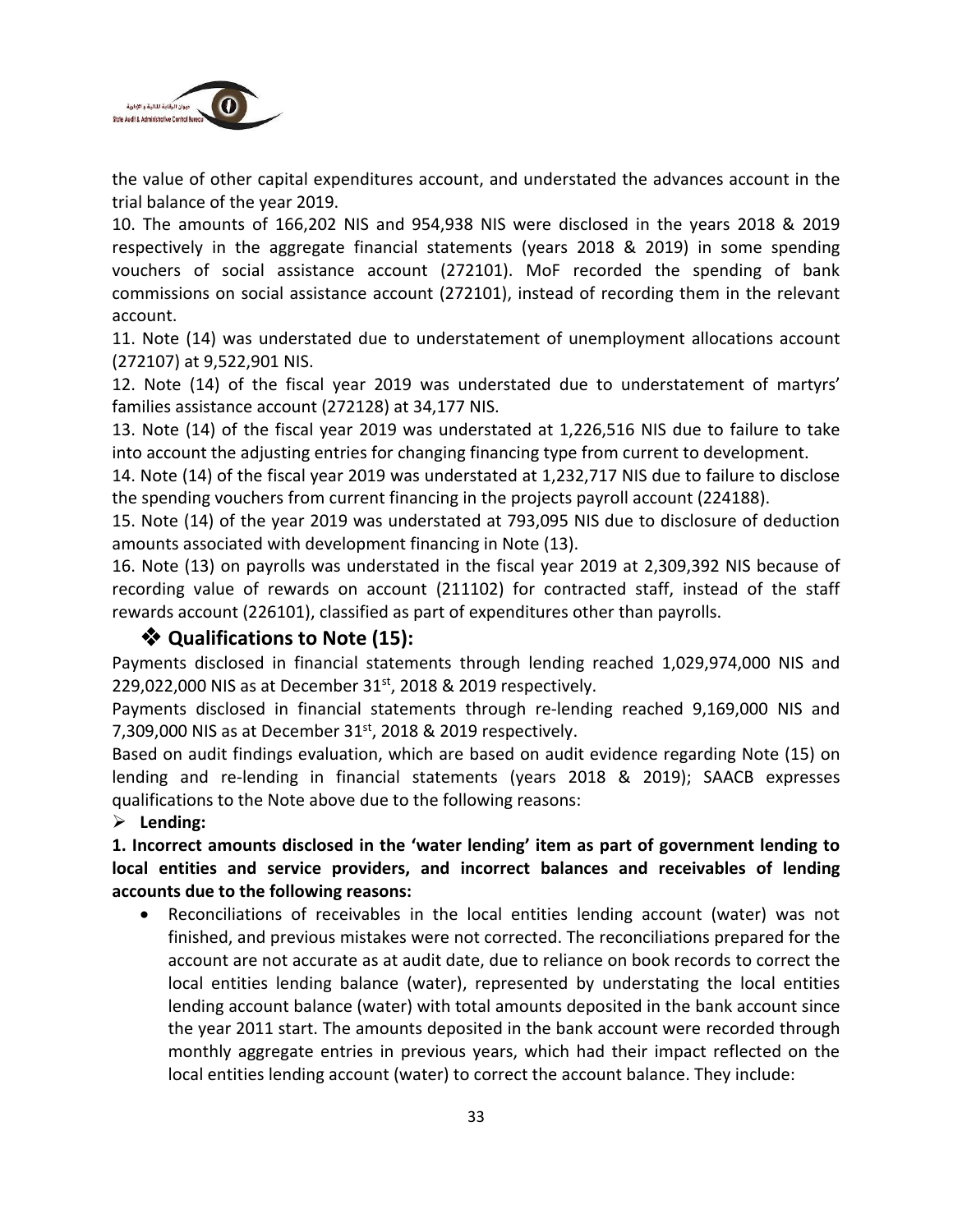

- Amounts of payments to local water consumption bills, which did not have their due previously recorded on local entities in the local entities lending account (water), as appear in SAACB observation in the report.
- Mistakes mentioned in previous SAACB reports, as in cases where cash collected in bank account (PL012101) was overstated with bounced bank cheques, which were considered collected cash. These amounts were calculated in the reconciliation entry in order to understate the local entities lending account balance (water).
- Clearance records against water lending for many local entities were recorded without water indebtedness on these entities, so clearance will be performed therewith. Thus, receivables of entities regarding water indebtedness appeared unlike their nature, so the local entities lending account balance (water) was incorrectly understated.
- Records were incorrectly done in the local entities lending account (water) and the Palestinian Water Authority (PWA) lending in several references, which led to mistakes in several receivables as part of water lending item, and made it difficult to obtain an accurate balance for these receivables.
- A reference was used in the name 'National Water Undertaking (NWU)/West Bank Water Authority (WBWD)' in order to record financial transactions for Jerusalem Water Undertaking (JWU), and also to record dues clearance for some local entities in exchange for water indebtedness on entities using the name (NWU/WBWD), instead of understating them from local entities receivables. Those entities fall outside the concession area of the JWU, besides making an entry to transfer a payable reference (NWU/WBWD) at 23,874,495 NIS in the year 2019 to reference of 'JWU' in the local entities lending account (water). This has understated the JWU receivable with amounts that do not belong thereto, but to local entities.
- MoF did not record clearance to the benefit of Beit Lid Municipality to understate the water lending indebtedness (46,483 NIS) against deposits in the year 2018, despite the MoF wrote to West Bank Water Department (WBWD) about the clearance entry for the Municipality's receivable on them, which affected the water lending balance.
- MoF did not record the local water sale revenues, based on WBWD bills, in a special revenues account. MoF did not record and tie lending with local entities that benefit from the service, which affected the validity of accounting recording for water lending.
- Local entities water indebtedness is not recorded on regular basis for monthly deduction from clearance of water, but the indebtedness is recorded on sparse periods, not regularly.

**2. Incorrect amounts disclosed in the 'direct electricity lending' to local entities and service providers, and incorrect balances and receivables of lending accounts due to the following reasons:**

• MoF did not make an adjustments for the local entities lending account (electricity) and receivables as part of the account. Receivables of some local entities are not understated with amounts they pay in MoF accounts, and some payments from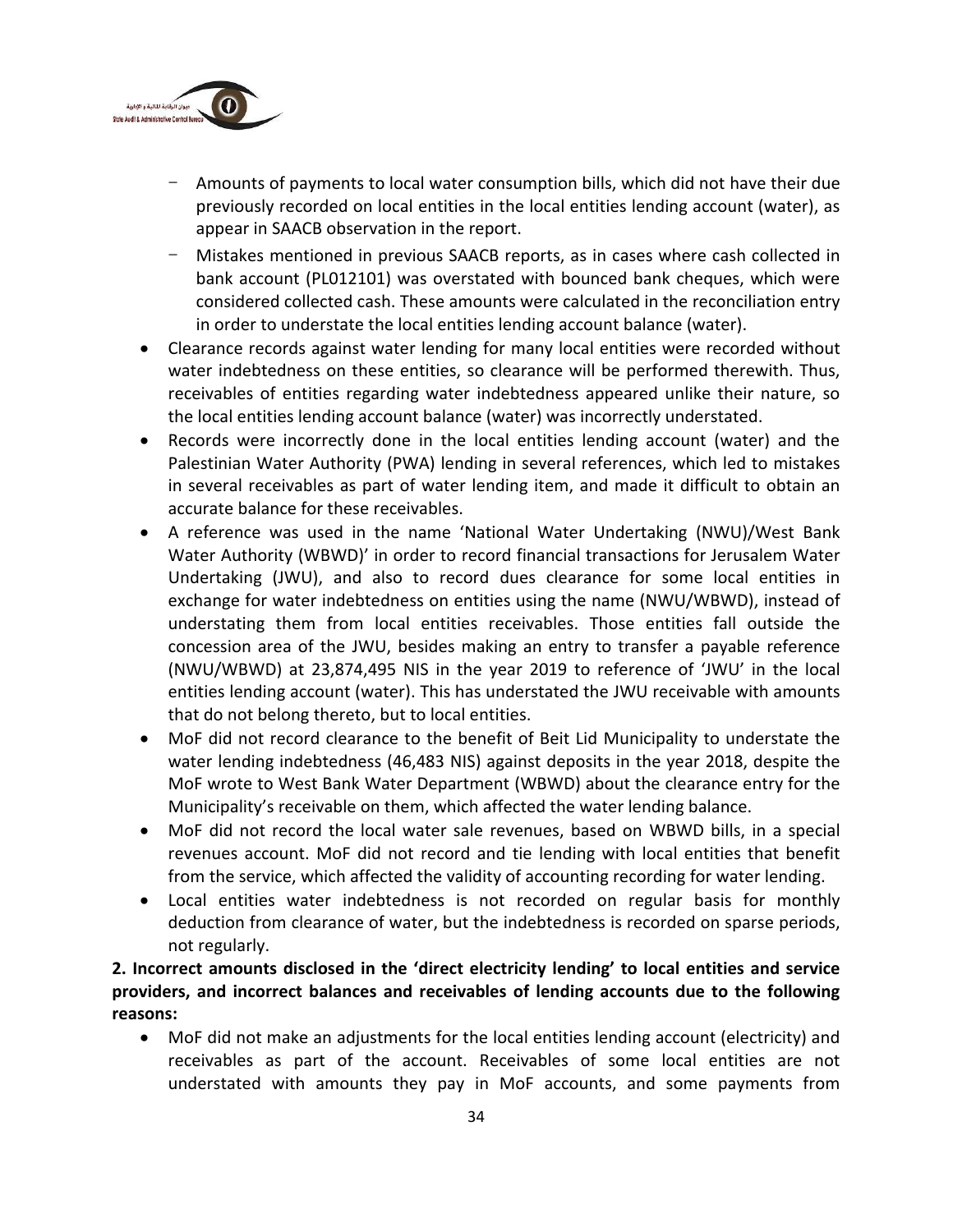

municipalities and village councils are processed by recording them in the monthly aggregate entry as revenues, in addition to recording some cash payments into bank accounts by understating lending accounts without tying amounts with the reference of the depositing entity. It was also found there are payment entries that have been repetitively recorded, and there was confusion between the references of local entities, which means that accounting records thereon are not accurate, bearing in mind that the account was not completely reconciled.

- Classification and disclosure of some adjusting entries in Note (15) were not correct. They are classified as clearance transactions but about previous years' adjustments. Total transactions reached 3,177,473 NIS during the year 2018 and 720,000 NIS during the year 2019.
- The use of references to record in electricity companies lending accounts was not correct. Recording was done in references that belong to local entities as part of electricity companies lending accounts, which led to incorrect balances of some receivables in lending, whether to local entities or to electricity companies, which affected validity of receivables balances.
- We have not obtained approvals to electricity lending receivables from electricity companies and local entities.

3. The clearance entry of Azmout village council was recorded by understating the water indebtedness against the road transport deposits, instead of understating the electricity indebtedness in the year 2018 at 79,639 NIS. This has affected the validity of account balances of water and electricity lending, as well as Azmout village council indebtedness at Dec 31st, 2018 & 2019.

4. SAACB expresses qualifications to validity of recording the receivables balances due on local entities, companies and individuals in the accounting records for the following reasons:

- Council of ministers decisions regarding the recording of local entities' indebtedness are not time-limited, do not represent specific periods and accurately and aggregately determined as at date of decisions.
- The aggregate balances that have been obtained are not supported with documents that prove authenticity of these balances since 2002 and earlier.
- The opening balances due on local entities as at Dec 31<sup>st</sup>, 2010 have been transferred to IFMIS as opening balances as at May 20<sup>th</sup>, 2015 and May 26<sup>th</sup>, 2015, without providing SAACB with documents that support authenticity of these opening balances used as opening balances of the year 2011. Recording of these balances was based on a letter sent from the acting manager of payments to the accountant general on March  $10<sup>th</sup>$ , 2015.
- The basis used by committees to record indebtedness is not correct, as they depend in indebtedness recording on balances that cover sparse periods during different years for many items.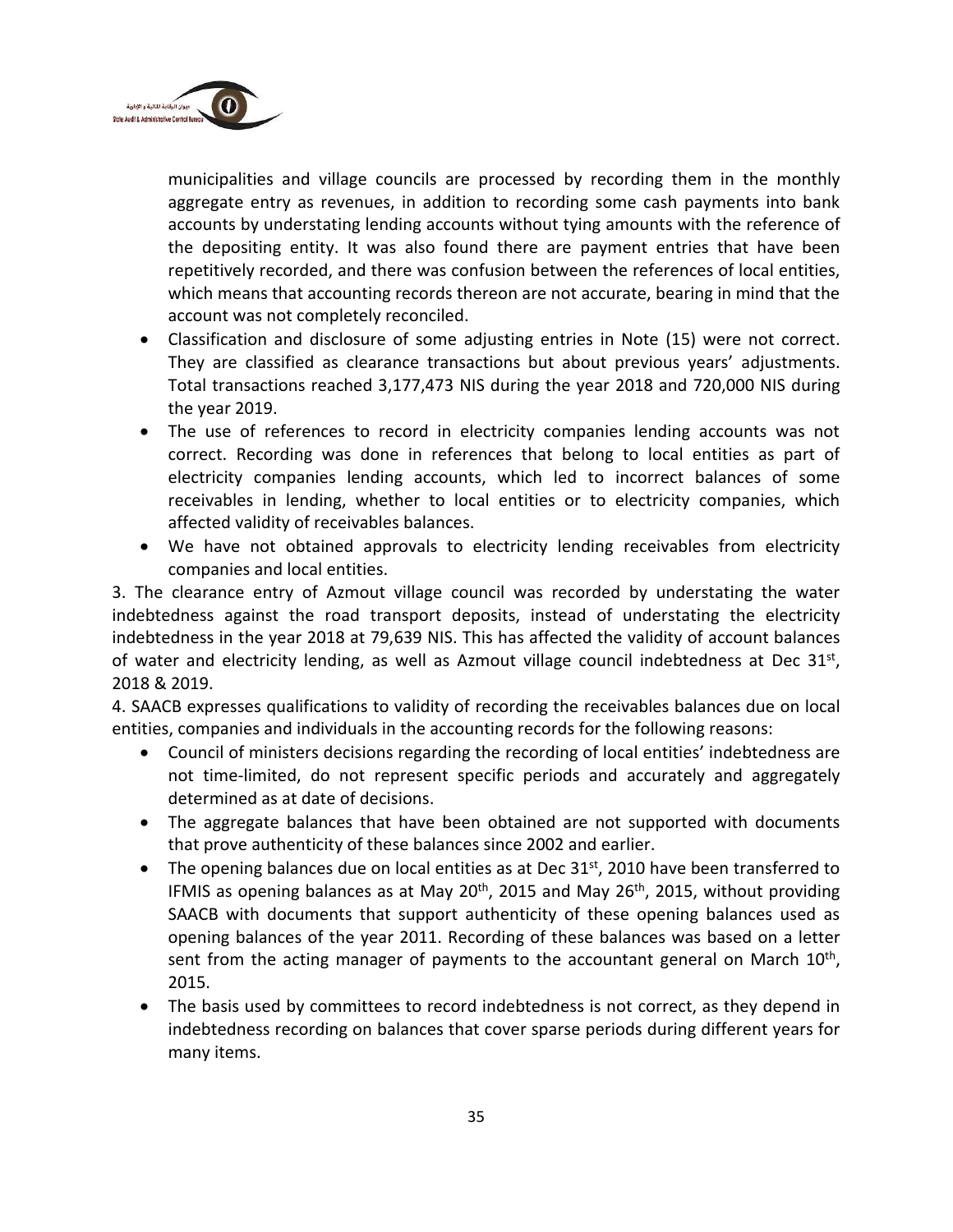

- MoF did not record the accrued receivables on local entities, companies and individuals, which was deducted from the clearance meeting and distributed to receivables of local entities, companies and individuals in previous years.
- There is not correct process to handle the clearance deductions and coordinate the collection process from local entities, in order to avoid duplicate payment to the National Company.

5. The accounting policy to process wastewater clearance deductions was changed from expenditures to lending, contrary to amounts that were recorded as expenditures from wastewater clearance deductions before the year 2018. An opening entry was made to the local entities lending account (wastewater) at 702,206,897 NIS, without redistributing the opening balance to the eligible local entities. Additionally, the wastewater clearance deductions were recorded on monthly basis in total since the year 2018, without redistributing these amounts to local entities that benefit from the service. Thus, the indebtedness balances for wastewater lending could not be obtained.

6. The accounting policy is not clear upon definition of non-cash transactions and adjustment of cash, which are used to classify entries as part of lending and re-lending entries. There are mistakes upon the classification of transactions between cash and non-cash transactions, as well as classifications of non-cash transactions upon presenting amounts within Note (15).

7. Lending of the Palestinian Development Fund (PDF) was disclosed as part of 'C – re-lending (development lending)'. Principle of the lent amount is not a loan obtained by MoF for relending purposes as per the agreement between MoF and PDF, besides that some transactions were classified to incorrectly lend PDF as part of the Note. Amounts due from the loan granted to PDF was mentioned under the classification 'Non-cash financing to third parties'.

8. Several reference names of the same local entity appeared more than once with balances for each. Several names and reference numbers for the same local entity or some entities, and the lack of a number for each, lead to mistakes and inability to validate balances and make necessary reconciliations thereto, which exposes liability balances in the lending accounts to mistakes.

9. There are people who have been granted loans as part of MoSD loans, but not recorded in the loan balances due thereon. The due balance of beneficiary in the reference report appears contrary to nature, due to not transferring the opening balance.

10. Deposits of unknown sources were recorded in the 'different revenues account' that belongs to lending, or deposits without opening a special account that shows balance of deposits of unknown sources, until the source became known. This overstates the revenues in the year when the cash deposit is made, besides incorrect deposits balances and lending balances due to payments and cash payments recorded as different revenues, and not reflected in relevant accounts.

#### ➢ **Re-lending:**

1. SAACB was not provided with re-lending agreements for a number of loans that have been re-lent (WB loan re-lent to JDECO, European Investment Bank 'EIB' loan re-lent to JDECO, Italian government loan re-lent to JDECO, Italian government loan re-lent to South Electricity Co.). This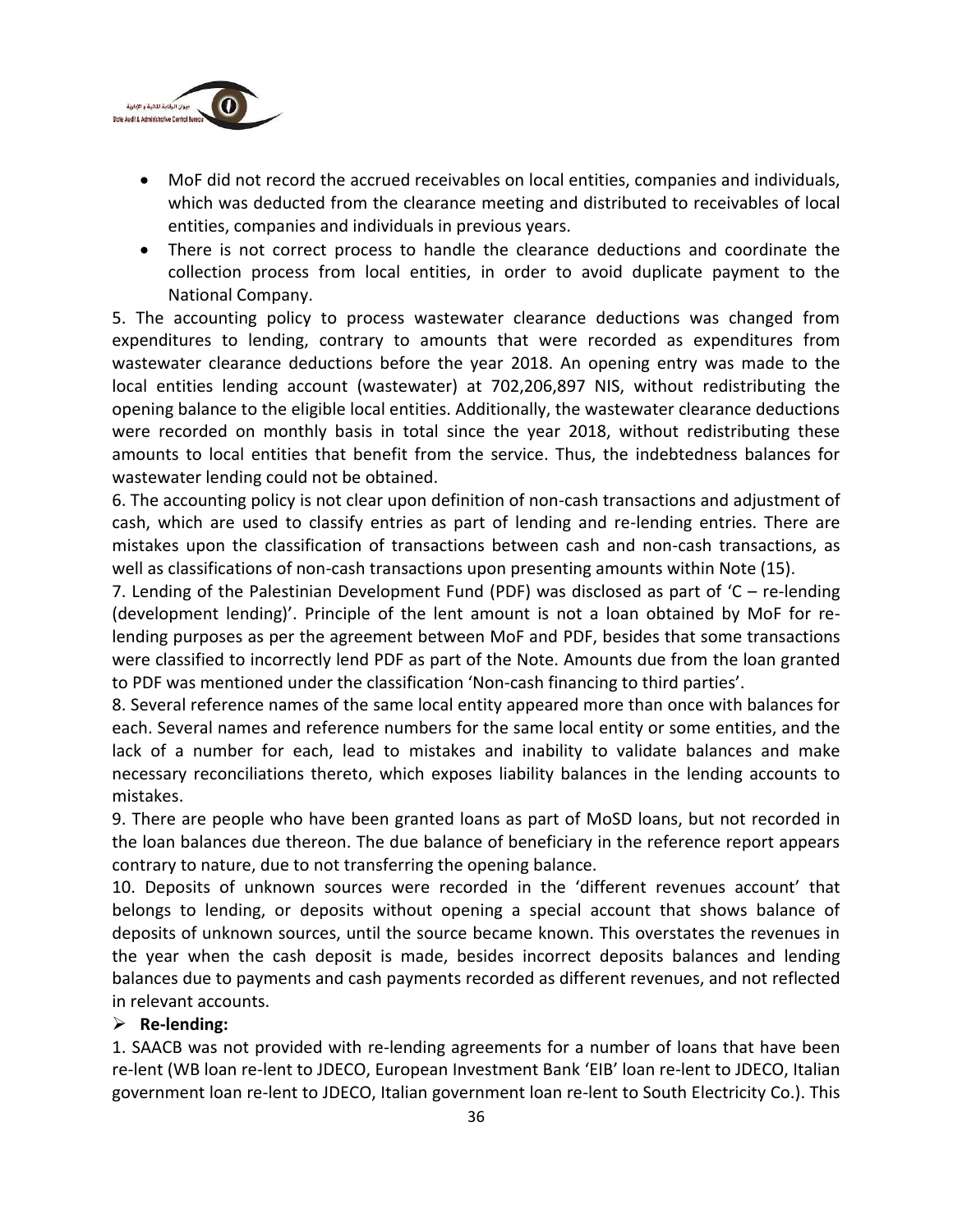

has led to SAACB inability to validate the agreement terms, accuracy, completion of accounting records to principle of the re-granted loan, due installments and interest with validity of calculation.

2. Value of the WB loan re-lent to JDECO was not recorded on date, where the loan was granted on Sep 29<sup>th</sup>, 1999 at 7,948,575 NIS (28,154,649.10 NIS). It was recorded in the accounting records on Jan 1<sup>st</sup>, 2019, which understated the balance of electricity sector relending account until the year 2019.

3. Due installments of loans that were re-lent as at date were not recorded, which led to inaccurate balance of electricity sector re-lending account, besides inaccurate balance of due lending installments for the following loans:

- The WB loan that was re-lent to JDECO: The due installments were recorded with total entry on Feb 1st, 2020 at 7,948,575 USD.

- The EIB loan that was re-lent to JDECO: The due installments were recorded with total entry on Jan 1<sup>st</sup>, 2021 at 3,771,647 USD.

- The Italian government loan that was re-lent to JDECO: Value of some installments was recorded with entry on Feb  $1<sup>st</sup>$ , 2020 at 513,964 EUR.

- The WB loan that was re-lent to Hebron Electricity Co: The due installments were recorded with total entry on Feb  $1^{st}$ , 2020 at 1,578,394 USD, modified on Jan  $1^{st}$ , 2021 to a total 1,207,007 USD.

- The World Bank loan that was re-lent to South Electricity Co.: The due installments were recorded with total entry on Feb 1<sup>st</sup>, 2020 at 1,292,000 USD.

- The Italian government loan that was re-lent to South Electricity Co.: Value of some installments was recorded with entry on Feb  $1<sup>st</sup>$ , 2020 at 3,334,668 EUR.

4. Due interest of loans re-lent to electricity companies as at date were not recorded, which understated the balance of due credit interest account and balance of credit interest account for the following loans:

- The WB loan that was re-lent to JDECO: The value of interest was recorded with total entry on Feb 1<sup>st</sup>, 2020 at 4,683,320 USD.

- The EIB loan that was re-lent to JDECO. The value of due interest was recorded with total entry on Feb 1<sup>st</sup>, 2020 at 4,299,287 USD (15,228,505 NIS).

- The Italian government loan that was re-lent to JDECO: The value of due interest was recorded on Feb 1st, 2020 at 154,369 EUR.

- The WB loan that was re-lent to Hebron Electricity Co.: The value of due interest was recorded in total on Feb  $1<sup>st</sup>$ , 2020 at 723,314 USD.

- The WB loan that was re-lent to South Electricity Co.: The value of due interest was recorded with total entry on Feb  $1<sup>st</sup>$ , 2020 at 622,658 USD.

- The Italian government loan that was re-lent to South Electricity Co.: The value of due interest was recorded with total entry on Feb  $1<sup>st</sup>$ , 2020 at 802,821 EUR.

- The following actions are not taken by MoF regarding loans that were re-lent to electricity companies: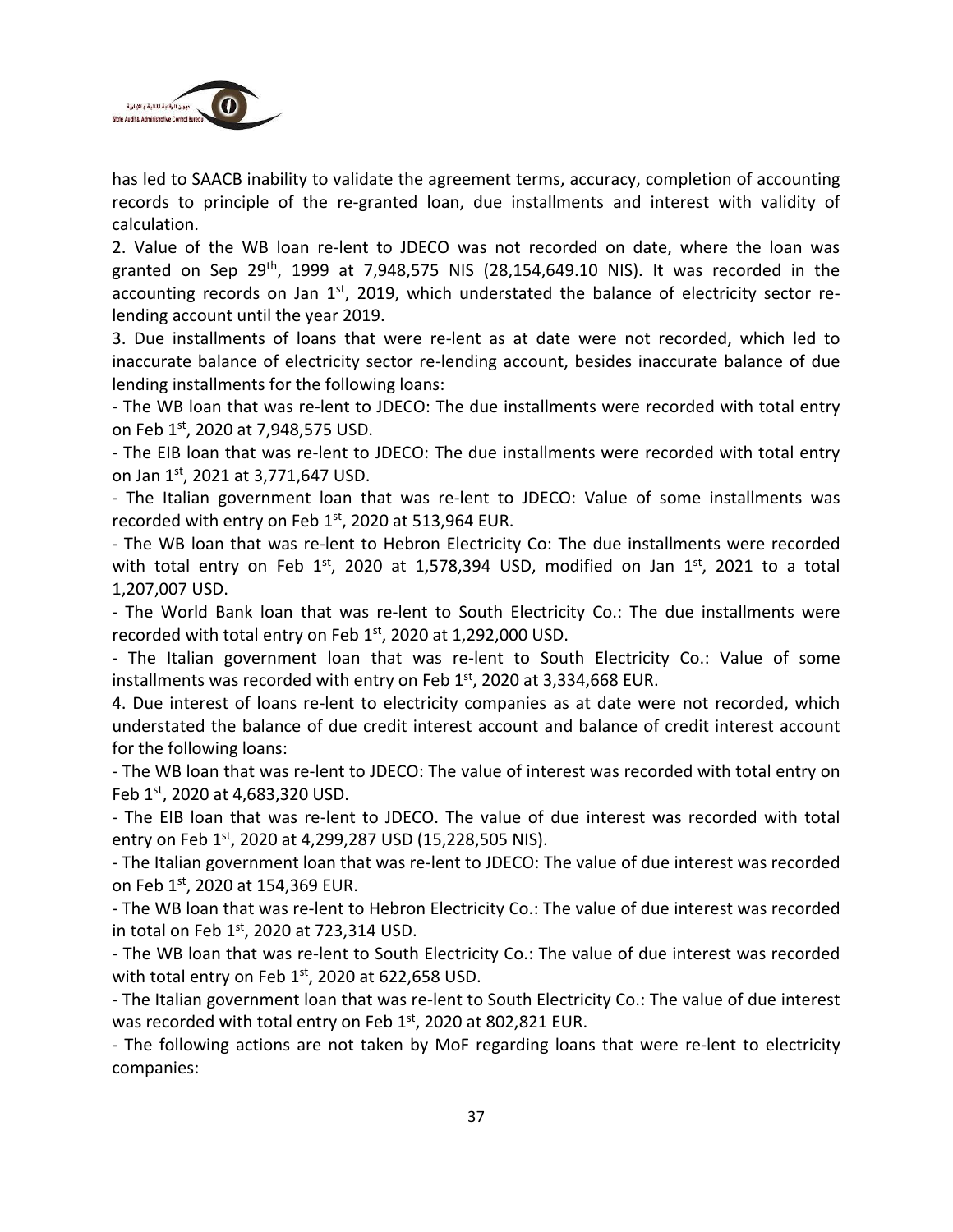

- Matches to loans that were re-lent to electricity companies are not done to figure out and correct differences.
- Legal and management action was not taken to follow up and collect amounts and interest due from these loans.
- Delay fines were not imposed to delayed payment of due loan installments, which leads to understatement of Note (5) due to failure to impose delay fines to installments unpaid in due dates.

5. Entries for due installments from loans that were re-lent to micro projects sector and financial institutions were not recorded. Entries for due installments payment to the direct relending account were recorded, contrary to the correct accounting processing on accrual basis. This also leads to failure to validate amounts of due unpaid installments, with associated interest and delay fines.

6. A loan was granted as part of re-lending to Thuraya Co. in the year 2019 at 618,476 EUR, despite it generated losses in the year 2018. The debt coverage indicator of operational processes showed that the Company cannot pay debts from operational cash, which is a risk to the guarantee of the loan installments collection.

7. Penal articles are not present in the re-lending agreement to the Palestinian Airways, which guarantee the compliance with loan payment. This has led to the Palestinian Airways' failure to comply with payment, and also shows the poor controls at MoF upon loans granting and validating the presented guarantees.

8. Terms of the re-lending agreement made with electricity sector of South Electricity Company (SEC) and Hebron Electricity Company (HEC) were not complied with. The article stated in the agreement regarding the assets mortgage of the entity benefiting from re-lending, as a loan collection guarantee in case of payment defaulting, was not complied with. This leads to poor collection of loan installments that were re-lent, in case of payment defaulting by borrowing entity.

9. Adjusting entries were recorded in the Palestinian Energy & Natural Resources Authority (PENRA) lending account to record lending payment to several borrowing entities without using the correct references. Total amount of adjusting transactions for the same reference were added under the name 'Lending without reference to EA', instead of using the correct references for each borrowing entity, which leads to incorrect references balances (receivables) of the borrowing companies.

#### ❖ **Qualifications to Note (22):**

**Cash balance disclosed in financial statements as at Dec 31st , 2018 & 2019 reached 1,130,810,000 NIS and 450,810,000 NIS respectively.**

**Based on audit findings evaluation, which are based on audit evidence regarding Note (22) on cash (reserved and available for use) in financial statements (2018 & 2019); SAACB expresses qualifications to the Note above due to the following reasons:**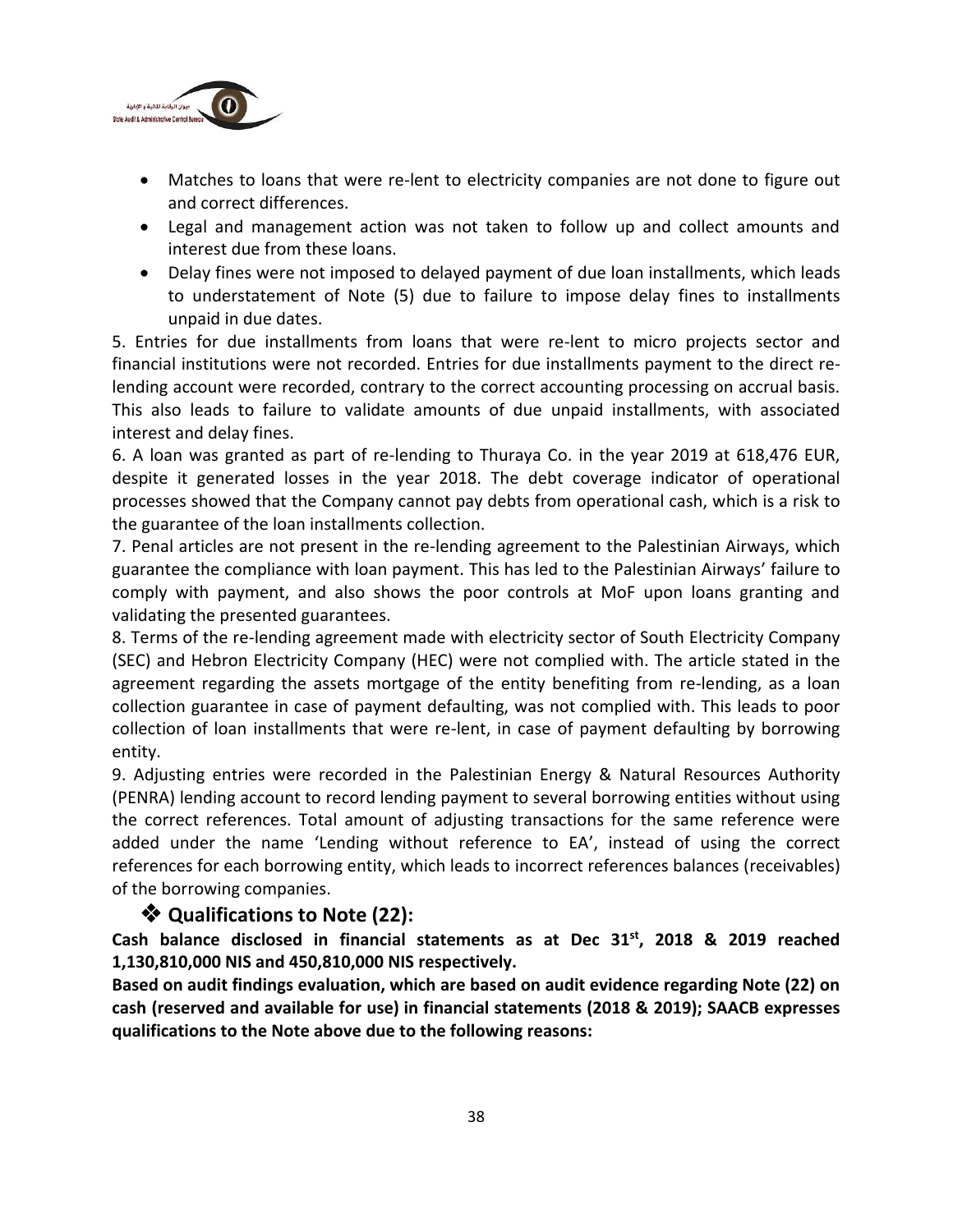

**1. MoF and line ministries did not address some accounting mistakes in the previous financial statements regarding bank accounts. Points below only represent mistakes and differences that appear in the accounts sample that has been examined and reviewed:**

- The cash balance through the PENRA bank account (MEN55302) was overstated, disclosed as part of the Bank of Palestine accounts in Note (22) on cash (reserved and available for use) at 3,525,540 NIS as at December  $31^{st}$ , 2018 and 3,238,741 NIS as at December  $31^{st}$ , 2019.

- The cash balance through the bank account (PWA1102) was overstated, disclosed as part of the Bank of Palestine accounts in Note (22) on cash (reserved and available for use) at 279,001 NIS as at December 31<sup>st</sup>, 2018 and 256,304 NIS as at December 31<sup>st</sup>, 2019.

- The cash balance through the bank account (AR771X02) was overstated, disclosed as part of the Arab Bank accounts in Note (22) on cash (reserved and available for use) at 826,917 NIS as at December 31st, 2018 and 759,648 NIS as at December 31st, 2019.

**2. There was not separation between fiscal years upon making some book adjustments to some bank accounts, where the impact of adjustments was not reflected on financial statements (years 2018 & 2019). Points below only represent misstatements and differences that appear in the accounts sample that has been examined and reviewed:**

- The cash balance through the bank account (PWA72305) was overstated, disclosed as part of the Bank of Palestine accounts in Note (22) on cash (reserved and available for use) at 1,432,171 NIS as at December  $31<sup>st</sup>$ , 2018. The financial impact of adjusting entries made on Jan 1<sup>st</sup>, 2019 was not reflected in financial statements of the year 2018.

- The cash balance through the bank account (AG000901) was overstated, disclosed as part of the Bank of Palestine accounts in Note (22) on cash (reserved and available for use) at 1,677,029 NIS as at December  $31<sup>st</sup>$ , 2018. The financial impact of adjusting entries made on Jan 1<sup>st</sup>, 2019 was not reflected in financial statements of the year 2018.

#### **3. Bank reconciliations made for the Bank of Palestine accounts of consolidated revenues (0/219000) were not correct due to the following:**

- During the years 2018 & 2019, aggregate mistakes of previous years in these accounts were addressed by matching the book balance with bank balance with aggregative entries without referring to principle of these differences and making bank reconciliations duly. This does not give confirmation on validity of accounts regarding revenues deposits and receivables/payables. The financial impact brought by addressing the mentioned differences was reflected on the 'previous years' adjustments', and no financial impact was reflected to accounts above.

- Total differences and mistakes between overstatement and understatement in the bank accounts of consolidated revenues of all currencies, disclosed as part of Bank of Palestine accounts in Note (22) on cash (reserved and available for use), and reached 89,516 NIS as at December  $31<sup>st</sup>$ , 2018.

#### **4. Incorrect bank reconciliations made for the Bank of Palestine accounts for expenditures refunds, due to the following:**

- Bank reconciliations and previous years' mistake aggregate in these accounts through matching the book balance and bank balance with aggregative entries without referring to principle of these differences and making bank reconciliations thereto. This does not give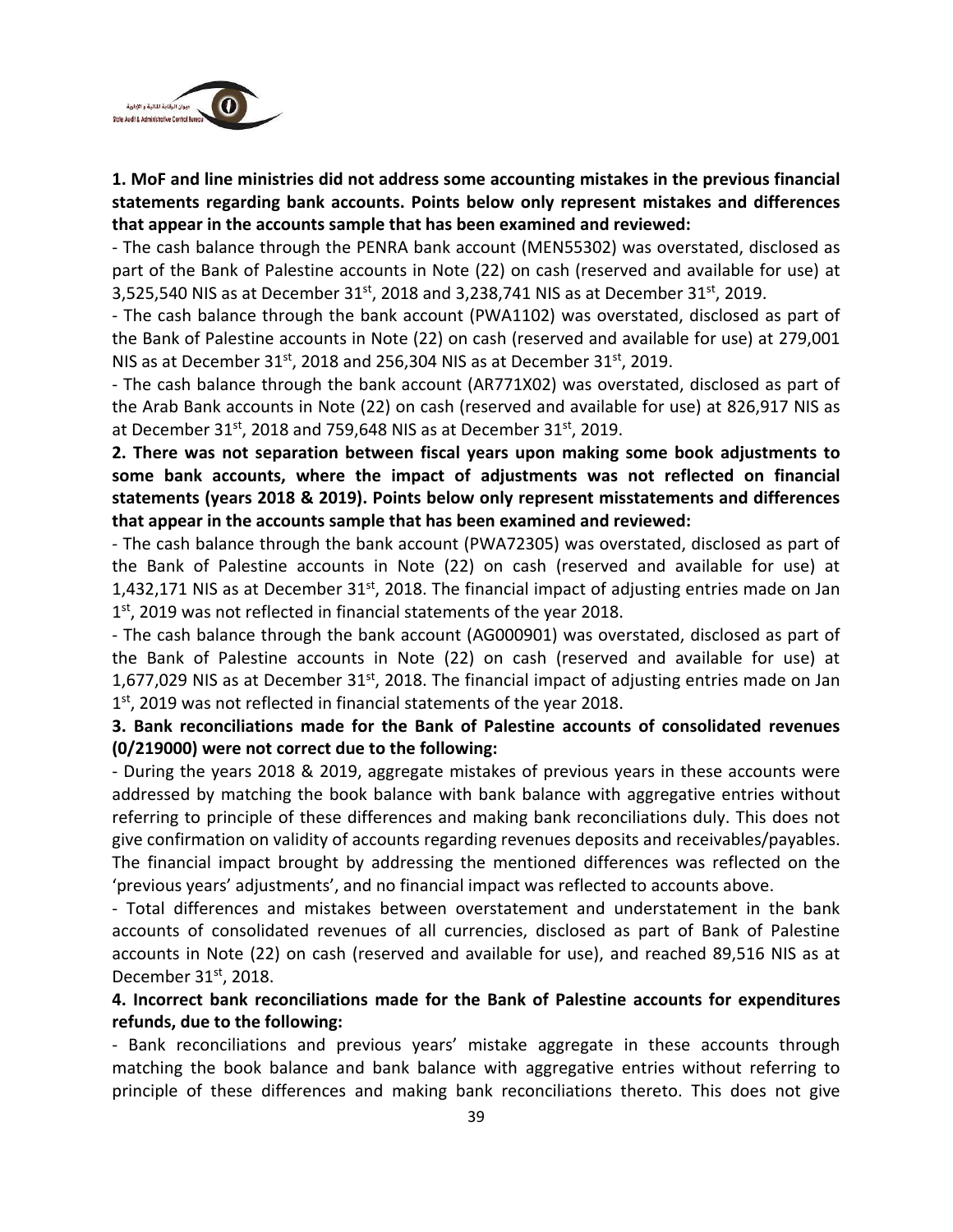

confirmation on validity of accounts regarding revenues deposits and payables. The financial impact was reflected on settlements made for the 'different revenues', and no financial impact was reflected to accounts above.

- Accounting records of amounts deposited in bank accounts in the years 2018 & 2019 were not complete. Aggregative entries were made to match the book balance with bank balance, without recording these amounts duly, and without reflecting their financial impact on deposited receivables and expenditures accounts.

**5. Duplicate accounting records on IFMIS between MoF and line ministries of amounts transferred from MoF to some bank accounts of grants and projects. Points below only represent mistakes and differences that appear in the accounts sample that has been examined and reviewed:**

- The opening cash balance was overstated through the MoSD bank accounts (SA530X04), disclosed as part of the Bank of Palestine accounts in Note (22) on cash (reserved and available for use) at 1,851,473 NIS as at December  $31<sup>st</sup>$ , 2018 and 1,666,799 NIS as at December  $31<sup>st</sup>$ , 2019 through duplicate recording of the years 2016 & 2017.

- The opening cash balance was overstated through the MoH bank accounts (MH596, MH26X0), disclosed as part of the Bank of Palestine and Arab Bank accounts in Note (22) on cash (reserved and available for use) at  $18,459,870$  NIS as at December  $31^{st}$ , 2018 and  $16,618,602$ NIS as at December 31<sup>st</sup>, 2019 through duplicate recording of the years 2016 & 2017.

**6. Incorrect bank reconciliations and book balances with incomplete accounting records of some bank accounts. Points below only represent mistakes and differences that appear in the accounts sample that has been examined and reviewed:**

- The cash balance was overstated through the bank accounts (S0000601, SA000702, SA000704), disclosed as part of the Amman Cairo Bank accounts in Note (22) on cash (reserved and available for use) at 1,902,460 NIS as at December  $31<sup>st</sup>$ , 2018 and 1,741,659 NIS as at December 31 $<sup>st</sup>$ , 2019, bearing in mind that accounts above are actually closed at banks.</sup>

- The cash balance was understated through the bank accounts (CA889802, PWA00401, MJ10X01), disclosed in Note (22) on cash (reserved and available for use) at 59,446 NIS as at December  $31^{st}$ , 2018 and 124,290 NIS as at December  $31^{st}$ , 2019.

- The cash balance was understated through the bank account (CA889803), disclosed as part of the Amman Cairo Bank accounts in Note (22) on cash (reserved and available for use) at 195,665 NIS as at December  $31^{st}$ , 2018 and 16,556 NIS as at December 31st, 2019

- The cash balance was overstated through the bank accounts (SA001002, CB001X01), disclosed as part of the Amman Cairo Bank accounts in Note (22) on cash (reserved and available for use) at 82,404 NIS as at December 31<sup>st</sup>, 2018 and 75,853 NIS as at December 31<sup>st</sup>, 2019.

- The cash balance was understated through the bank accounts (SA768X02, PL20030, CIV909), disclosed as part of the Bank of Palestine accounts in Note (22) on cash (reserved and available for use) at 294,779 NIS as at December  $31^{st}$ , 2018 and 243,556 NIS as at December  $31^{st}$ , 2019.

- The cash balance was overstated through the bank accounts (MH0513, MH825X02), disclosed as part of the Arab Bank accounts in Note (22) on cash (reserved and available for use) at 251,641 NIS as at December  $31^{st}$ , 2018 and 231,170 NIS as at December 31st, 2019.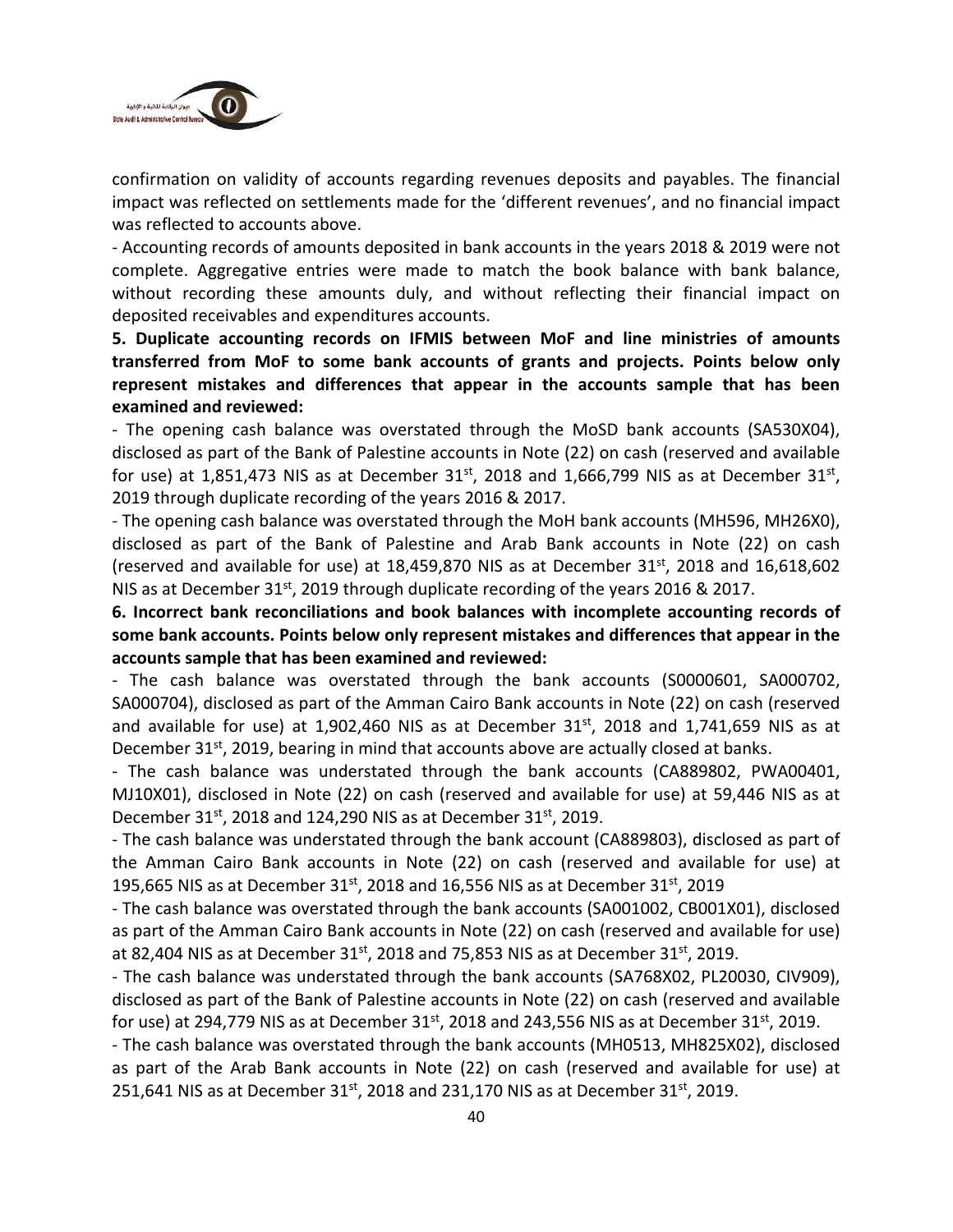

- The cash balance was understated through the bank accounts (PL32001, PL32002, PL32003), disclosed as part of the Amman Cairo Bank accounts in Note (22) on cash (reserved and available for use) at 55,138 NIS as at December 31<sup>st</sup>, 2018, by not separating between fiscal years in order to record inflow and outflow cash from bank accounts.

- The cash balance was understated through the bank accounts (PL87X01, PL87X02), disclosed as part of the Amman Cairo Bank accounts in Note (22) on cash (reserved and available for use) at 341,266 NIS as at December 31<sup>st</sup>, 2018 and 88,526 NIS as at December 31<sup>st</sup>, 2019, by the incomplete book accounting records, where the inflow and outflow cash from bank accounts were not recorded in accounting records in designated accounts as per nature of inflow and outflow amounts.

- The cash balance was understated through the MoE bank account (E0000101), disclosed as part of the Arab Bank accounts in Note (22) on cash (reserved and available for use) at 12,564 NIS as at December 31<sup>st</sup>, 2018 and 9,589 NIS as at December 31<sup>st</sup>, 2019, by the incomplete book accounting records. None of the inflow and outflow cash from the bank accounts were recorded in accounting records in designated accounts as per nature of inflow and outflow amounts, from date of account opening in IFMIS.

**7. There are reconcile spending vouchers (transfers, cheques) in bank reconciliations (not paid), which are not processed on IFMIS as at audit date, taking into account that a large part of these reconcile items date back to previous dates.**

#### ❖ **Qualifications to Note (23):**

1. MoF referred to the main causes behind the difference between the original budget and final budget in paragraphs (a, b, c & d) of Note (23) on changes between original and final budgets. It was found that paragraphs (a, b) are not related to the difference between the original budget and final budget, but the reason for that difference is the migrations from one budget item to another, or issuing an annex to the budget.

2. There are differences between amounts entered into IFMIS in some budget vouchers (original budget) and the amounts approved in the budgeting law of the fiscal year 2018 at 208,201,279 NIS, contrary to the budgeting law of the fiscal year 2018, article (15): '**expenditures tables annexed to this decision shall be regarded an integral part thereto**'.

3. Some line ministries exceeded the total budget allocation approved in the public budget breakdown report. The following budget items have been exceeded for a number of line ministries:

- $\triangleright$  Item 211 on payrolls: 15,663,895 NIS and 76,894,354 NIS in 2018 & 2019 respectively.
- ➢ Item 212 on social contributions: 2,119,252 NIS and 25,031,693 NIS in the years 2018 & 2019 respectively.
- $\triangleright$  Item 225 on transport allowances: 1,237,002 NIS and 2,844,642 NIS in the years 2018 & 2019 respectively.
- ➢ Item 221 on traveling and official errands: 3,569 NIS in the year 2018.
- $\triangleright$  Item 222 on maintenance (specific operational expenditures): 15,249 NIS in the year 2018.
- $\triangleright$  Item 271 on social security benefits: 158,400 NIS in the year 2019.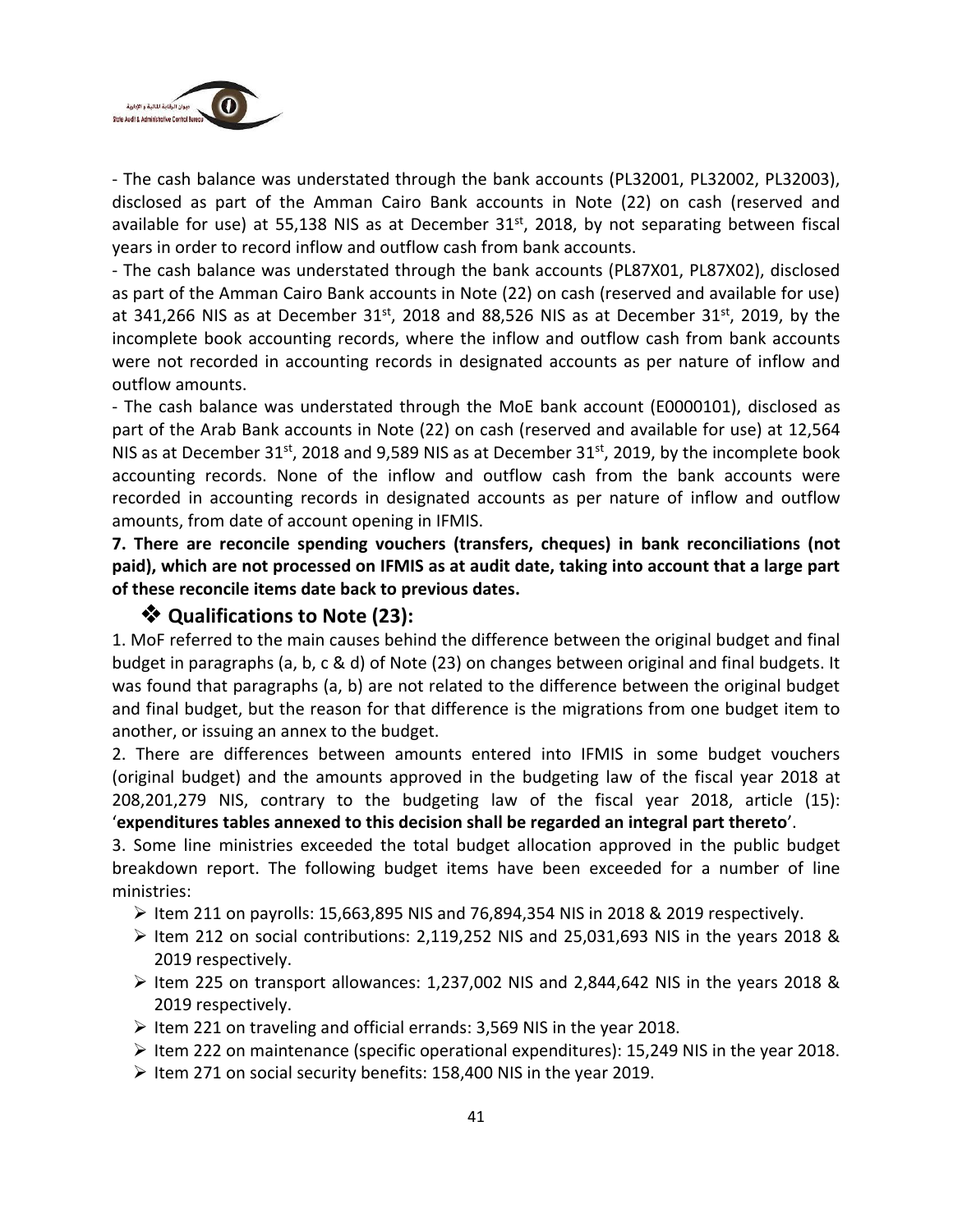

4. The payrolls item (211) and social contributions item (212) of PNF budget do not match between the base budget dimensions statements and the public budget dimensions table of 2018 in the budgeting law of the fiscal year 2018, as below:

| <b>Item</b> | Amount as per base<br>budget dimensions | Amount as per the budget dimensions<br>table of line ministries | <b>Differences</b> |
|-------------|-----------------------------------------|-----------------------------------------------------------------|--------------------|
| 211         | 107,000,000                             | 129,353,000                                                     | (22, 353, 000)     |
| 212         | 2,200,000                               | 4,295,000                                                       | (2,095,000)        |

5. Annual budget of a line ministry (Colonization & Wall Resistance Commission) (CWRC) was separately made from PNF. The budget was not included in PNF budget, which CWRC follows in financial and management respects, according to decision 108/2015 on regulations of CWRC action, and decree 9/2015 on financial and management reference of several PLO foundations.

6. The line ministry 80 (Cooperation Work Agency) (CWA) and Ministry of High Education & Academic Research (MoHEAR) (27) were included within line ministries of the 2019 budget, despite they did not separately appear as line ministries in the budgeting law of the year 2018.

7. There is a sample of migrations (591,523,012 NIS) that had a migration from one line ministry to another, contrary to the budgeting law of the fiscal year 2018, article (9.7). No decree law has been issued to modify budgets of the indicated line ministries, where MoF reported that they are migrations from item (211) on payrolls to item (272) on social assistance benefits.

8. There is a migration from payrolls to another group at 62,470 NIS and 1,223,345 NIS of the years 2018 & 2019 respectively, contrary to the budgeting law of the fiscal year 2018, article (12.5).

9. MoF did not comply with the financial regulations of the year 2009, article (143), and did not provide SAACB with the following reports:

- $\triangleright$  Detailed and analyzed report of the budget status at end of each quarter year, which includes financial developments, trends of revenues and expenditures movement against the expectations, explanations to significant deviations, cash flow analysis and impact of these developments on PNA financial status. The report presents appropriate correcting measures to restore financial balance, contrary to the financial regulations of ministries and public entities, article (143).
- $\triangleright$  Initial report within six months from closing the fiscal year, which presents opening and closing balances of the consolidated box, details of financial processes done to counter deficit (if any) and net government debt and loans granted during the year, contrary to the financial regulations of ministries and public entities, article (144).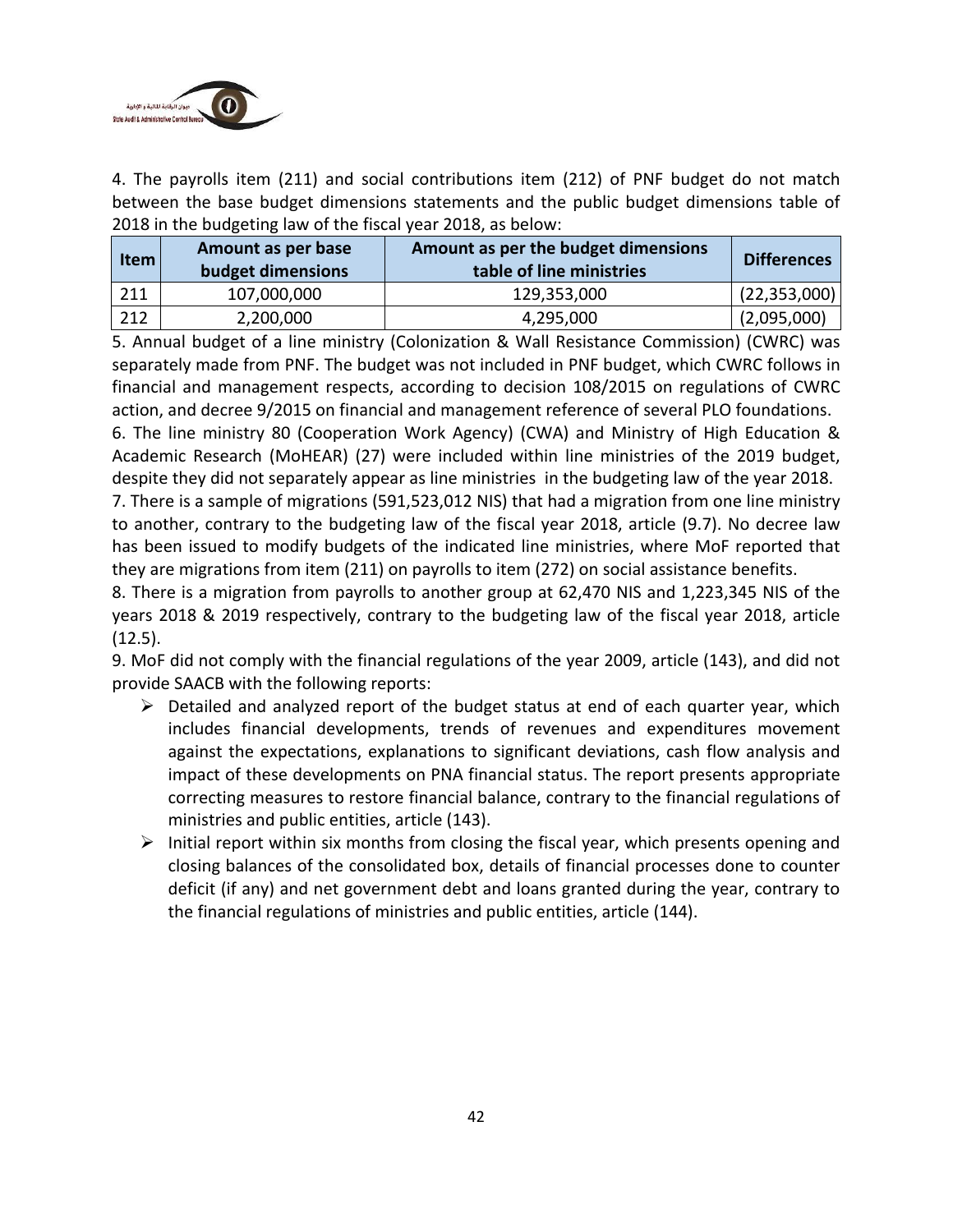

## ❖ **Qualifications to compliance with laws, regulations & legislations**

1. No decree law was issued regarding the budget of the fiscal year 2019, contrary to law 7/1998 on regulation of public budget and financial affairs.

2. Income tax and property tax departments received cheques not issued by taxpayers, contrary to the Palestinian financial regulations, article (35.6.a).

3. Files of taxpayers who have increased collection at Nablus property tax office were not processed, contrary to circular (3362.د.) issued on Nov 21st, 2018 by the general property tax director, regarding the audit and processing of files with increased collection before Dec 15<sup>th</sup>, 2018.

4. Poor controls followed by the Nablus property tax office to receipt and installment of some cheques, where the due tax on some taxpayers is broken down into installments without applying for that.

5. Nablus property tax office granted no financial liability certificates for land title deeds purposes, despite that the due tax was not paid in cash, contrary to instructions of general property tax director on April 3<sup>rd</sup>, 2017. They state: 'before the no financial liability certificates are given for land title deeds, all due taxes should be collected from buyers and sellers, in addition to profession license fees (if any). Installments should not be granted at all'.

6. The precious metals hallmarking and inspection fees are only limited to gold. The precious metals hallmarking and control department did not hallmark silverware and other precious metals and gems, and did not collect due fees, contrary to law 5/1998 on precious metals hallmarking and monitoring, articles 2 and 3, and contrary to council of ministers decision on regulations and licenses of precious metals hallmarking, analysis and inspection.

7. The precious metals hallmarking and control department did not set detailed report about monthly revenues, contrary to provisions of the financial regulations applicable in Palestinian ministries and institutions.

8. GCP did not comply with licensing renewal regulations of gas stations, contrary to provisions of council of ministers decision 17/2008 on licensing regulations of GCP, in terms of renewing licenses of gas stations and reconciling the conditions of all stations by the follow up to license renewal on annual basis.

9. GCP did not form a special licensing committee, contrary to provisions of council of ministers decision 17/2008 on licensing regulations.

10. GCP did not obtain the necessary bank guarantees from gas stations for licensing purposes, contrary to provisions of council of ministers decision 17/2008 on licensing regulations. They state: 'after having the initial approval to establish a gas station, and for the purposes of permitting construction works, people in question shall be notified and required to present a 100,000 USD bank guarantee'.

11. GCP granted licenses to gas stations that were established contrary to licensing regulations. GCP granted operational licenses to some stations without following licensing actions stated in regulations, where the de facto policy is used (set up and operate some violating stations).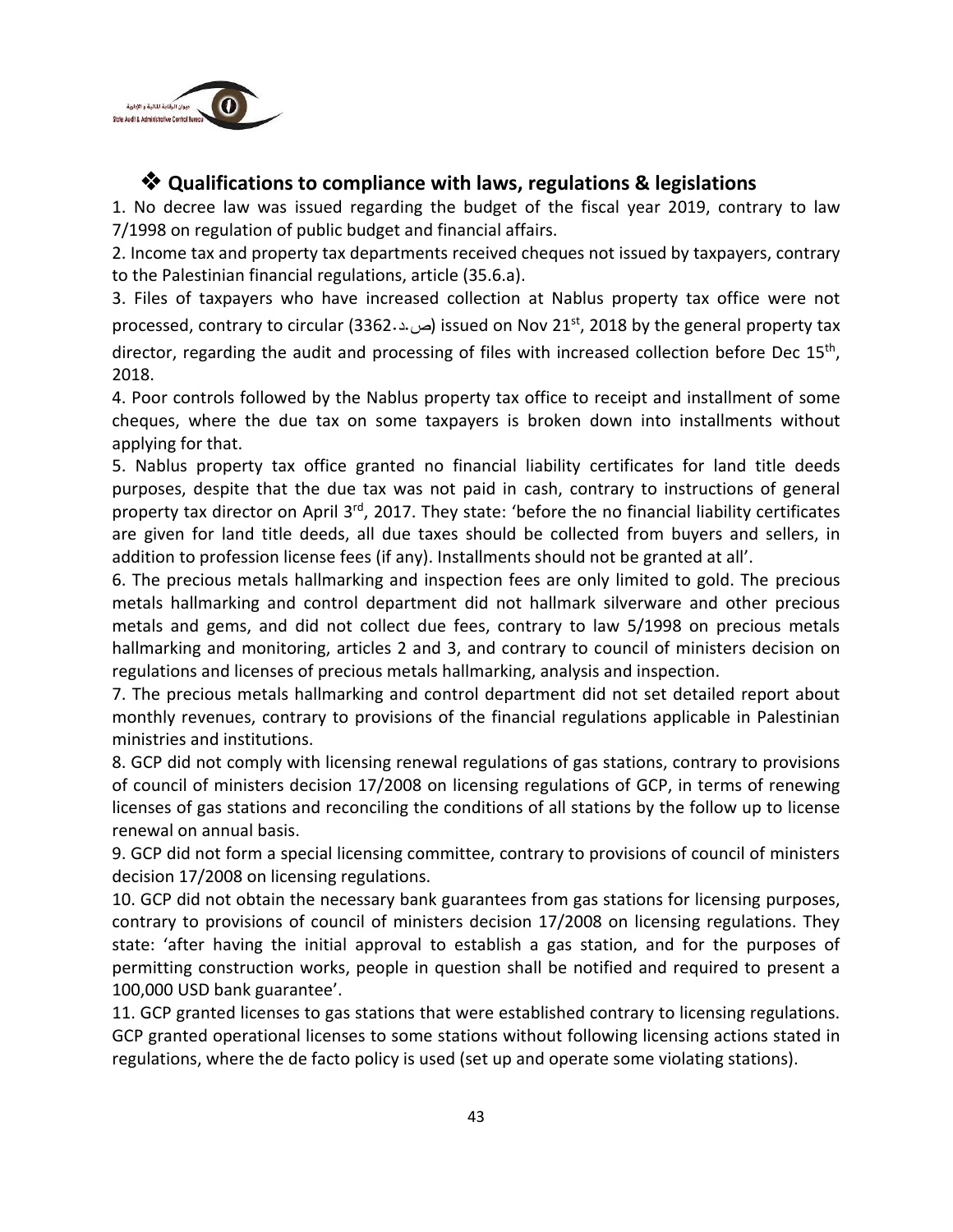

12. Ministry of Information (MoI) granted licenses to some stations and satellite broadcasting service companies without correcting their legal status in the year 2019, despite they paid fees for the year 2020 and had licenses issued, contrary to council of ministers decision 18/2018 on licensing regulations of land and cable radio and TV stations, satellite broadcasting service companies and satellite channels and media production offices, article (23).

13. There are some deposits accounts in IFMIS, which have fixed balance for years and have not been processed duly, contrary to the financial regulations, article (110): 'balances of deposits shall be transferred two years after entering them in the general revenues account. Minister of finance may, in certain cases, transfer them one year after date of entry'.

14. ACC did not comply with the Palestinian financial regulations due to the following:

- Failure to set monthly reports of its deposits and write to MoF thereto. Failure to follow up transactions entered in the deposits account and make regular matches, contrary to the Palestinian financial regulations of 2009, article (107.3): 'Each entity shall be required to provide the general accounts department at the ministry with a monthly report of all forms of deposit accounts they hold, accompanied with the bank matching report', and contrary to article (109.3): 'the general accounts departments at the ministry shall perform *regular match every three months* between deposits balances in their records, and in records of entities'.
- Failure to open a record for deposits in which the accounting transactions are entered (deposits, release of deposits), contrary to the Palestinian financial regulations of 2009, article (108.2): 'entities shall be required to open a register for deposits, where deposits shall be recorded by purpose, value, number of receipt vouchers and names of eligible recipients'.

15. MoF did not comply with decree law of the year 2018, which amends decree law 12/2018 on the Palestinian Agricultural Disaster Risk Reduction & Insurance Fund (PADRRIF), regarding the transfer of deposits value deducted for the Fund benefit from the tax refund amounts of farmers, in order to enable PADRRIF to perform its goals and tasks. The deducted amounts have not been transferred to PADRRIF as at audit date.

16. MoF violated the Palestinian local entities law 1/1997, article 25 that states: 'local entities shall be allocated fifty percent of fees and fines collected as per the road transport law within boundaries of local entity. They shall include the vehicles ownership licenses, fines and others'. The amount due to municipalities and local entities from their share of Ministry of Interior (MoI) collection (fines) has not been collected.

17. The deposits balance of the Constitutional Court was not understated on regular basis upon rulings to confiscate the guarantees and transfer the revenue to the treasury, contrary to the Constitutional Court law 3/2006, article (45.3): 'The plaintiff shall deposit at the Court's safe upon filing the lawsuits a guarantee of one hundred Jordan Dinars (JD) or its equivalent in legally circulated currency. One guarantee shall be deposited in case of multiple plaintiffs if they filed their lawsuit in one indictment. The Court shall decide to confiscate the guarantee in case of ruling not to accept or deny the lawsuit'.

18. Failure to audit deposits at enforcement departments of courts, for which the right to claim was forfeited and transferred to the treasury as revenues in case eligible people did not refer to enforcement departments to claim within five years, contrary to the enforcement law 23/2005,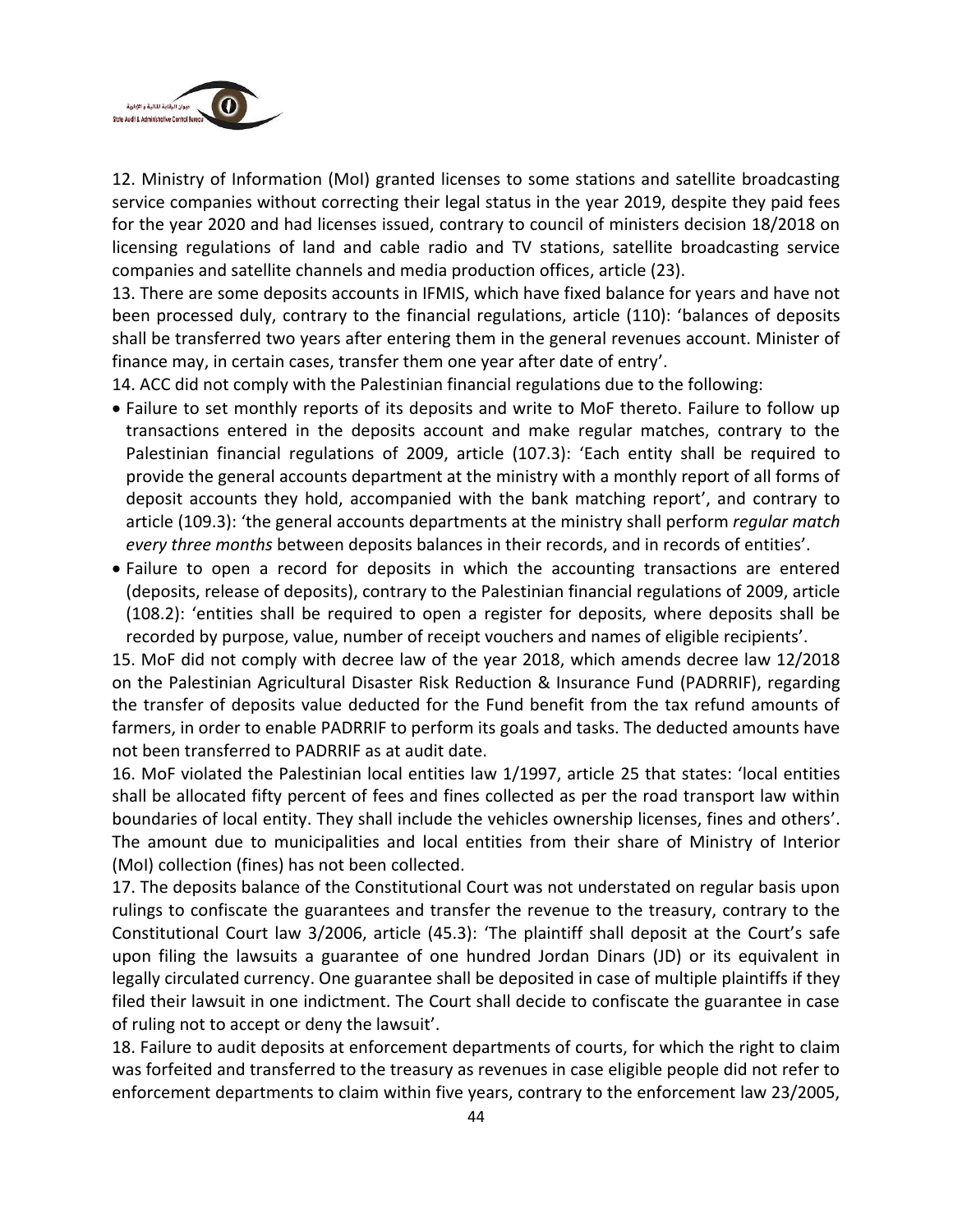

article (167): 'Cash and in-kind deposits that have been deposited in the enforcement departments' safe, collected by the department or retrieved from defendants upon request of owners shall have their right to claim forfeited and shall be regarded revenues to the treasury if eligible people did not refer to the department to claim within five years from date of notification, or publishing in newspapers for those with unknown addresses'.

19. The high ministerial committee, headed by minister of finance with monetary authority governor as chairman of Capital Market Authority (CMA) as members, did not commence action and mandate as per the public debt law of the audit term of years 2018 & 2019, and contrary to public debt law 24/2005, article 2. The council of ministers decided on Dec  $11<sup>th</sup>$ , 2018 to commence meetings of the committee.

20. Government structures and various line ministries (the Independent Commission for Human Rights 'ICHR', the Legislative Council 'LC', the Central Elections Commission 'CEC', ACC, etc.) did not provide the MoF, the Public Debt Department with all the necessary statements on the public debt on regular basis. Besides, there were not overall and accurate financial statements on public debt and the aggregate payables arising during a specified period, contrary to the Public Debt Law 24/2005, article (6).

21. Failure to issue regulations regarding the public debt payment, and failure to release executive regulations and legislations on the public debt law by the council of ministers. There are not instructions and decisions from minister of finance and monetary authority governor to enforce provisions of executive regulations, contrary to the Public Debt Law 24/2005, articles (29) and (40).

22. MoF did not take necessary action regarding publishing decisions of MoF about any lending terms or transactions guarantee in the official gazette, contrary to the Public Debt Law 24/2005, article (34).

23. MoF did not comply with provisions and amendments of public procurement law 8/2014, and with provisions of public procurement regulations 5/2014 with amendments to the banking sector. Invitations to tenders or quotes are not made as per law when having banking services, mainly loans, banking facilities and deposits tying. Compliance with law guarantees the best price and the least cost of banking services, and guarantees that principles of competition and transparency of public funds management are applied.

24. There are zero-revenue accounts disclosed during the year 2016, but MoF did not take necessary action to address this matter duly, contrary to public debt law 24/2005, article (33), and contrary to provisions and amendments of the financial regulations of ministries and public entities of 2005, article (130), which state: 'entities shall not borrow or overdraft. They shall not also use any loan for purposes other than those of borrowing, unless a prior consent is obtained from council of ministers based on recommendation of the minister'.

25. There are not executive regulations and instructions that regulate payment orders, and only presentations were sent to minister of finance.

26. MoH paid amounts to retired doctors as incentives for their work in the high medical board, contrary to council of ministers decision (م.و/ر.ح)  $\frac{16}{27/06}$  of 2014, which states: 'contracting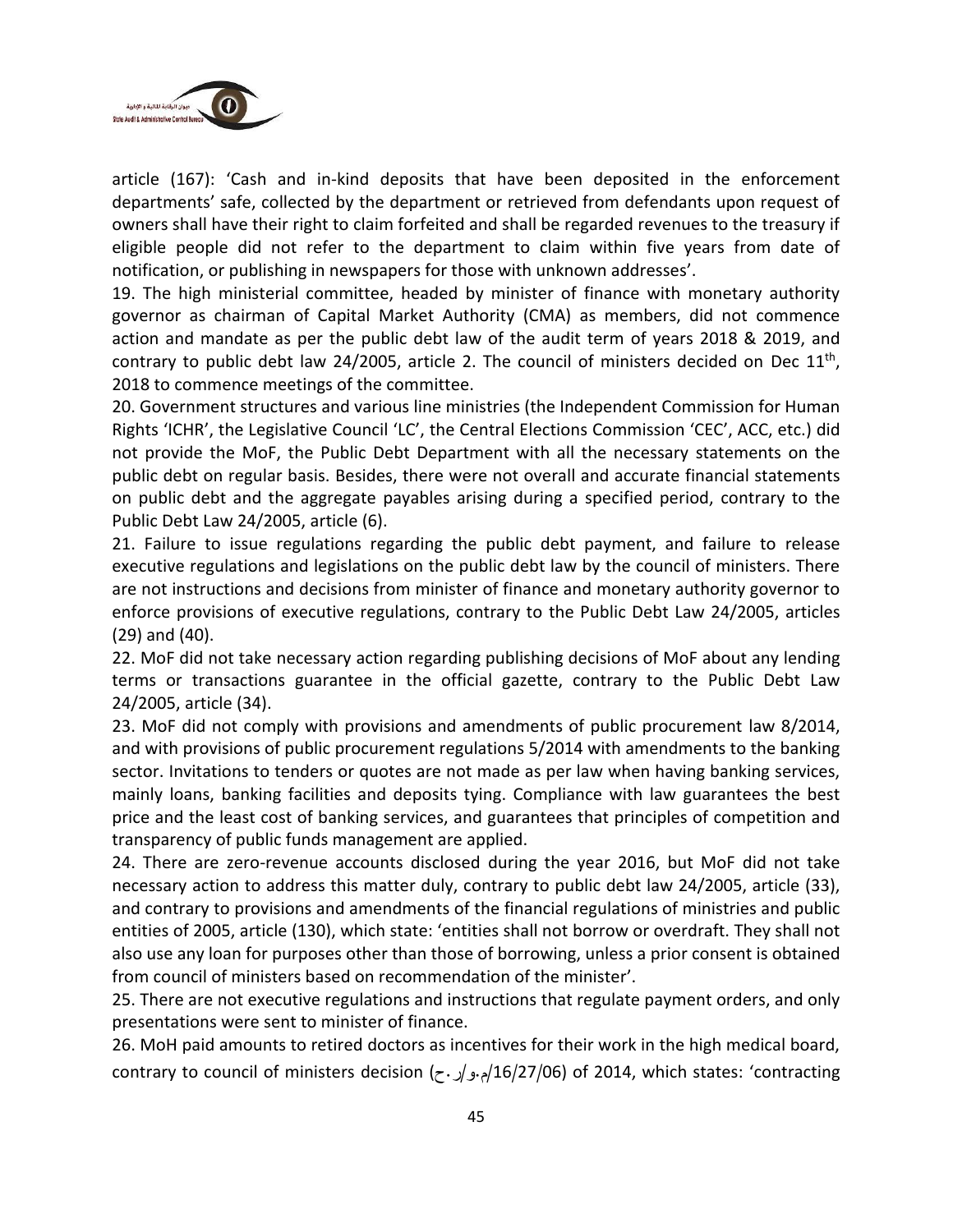

with retired civil service employees shall be stopped for all groups without exception, and in all government and public entities'. It was not found whether there are contracts to regulate action of doctors for term of action as member in the board post retirement, and for term of incentives payment.

27. MoWA did not follow correct expenditures classification, and used operational expenditures to pay capital expenditures, contrary to budgeting law 7/1998, article (44) that states: 'payments shall not be made for any expenditure without allocations in the budgeting law. Allocations shall not also be used for purposes other than the approved'. MoWA did the following:

- Use rewards account for people who are not staff to pay capital expenditures.
- Pay capital expenditures from the hospitality account (buffet of MoWA).
- Pay expenditures from 'office machines and equipment' account and 'specialized professional tools and machines' account, which are not appropriate to the nature of these accounts.
- Pay capital expenditures from the 'subscriptions, conferences, exhibitions and festivals' account.
- Pay capital expenditures from the 'evenings, various programs, movies and reports' account.

28. Ministry of Public Works (MoPW) paid amounts for 'transport leasing' item without approving the transport statement by the minister, contrary to provisions and amendments of the Palestinian financial regulations of 2005, article (5.68): 'approval of the entity in charge shall be obtained, which shall state that the service was performed as per conditions set in the agreement'. This indicates poor control regulations over spending and validating the accompanying statements, as well as violations to the Palestinian financial regulations.

29. Budgeting law of the year 2018 and decision on budget of the year 2019 have been violated, as below:

- Government vehicles were bought, and spending entries in the government vehicles sale deposits account were recorded, instead of the relevant expenditure account, which led to some budget items being exceeded for some accounts. The budgeting law was also violated regarding expenditures payment from a deposits account by MoF.
- The Palestinian MoH paid and attached rewards and incentives to the treatment abroad assistance account, which violated the budgeting law due to failure to comply with the correct classification for some accounts attached to the treatment abroad assistance account.
- Allocations of some budget expenditures items were exceeded, which led to failure to comply with the annual budget of some accounts.

30. Failure to comply with council of ministers decisions due to lack of legal basis for re-lending. Council of ministers did not approve the re-lending to Palestine Mortgage & Housing Co. (PMHCO), contrary to council of ministers decision of 2009 on financial regulations of ministries and public entities, article (133), and contrary to council of ministers decision of 23/2005 on financial regulations of ministries and public entities, article (138): 'A file shall be opened for the agreement, which shall include all correspondence of the re-lending agreement and the council of ministers approval'.